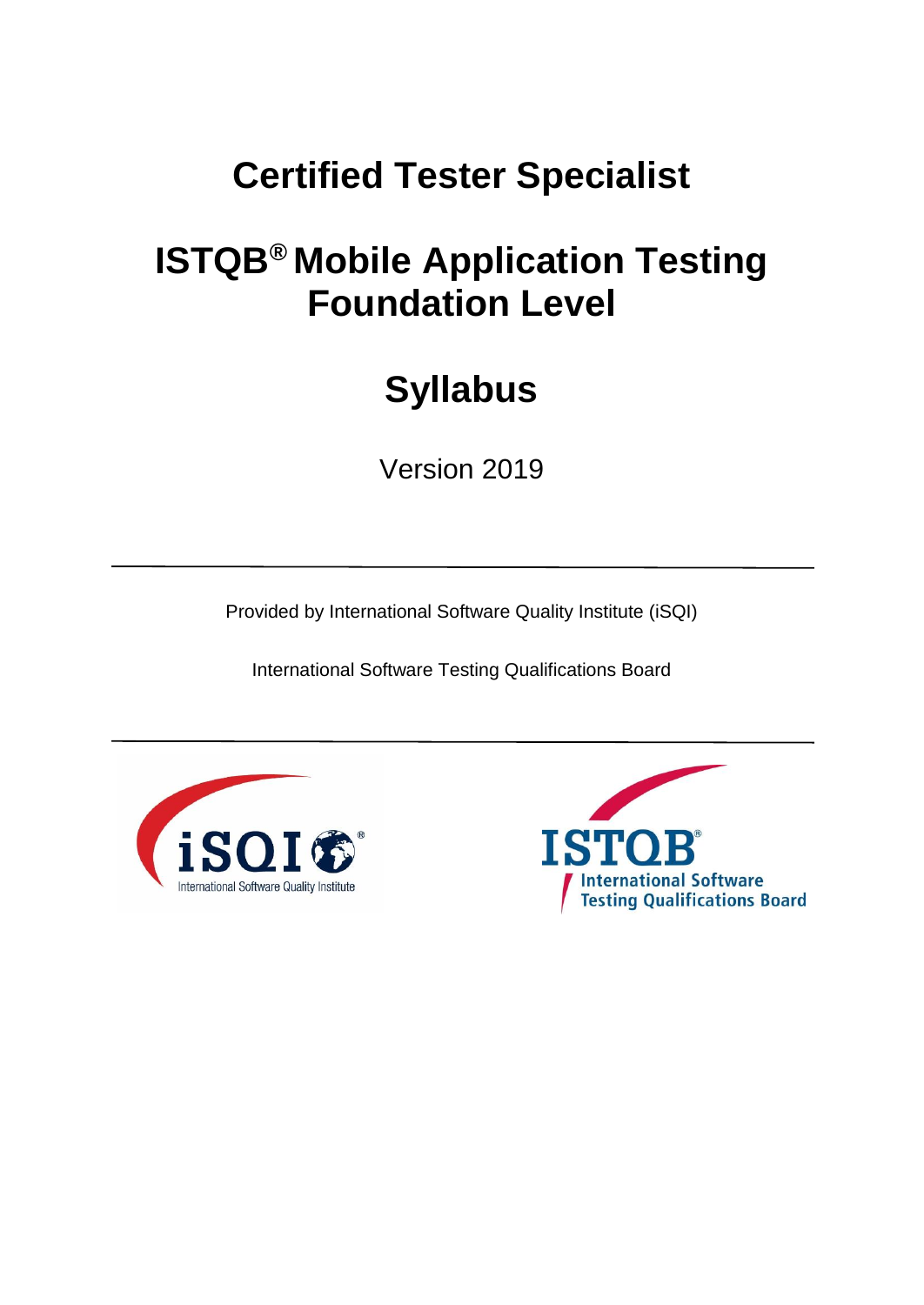

#### Copyright Notice

This document may be copied in its entirety, or extracts made, if the source is acknowledged. Copyright Notice © International Software Testing Qualifications Board (hereinafter called ISTQB®)

ISTQB® is a registered trademark of the International Software Testing Qualifications Board.

Authors of Certified Mobile Application Professional – Foundation level (CMAP-FL) syllabus – Jose Diaz, Rahul Verma, Tarun Banga, Vipul Kocher and Yaron Tsubery - transferred the copyright to ISTQB®. This syllabus was used as a base to create the current document.

Copyright © 2019 by the authors Vipul Kocher (chair), Piotr Wicherski (vice-chair), José Díaz, Matthias Hamburg, Eran Kinsbruner, Björn Lemke, Samuel Ouko, Ralf Pichler, Nils Röttger, Yaron Tsubery

This document was produced by a core team from the International Software Testing Qualifications Board Mobile Application Testing Working Group.

Vipul Kocher (chair), Piotr Wicherski (vice-chair), José Díaz, Matthias Hamburg, Eran Kinsbruner, Björn Lemke, Samuel Ouko, Tal Pe'er, Ralf Pichler, Lloyd Roden, Nils Röttger, Angelina Samaroo, Yaron Tsubery

The authors hereby transfer the copyright to the International Software Testing Qualifications Board (ISTQB®). The authors (as current copyright holders) and ISTQB® (as the future copyright holder) have agreed to the following conditions of use:

Any individual or training company may use this syllabus as the basis for a training course if the authors and the ISTQB are acknowledged as the source and copyright owners of the syllabus and provided that any advertisement of such a training course may mention the syllabus only after submission for official accreditation of the training materials to an ISTQB® recognized Member Board.

Any individual or group of individuals may use this syllabus as the basis for articles, books, or other derivative writings if the authors and the ISTQB® are acknowledged as the source and copyright owners of the syllabus.

Any ISTQB<sup>®</sup>-recognized Member Board may translate this syllabus and license the syllabus (or its translation) to other parties.

<sup>©</sup> International Software Testing Qualifications Board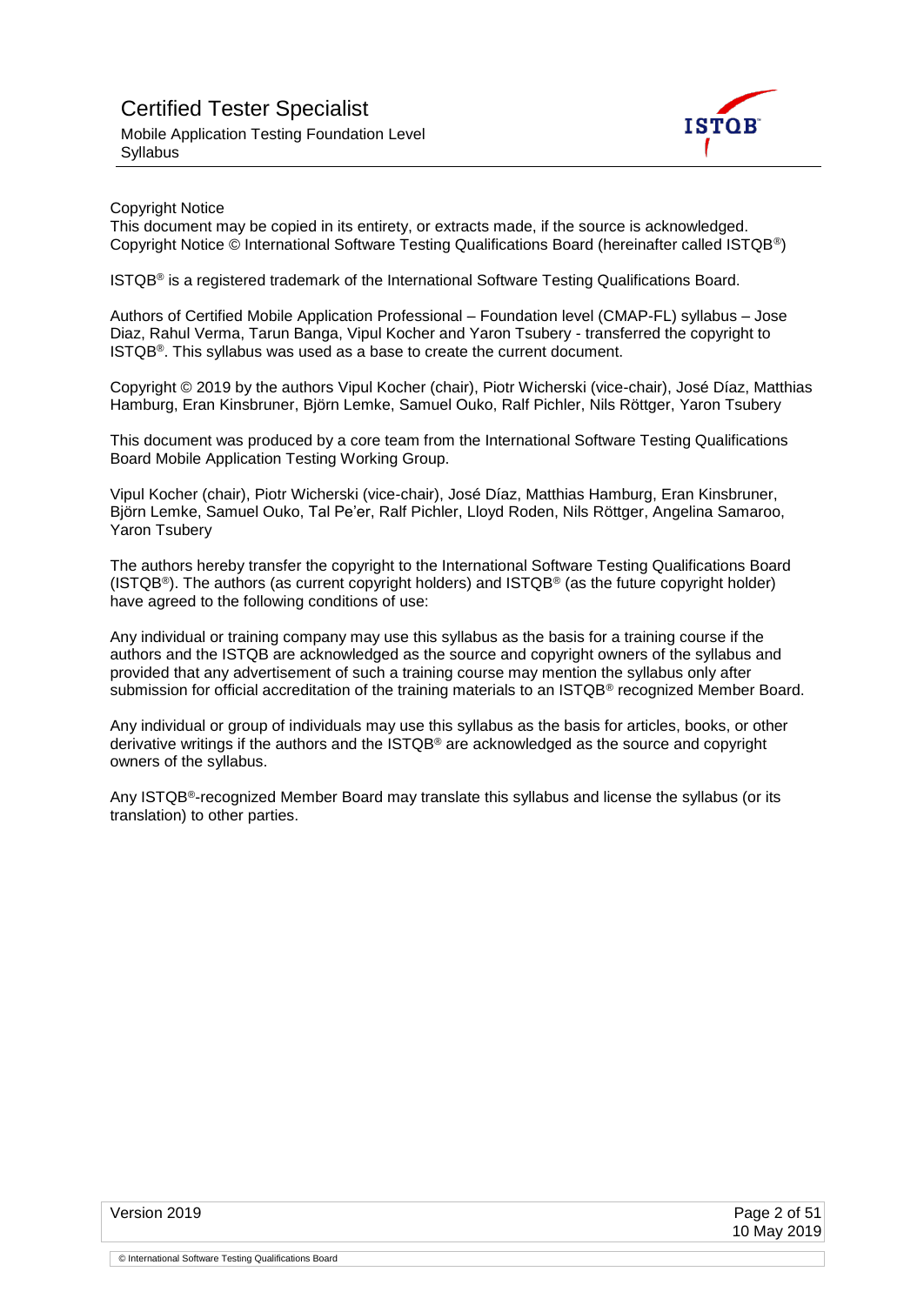

## <span id="page-2-0"></span>**Revision History**

| Version     | Date            | Remarks                    |
|-------------|-----------------|----------------------------|
| Alpha       | 11 May 2018     | Alpha Release              |
| <b>Beta</b> | 27 January 2019 | Beta Release               |
| GA          | 28 March 2019   | <b>GA Release</b>          |
| V2019       | 10 May 2019     | ISTQB <sup>®</sup> Release |

Version 2019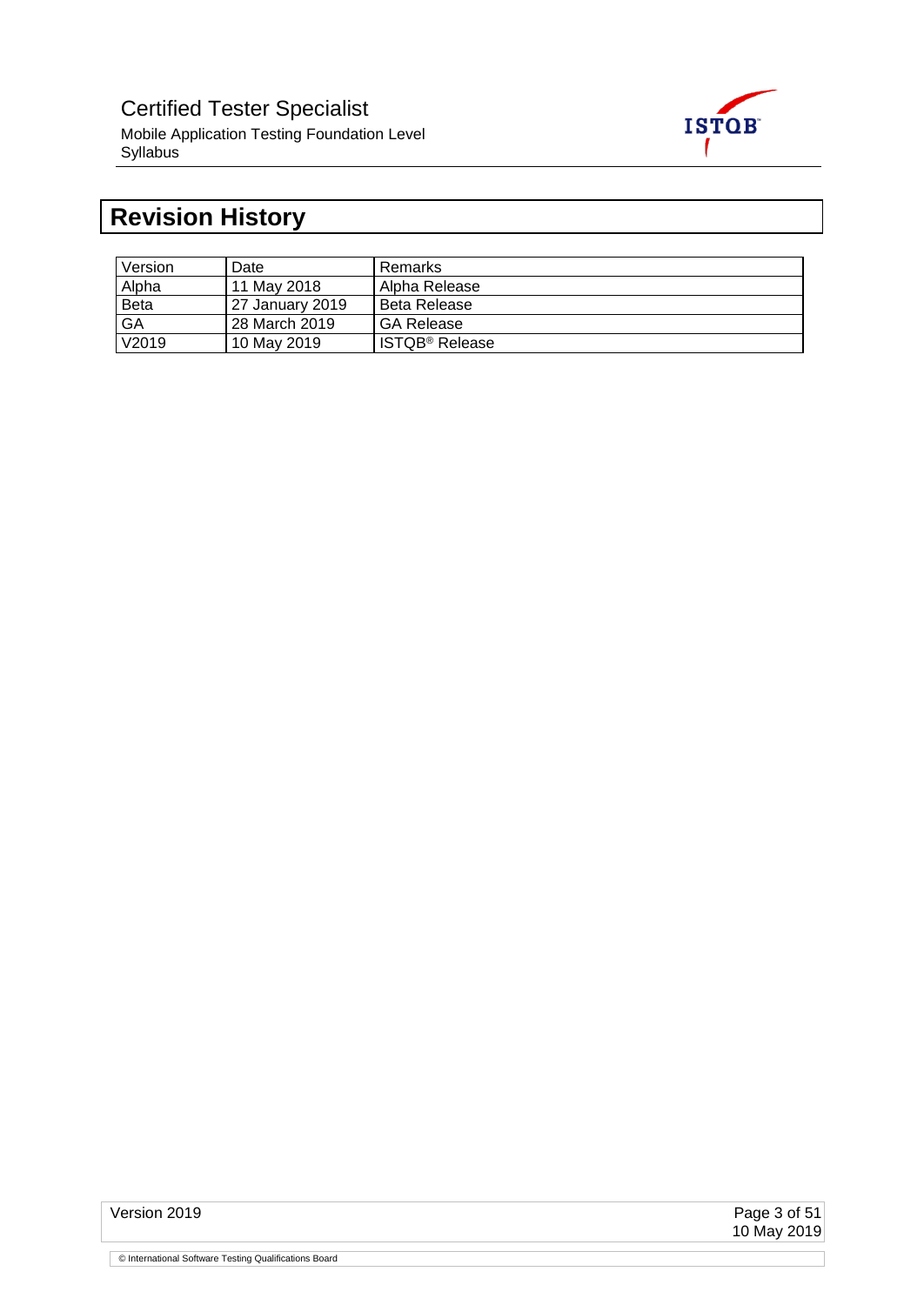Mobile Application Testing Foundation Level Syllabus



## <span id="page-3-0"></span>**Table of Contents** [Revision History](#page-2-0) 3 [Table of Contents](#page-3-0) 4 [Acknowledgments](#page-6-0) **7** 0. [Introduction](#page-7-0) 8 0.1 [Purpose of this Document](#page-7-1) 8 and 8 and 8 and 8 and 8 and 8 and 8 and 8 and 8 and 8 and 8 and 8 and 8 and 8 and 8 and 8 and 8 and 8 and 8 and 8 and 8 and 8 and 8 and 8 and 8 and 8 and 8 and 8 and 8 and 8 and 8 and 8 and 8 0.2 [The Certified Foundation Level Mobile Application Testing](#page-7-2) 8 0.3 [Business Outcomes](#page-7-3) 8 0.4 [Examinable Learning Objectives](#page-8-0) 9 0.5 [Hands-on Levels of Competency](#page-8-1) 9 0.6 [The Examination](#page-8-2) 9 0.7 [Recommended Training Times](#page-9-0) 10 and 10 and 10 and 10 and 10 and 10 and 10 and 10 and 10 and 10 and 10 and 10 0.8 [Entry Requirements](#page-9-1) 10 0.9 [Sources of Information](#page-9-2) 10 1. Mobile World - [Business and Technology Drivers](#page-10-0) - 175 mins 11 1.1 [Mobile Analytics Data](#page-10-1) 11 November 2014 11 November 2014 11 November 2014 11 November 2014 11 November 2014 1.2 [Business Models for Mobile Apps](#page-11-0) 12 1.3 [Mobile Device Types](#page-11-1) 12 1.4 [Types of Mobile Applications](#page-12-0) 13 1.5 [Mobile Application Architecture](#page-13-0) 14 1.6 [Test Strategy for Mobile Apps](#page-15-0) 16 1.7 [Challenges of Mobile Application Testing](#page-16-0) 17 and 17 and 17 and 17 and 17 and 17 and 17 and 17 and 17 and 17 1.8 [Risks in Mobile Application Testing](#page-17-0) 18 November 2012 18 [2. Mobile Application Test Types –](#page-18-0) 265 mins 19 2.1 [Testing for Compatibility with Device Hardware](#page-19-0) 20 20 2.1.1 [Testing for Device Features](#page-19-1) 20 and 20 and 20 and 20 and 20 and 20 and 20 and 20 and 20 and 20 and 20 and 20 and 20 and 20 and 20 and 20 and 20 and 20 and 20 and 20 and 20 and 20 and 20 and 20 and 20 and 20 and 20 and 2.1.2 [Testing for Different Displays](#page-19-2) 21 2.1.3 [Testing for Device Temperature](#page-20-0) 21 Apr 2012 12:1.3 Testing for Device Temperature 2.1.4 [Testing for Device Input Sensors](#page-20-1) 21 2.1.5 [Testing Various Input Methods](#page-21-0) 22 2.1.6 [Testing for Screen Orientation Change](#page-21-1) 22 2.1.7 [Testing for Typical Interrupts](#page-21-2) 22 2.1.8 [Testing for Access Permissions to Device Features](#page-22-0) 23 2.1.9 [Testing for Power Consumption and State](#page-22-1) 23 2.2 [Testing for App Interactions with Device Software](#page-22-2) 23 Apple 23 23 2.2.1 [Testing for Notifications](#page-22-3) 23 2.2.2 [Testing for Quick-access Links](#page-22-4) 24

Version 2019 Page 4 of 51 10 May 2019 © International Software Testing Qualifications Board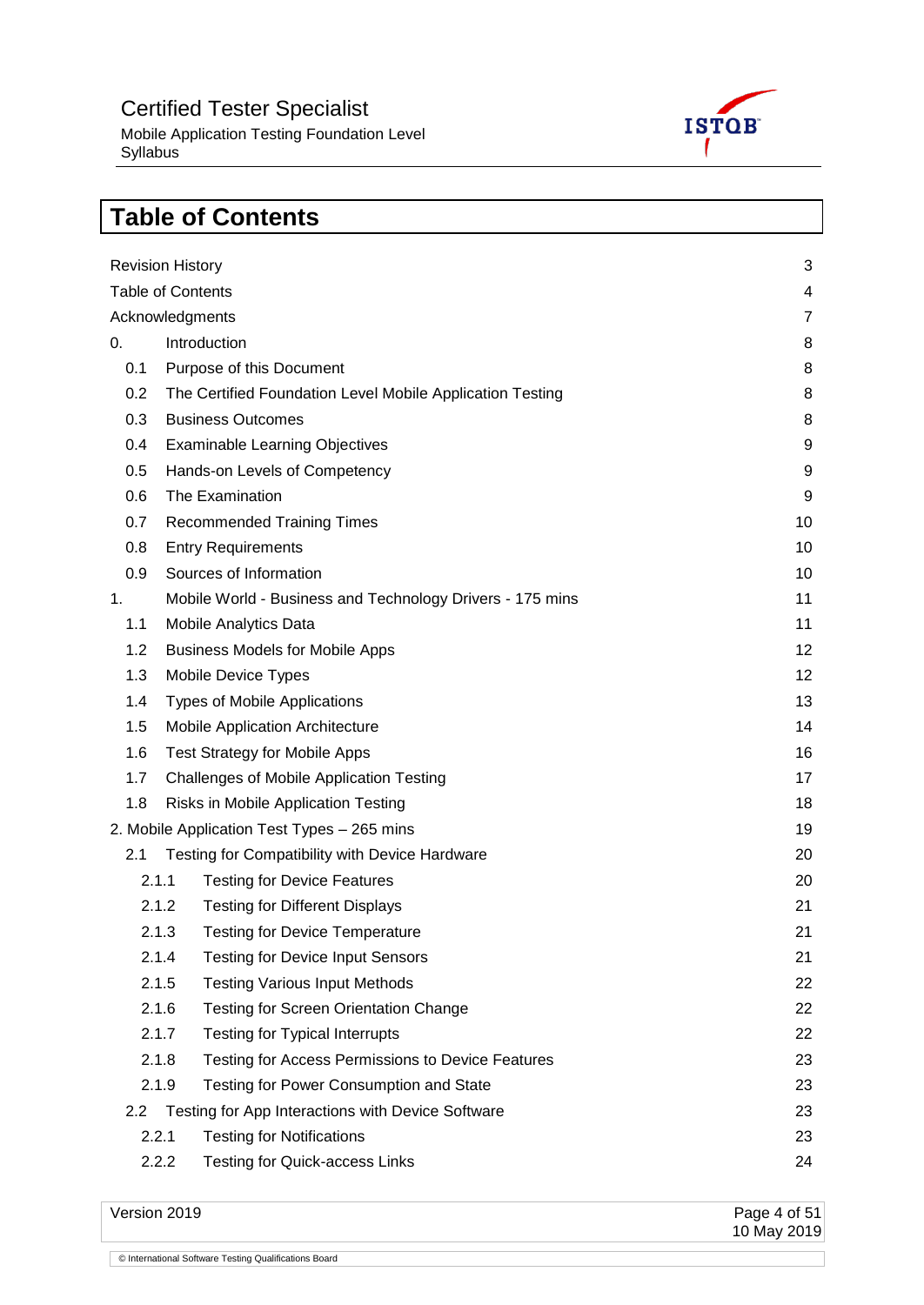

|               | 2.2.3 | Testing for User Preferences Provided by the Operating System                      | 24                          |
|---------------|-------|------------------------------------------------------------------------------------|-----------------------------|
|               | 2.2.4 | Testing for Different Types of Apps                                                | 24                          |
|               | 2.2.5 | Testing for Interoperability with Multiple Platforms and Operating System Versions | 25                          |
|               | 2.2.6 | Testing for Interoperability and Co-existence with other Apps on the Device        | 25                          |
| 2.3           |       | <b>Testing for Various Connectivity Methods</b>                                    | 25                          |
|               |       | 3. Common Test Types and Test Process for Mobile Applications - 200 mins           | 27                          |
| 3.1           |       | Common Test Types Applicable for Mobile Application                                | 28                          |
|               | 3.1.1 | <b>Installability Testing</b>                                                      | 28                          |
|               | 3.1.2 | <b>Stress Testing</b>                                                              | 28                          |
|               | 3.1.3 | <b>Security Testing</b>                                                            | 29                          |
|               | 3.1.4 | <b>Performance Testing</b>                                                         | 29                          |
|               | 3.1.5 | <b>Usability Testing</b>                                                           | 30                          |
|               | 3.1.6 | <b>Database Testing</b>                                                            | 30                          |
|               | 3.1.7 | Globalization and Localization Testing                                             | 30                          |
|               | 3.1.8 | <b>Accessibility Testing</b>                                                       | 31                          |
| 3.2           |       | Additional Test Levels applicable for Mobile Applications                          | 31                          |
| 3.2.1         |       | <b>Field Testing</b>                                                               | 31                          |
|               | 3.2.2 | Testing for Application Store Approval and Post-release Testing                    | 31                          |
| 3.3           |       | <b>Experience-based Testing Techniques</b>                                         | 31                          |
|               | 3.3.1 | Personas and Mnemonics                                                             | 31                          |
|               | 3.3.2 | Heuristics                                                                         | 32                          |
|               | 3.3.3 | Tours                                                                              | 32                          |
|               | 3.3.4 | Session-Based Test Management (SBTM)                                               | 34                          |
| 3.4           |       | Mobile Test Process and Approaches                                                 | 34                          |
| 3.4.1         |       | <b>Test Process</b>                                                                | 34                          |
|               | 3.4.2 | <b>Test Approaches</b>                                                             | 35                          |
|               |       | 4. Mobile Application Platforms, Tools and Environment - 80 mins                   | 36                          |
| 4.1           |       | Development Platforms for Mobile Applications                                      | 36                          |
| 4.2           |       | <b>Common Development Platform Tools</b>                                           | 36                          |
| 4.3           |       | <b>Emulators &amp; Simulators</b>                                                  | 37                          |
| 4.3.1         |       | Overview of Emulators & Simulators                                                 | 37                          |
|               | 4.3.2 | <b>Using Emulators and Simulators</b>                                              | 37                          |
| 4.4           |       | Setting up a Test Lab                                                              | 38                          |
|               |       | 5. Automating the Test Execution - 55 mins                                         | 39                          |
| 5.1           |       | <b>Automation Approaches</b>                                                       | 39                          |
| 5.2           |       | <b>Automation Methods</b>                                                          | 40                          |
| 5.3           |       | <b>Automation Tools Evaluation</b>                                                 | 40                          |
| 5.4           |       | Approaches for setting up an Automation Test Lab                                   | 41                          |
| 6. References |       |                                                                                    | 42                          |
| Version 2019  |       |                                                                                    | Page 5 of 51<br>10 May 2019 |
|               |       | © International Software Testing Qualifications Board                              |                             |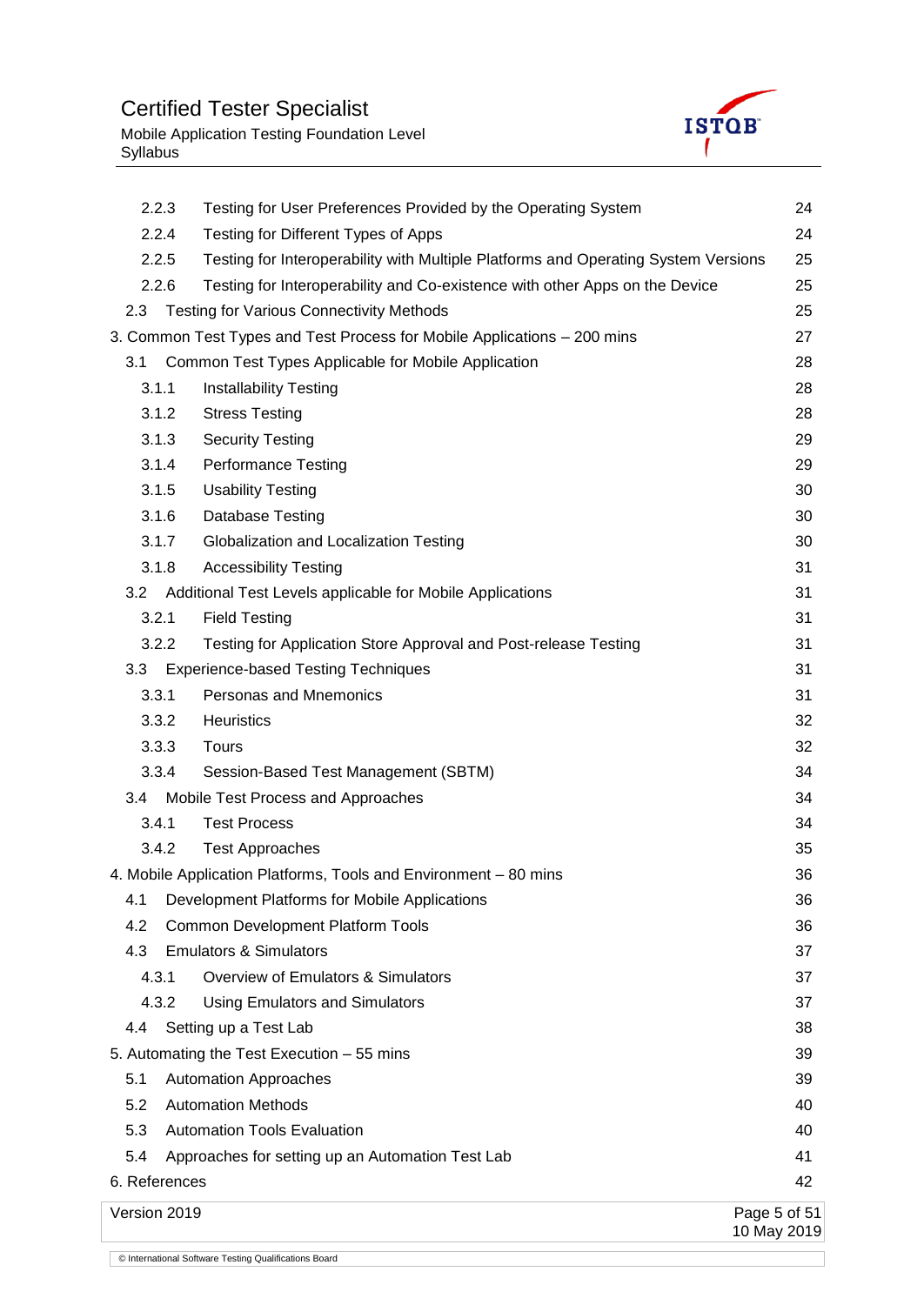

Mobile Application Testing Foundation Level Syllabus

| 6.1      | <b>ISTQB<sup>®</sup></b> Documents                               | 42 |
|----------|------------------------------------------------------------------|----|
| 6.2      | <b>Referenced Books</b>                                          | 42 |
| 6.3      | <b>Further Books and Articles</b>                                | 42 |
| 6.4      | Links (Web/Internet)                                             | 43 |
|          | 7. Appendix A – Learning Objectives/Cognitive Level of Knowledge | 44 |
| 7.1      | Level 1: Remember (K1)                                           | 44 |
|          | 7.2 Level 2: Understand (K2)                                     | 44 |
| 7.3      | Level 3: Apply (K3)                                              | 44 |
|          | 8. Appendix B - Glossary of Domain-Specific Terms                | 45 |
| 9. Index |                                                                  | 50 |

Page 6 of 51<br>10 May 2019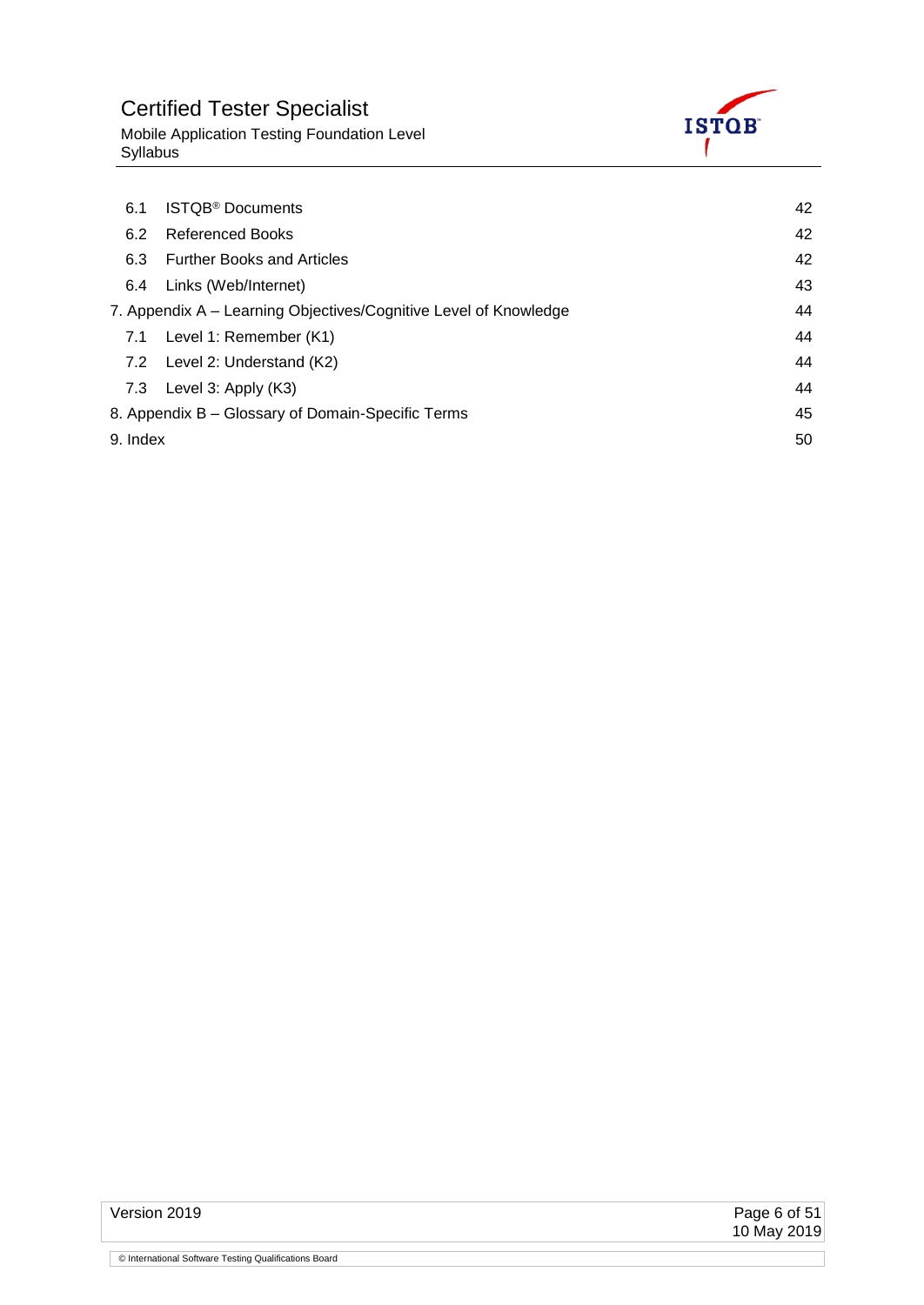Mobile Application Testing Foundation Level Syllabus



## <span id="page-6-0"></span>**Acknowledgments**

This document was produced by a core team from the International Software Testing Qualifications Board Mobile Application Testing Working Group.

Vipul Kocher (chair), Piotr Wicherski (vice-chair), José Díaz, Matthias Hamburg, Eran Kinsbruner, Björn Lemke, Samuel Ouko, Tal Pe'er, Ralf Pichler, Lloyd Roden, Nils Röttger, Angelina Samaroo, Yaron Tsubery

The core team thanks the review team for their suggestions and input.

The following persons participated in the reviewing, commenting or balloting of this syllabus:

Graham Bath, Veronica Belcher, Armin Born, Geza Bujdoso, YongKang Chen, Wim Decoutere, Frans Dijkman, Florian Fieber, David Frei, Péter Földházi Jr., Chaonian Guo, Attila Gyuri, Ma Haixia, Matthias Hamburg, Zsolt Hargitai, Hongbiao Liu, Ine Lutterman, Marton Matyas, Petr Neugebauer, Ingvar Nordström, Francisca Cano Ortiz, Nishan Portoyan, Meile Posthuma, Emilie Potin-Suau, Liang Ren, Lloyd Roden, Chaobo Shang, Mike Smith, Péter Sótér, Marco Sogliani, Michael Stahl, Chris Van Bael, Paul Weymouth, Salinda Wickramasinghe, Minghui Xu

This document was formally released by the ISTQB® on 10 May 2019.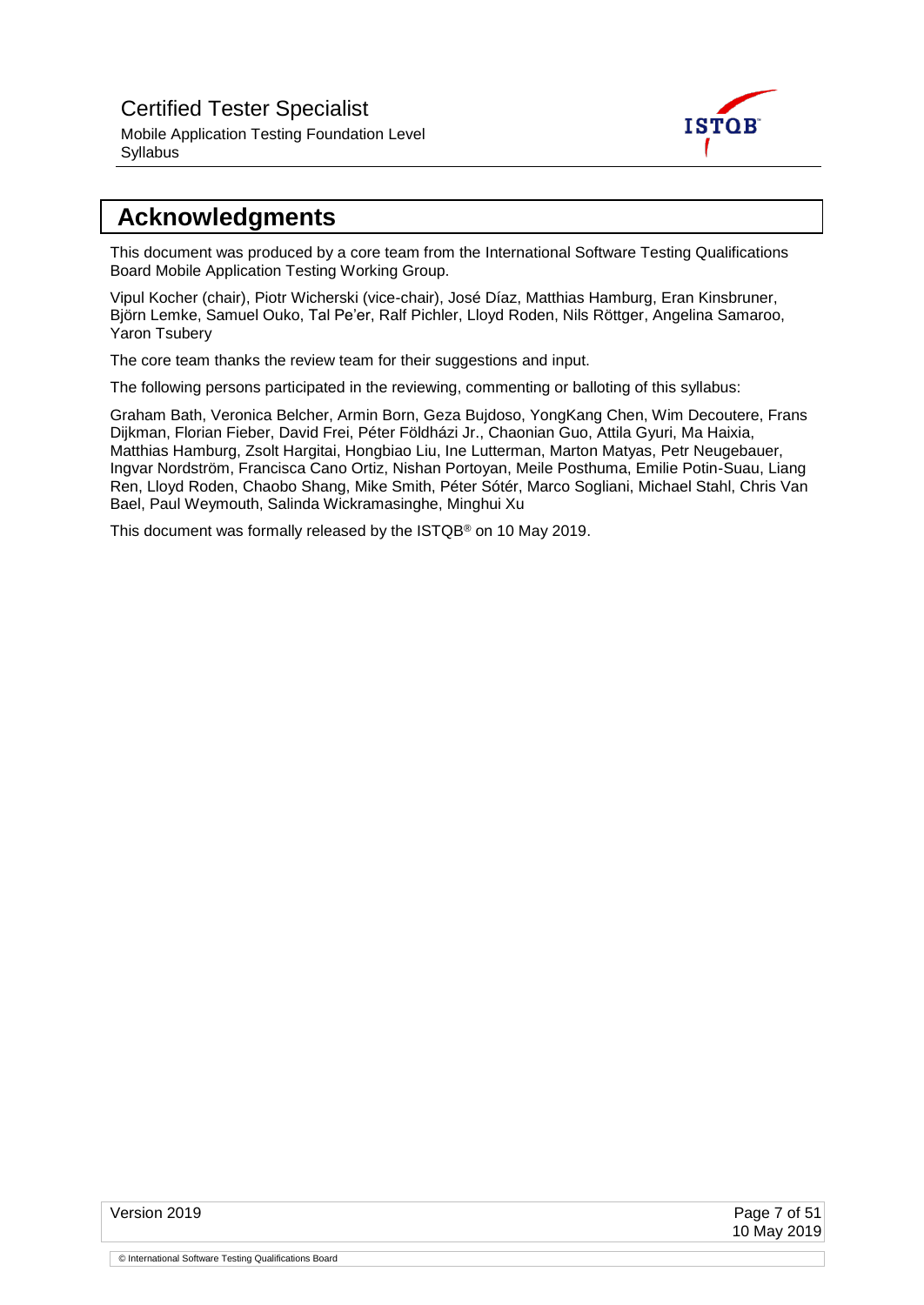Mobile Application Testing Foundation Level Syllabus



## <span id="page-7-0"></span>**0. Introduction**

### <span id="page-7-1"></span>0.1 Purpose of this Document

This syllabus forms the basis for the qualification of Mobile Application Testing at the Foundation Level. The ISTQB® provides this syllabus as follows:

- 1. To National Boards, to translate into their local language and to accredit training providers. National Boards may adapt the syllabus to their particular language needs and modify the references to adapt to their local publications.
- 2. To Exam Boards, to derive examination questions in their local language adapted to the learning objectives for each syllabus.
- 3. To training providers, to produce courseware and determine appropriate teaching methods.
- 4. To certification candidates, to prepare for the exam (as part of a training course or independently).
- 5. To the international software and systems engineering community, to advance the profession of software and systems testing, and as a basis for books and articles.

The ISTQB® may allow other entities to use this syllabus for other purposes, provided they seek and obtain prior written permission.

## <span id="page-7-2"></span>0.2 The Certified Foundation Level Mobile Application Testing

The Foundation Level qualification is aimed at anyone involved in software testing who wishes to broaden their knowledge of Mobile Application Testing or anyone who wishes to start a specialist career in Mobile Application Testing.

Information about Mobile Application Testing described in the ISTQB® Certified Tester Foundation Level syllabus [ISTQB\_CTFL\_2018] has been considered in creating this syllabus.

### <span id="page-7-3"></span>0.3 Business Outcomes

© International Software Testing Qualifications Board

This section lists the business outcomes expected of a candidate who has achieved the Foundation Level Mobile Application Testing certification.

- MAT-01 Understand and review business and technology drivers for mobile apps in order to create a test strategy.
- MAT-02 Identify and understand the key challenges, risks and expectations associated with testing a mobile application.
- MAT-03 Apply test types and levels specific to mobile applications.
- MAT-04 Apply common test types, such as those mentioned in [ISTQB\_CTFL\_2018], in the mobile specific context.
- MAT-05 Carry out the activities required specifically for mobile application testing as part of the main activities described in the ISTQB® test process.
- MAT-06 Identify and use suitable environments and appropriate tools for mobile application testing.
- MAT-07 Understand methods and tools used specifically to support mobile application test automation.

| Version 2019 | Page 8 of 51<br>10 May 2019 |
|--------------|-----------------------------|
|              |                             |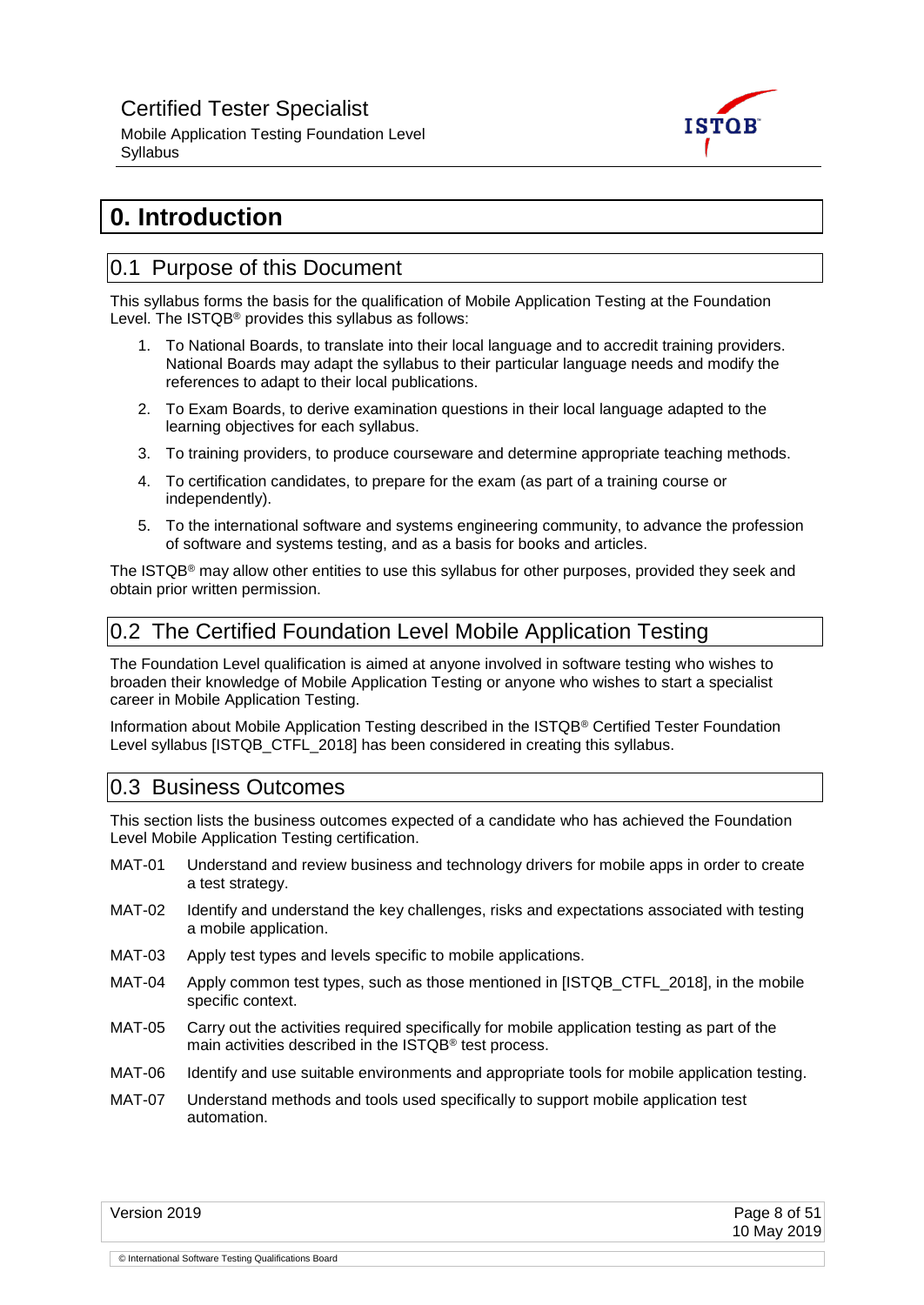

## <span id="page-8-0"></span>0.4 Examinable Learning Objectives

These learning objectives support the business outcomes and are used to create the examination which must be passed to achieve the Foundation Level Mobile Application Testing Certification. Learning objectives are allocated to a cognitive level of knowledge (K-Level).

A K-level, or cognitive level, is used to classify learning objectives according to the revised taxonomy from Bloom [Anderson 2001]. ISTQB® uses this taxonomy to design examinations against its syllabi.

This syllabus considers three different K-levels (K1 to K3). For more information see chapter 7.

## <span id="page-8-1"></span>0.5 Hands-on Levels of Competency

Mobile Application Testing Foundation Level introduces the concept of Hands-On Objectives which focus on practical skills and competencies.

Competencies can be achieved by performing hands-on exercises, such as those shown in the following non-exhaustive list:

- Exercises for K3 level learning objectives performed using paper and pen or word processing software, as is done for various existing ISTQB® syllabi.
- Setting up and using test environments.
- Testing applications on virtual and physical devices.
- Using tools on desktops and/or mobile devices to test or assist in testing related tasks such as installation, querying, logging, monitoring, taking screenshots etc.

The following levels apply to hands-on objectives:

- H0: This can include a live demo of an exercise or recorded video. Since this is not performed by the trainee, it is not strictly an exercise.
- H1: Guided exercise. The trainees follow a sequence of steps performed by the trainer.
- H2: Exercise with hints. The trainee is given an exercise with relevant hints to enable the exercise to be solved within the given timeframe.
- H3: Unguided exercises without hints.

Recommendations:

- K1 learning objectives typically use H0 level and H1 or H2 when the situation demands.
- K2 learning objectives typically use H1 or H2 levels and H0 or H3 when the situation demands.

K3 learning objectives typically use H2 or H3 levels, although it is not always necessary to have a hands-on exercise for a K3 learning objective. If the setup is complex or if it will be too time consuming, then use H0 level.

## <span id="page-8-2"></span>0.6 The Examination

© International Software Testing Qualifications Board

The Mobile Application Testing Foundation Level Certificate exam will be based on this syllabus. Answers to exam questions may require knowledge based on more than one section of this syllabus. All sections of the syllabus are examinable, except for the introduction and appendices. Standards, books, and other ISTQB® syllabi are included as references, but their content is not examinable, beyond what is summarized in this syllabus itself.

The Mobile Application Testing Foundation Level exam is multiple choice. There are 40 questions. To pass the exam, at least 65% of the questions (i.e., 26 questions) must be answered correctly. Handson objectives and exercises will not be examined.

Version 2019 Page 9 of 51 10 May 2019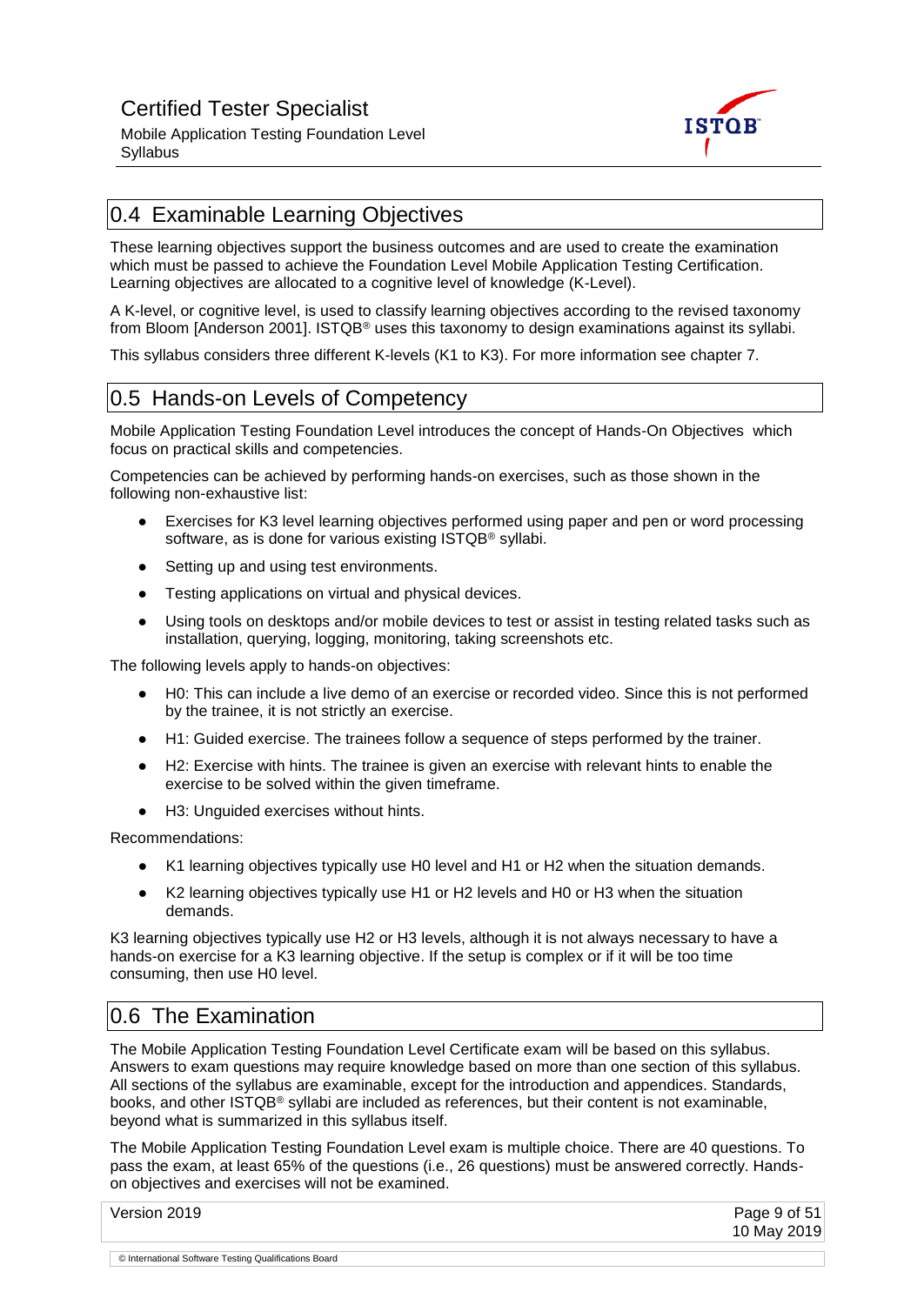

Exams may be taken as part of an accredited training course or taken independently (e.g., at an exam center or in a public exam). Completion of an accredited training course is not a prerequisite for the exam.

Somebody who wants to appear for the exam without getting trained from an accredited training provider should read the competence guidelines as provided in the Accreditation and Competence Guidelines document [CTFL-MAT-2019-Accreditation-and-Competence-Guidelines.pdf] and try to conduct these hands-on exercises themselves. This will help them gain the competencies that an accredited training provider would be expected to impart. Please note that this has no bearing on the Mobile Application Testing Foundation Level certification examination as the exam is only based on this syllabus and its learning objectives.

## <span id="page-9-0"></span>0.7 Recommended Training Times

A minimum training time has been defined for each learning objective in this syllabus. The total time for each chapter is indicated in the chapter heading.

Training providers should note that other ISTQB® syllabi apply a "standard time" approach which allocates fixed times according to the K-Level. The Mobile Application Testing syllabus does not strictly apply this scheme. As a result, training providers are given a more flexible and realistic indication of minimum training times for each learning objective.

## <span id="page-9-1"></span>0.8 Entry Requirements

<span id="page-9-2"></span>The ISTQB® Foundation Level certificate must be obtained before taking this exam.

### 0.9 Sources of Information

Terms used in the syllabus are defined in the ISTQB®'s Glossary of Terms used in Software Testing [ISTQB\_GLOSSARY].

Chapter 6 contains a list of recommended books and articles on Mobile Application Testing.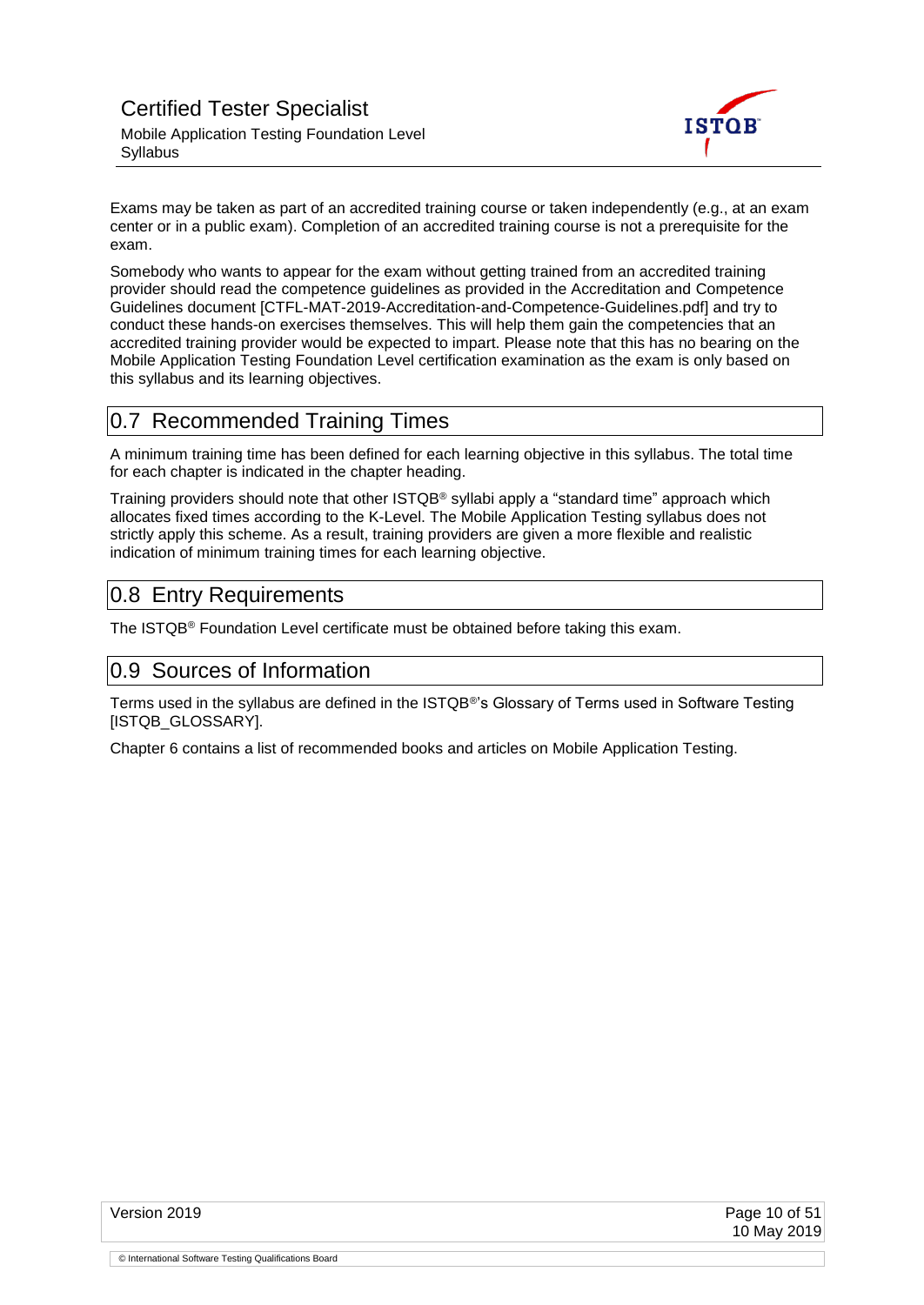

#### Mobile Application Testing Foundation Level **Syllabus**

## <span id="page-10-0"></span>**1. Mobile World - Business and Technology Drivers - 175 mins**

#### **Keywords**

risk analysis, risk mitigation, risk-based testing, test strategy

#### **Learning Objectives for Business and Technology Drivers**

#### **1.1 Mobile Analytics Data**

MAT-1.1.1 (K2) Describe how available mobile analytics data can be used as input for the test strategy and the test plan.

HO-1.1.1 (H3) Based on data collected from one or more analytics data sources (geographical location, platform, operating system version and device type distribution), select the device types to be tested and their corresponding prioritization.

Note: HO-1.1.1 and HO-1.7.1 (below) may be combined.

#### **1.2 Business Models for Mobile App**

MAT-1.2.1 (K2) Distinguish between various business models for mobile applications.

#### **1.3 Mobile Device Types**

MAT-1.3.1 (K1) Recall different types of mobile devices.

#### **1.4 Types of Mobile Applications**

MAT-1.4.1 (K2) Distinguish between different types of mobile applications.

#### **1.5 Mobile Application Architecture**

MAT-1.5.1 (K2) Distinguish between general architecture types of mobile applications.

#### **1.6 Test Strategy for Mobile Apps**

MAT-1.6.1 (K3) Apply characteristics and specifics of the mobile market in preparing a test strategy.

#### **1.7 Challenges of Mobile Application Testing**

MAT-1.7.1 (K2) Give examples of the challenges associated with testing mobile applications.

HO-1.7.1 (H1) Gather market data such as device or operating system market share for a selected region. Gather data for screen sizes and density. Create a list of five devices and calculate the expected market coverage for this list.

Note: HO-1.1.1 (see earlier) and HO-1.7.1 may be combined.

#### **1.8 Risks in Mobile Application Testing**

MAT-1.8.1 (K2) Describe how risks specific to mobile applications may be mitigated.

## <span id="page-10-1"></span>1.1 Mobile Analytics Data

There are many stakeholders in the mobile world including manufacturers, platform providers, operating system (OS) providers, market data providers, tool providers and, of course, application developers and testers.

In order to contribute effectively to test planning discussions and test analysis, a mobile application tester should be aware of and familiar with the following factors:

The business implications of the distribution of platforms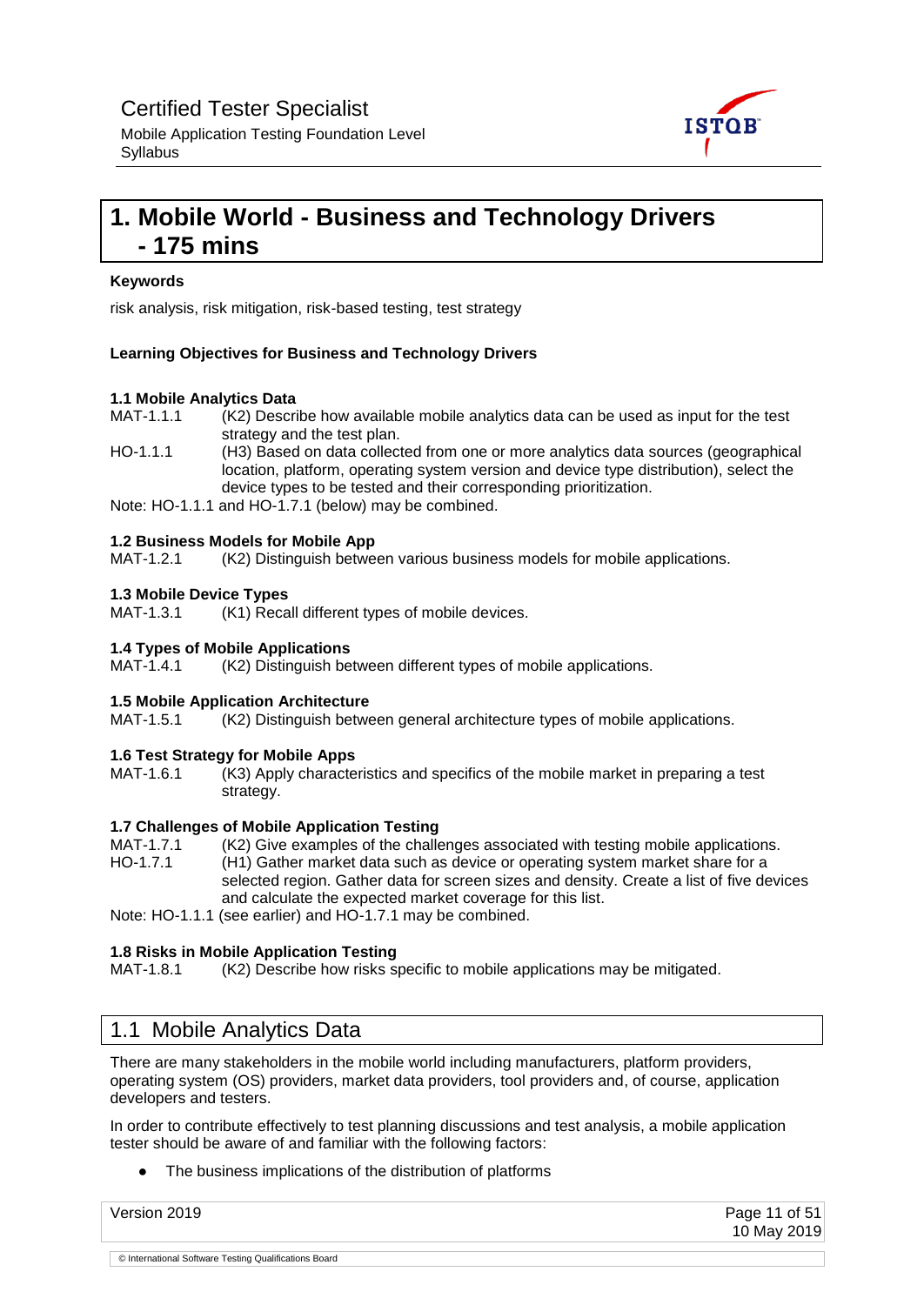Mobile Application Testing Foundation Level **Syllabus** 



- Application downloads per platform
- The quantity and distribution of OS versions
- The market distribution of various device types, including variations based on geographical location
- Differing screen sizes and resolutions
- The various input methods
- Camera types

There are several sources of information for the above, both free and commercial-based. These include StatCounter GlobalStats [URL1], the OS vendors themselves and other third-party sources.

The mobile analytics data is used to select a device portfolio for test execution that is appropriate for the target market. Tests are run over this portfolio to test the app on a device in accordance with the importance of the device. The data related to devices and their special features, if any, may also be used to design tests specific to a device type. For example, a device with heart beat sensor may need special test cases.

## <span id="page-11-0"></span>1.2 Business Models for Mobile Apps

There are several models which can be used to monetize the work done in creating mobile applications. These include but are not limited to: Freemium, advertisement-based, transaction-based, fee-based, and enterprise applications. In addition, in-app purchases can be applied to some of these models.

There are certain advantages and disadvantages for each of these approaches and the tester should keep the business model in mind whilst testing the mobile application.

In a Freemium model the applications are generally free but users have to pay if the need additional features. The applications need to provide sufficient features to be attractive to the users, whilst at the same time providing advanced features for which a large number of users would be willing to pay.

Advertisement-based applications display advertisements on the screen as users interact with the applications. This strategy for revenue generation is more effective if the applications are used for relatively long periods of time. The user interface designers must take care when displaying the advertisements. They must be prominent enough without hiding essential parts of the application and they must ensure that users are not distracted and dislike using the application.

Transaction-based applications charge the users either per transaction, a flat fee or a percentage of the transaction value or similar. This type of business model is suitable for a limited number of applications only and is usually applied for business and financial apps such as mobile wallets.

Fee-based applications require the users to pay for downloading and installing the application. Deciding on a fee-based business model should be well-considered since large numbers of free or freemium options exist for most application types. The probability of users buying such an app increases if it provides outstanding features or usability, or when competing applications are not available.

Free and enterprise applications do not charge their users. Enterprise applications are developed for internal use within the organization and provide an interface to the services provided. There are many such apps available from organizations such as banks or e-commerce companies. These apps are not generally focused on monetizing the app itself but allow revenue to be generated by directing users to the services provided by the organizations.

### <span id="page-11-1"></span>1.3 Mobile Device Types

There is a variety of mobile devices available that support different types of applications.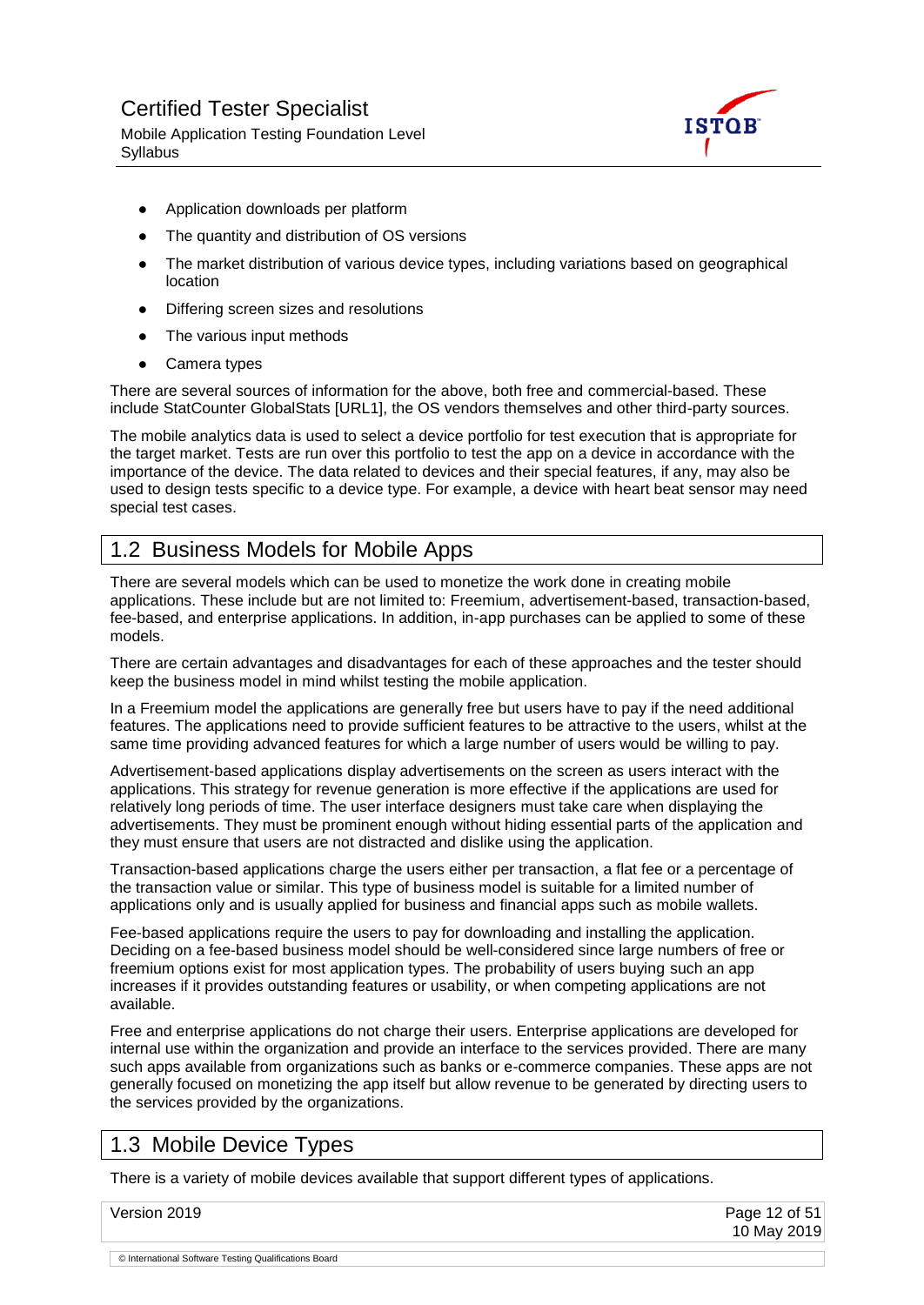

Typical devices include:

- Basic phones
- Feature phones
- Smartphones
- Tablets
- Companion devices including wearables and some IoT (Internet of Things) devices.

When testing it should be kept in mind that each type of device has specific features for particular needs.

Basic phones are used for telephone and SMS only and provide very few built-in apps and games. The installation of apps or browsing is not possible.

Feature phones provide limited support for apps and app installation. They provide internet access via a built-in browser and may have some additional hardware such as cameras.

Smartphones provide phones with several sensors. The operating system supports features such as application installation, multimedia support and browsing.

Tablets are similar to smartphones but are physically larger. They are typically used when a larger display is needed or desired and they may also support longer battery life.

Companion devices and some IoT appliances are computer-powered devices commonly used together with a smartphone or tablet to extend the available functionality or to give access to the data on the phone or tablet in a more convenient way.

Wearables are devices that can be worn by consumers. These can act as a companion to existing devices or function independently. Watches and fitness bands are examples of popular wearables.

## <span id="page-12-0"></span>1.4 Types of Mobile Applications

There are three main types of mobile application:

- Native
- Browser-based
- **Hybrid**

Each type of application has certain advantages and disadvantages, requiring a business decision to be made before starting the application development.

Native applications are developed using platform specific software development kits (SDKs), development tools and platform specific sensors and features. They are downloaded, installed and updated from supplier stores. These apps may need testing on all supported devices.

Native applications generally provide better performance, can fully utilize platform features and comply to the expectations for the platform they are developed for. The development cost is typically higher and additional challenges may apply such as the use of multiple platforms and the installation and testing on a large number of devices.

Browser-based applications are accessed through a mobile browser. Since these use the typical webdevelopment technologies and browsers, multiple platform support is easy, and the development cost is usually lower.

There are four main ways in which mobile web applications are created:

● Mobile specific versions of websites and applications (these are also known as m(dot) sites). Usually this means that when a mobile browser addresses the application, a mobile version of

| Page 13 of 51<br>10 May 2019 |
|------------------------------|
|                              |
|                              |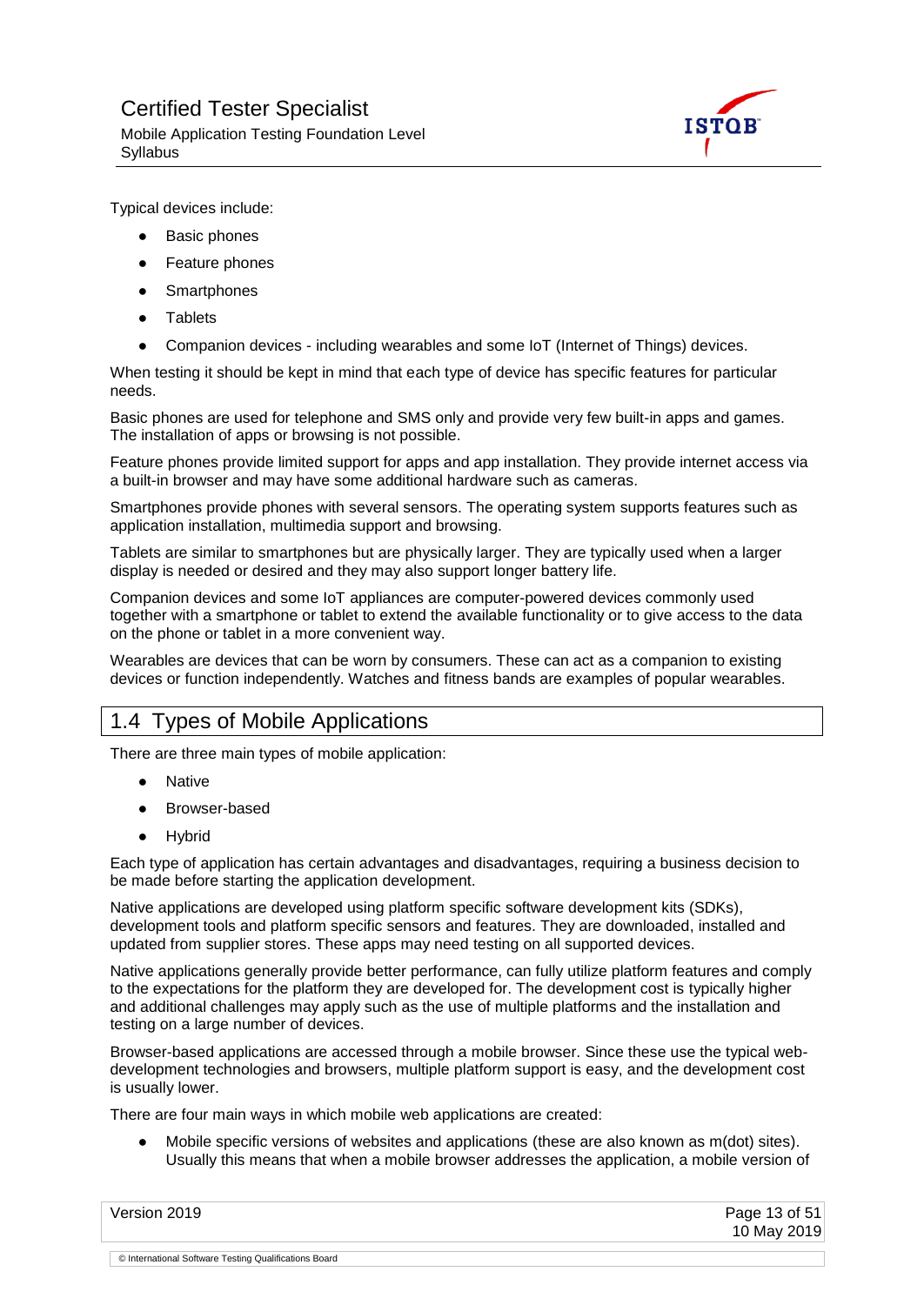

the application is provided. For example, facebook.com redirects to m.facebook.com when accessed from a mobile device.

- Responsive web apps ensure that the design adjusts to the form factor and screen size, usually expressed as view ports.
- Adaptive web apps adjust the design according to some predefined sizes. There are different designs for these sizes and the features available to the user are often adjustable.
- Progressive web apps allow shortcuts of specific web pages to be created on the mobile home screen. They appear like native apps and sometimes even can work offline.

Mobile web apps are created using common web technologies, which generally makes them easier to develop and manage compared to native and hybrid apps. They may however not be as feature-rich as native or hybrid apps and may have limited access to the platform's native Application Programming Interfaces (APIs). The access to mobile sensors is also limited. Installability testing on devices is not needed, but browser compatibility testing is required.

Hybrid applications are a combination of native app and web app. They use a native app wrapper which contains a web view to run a web application inside of a native app. These apps are downloaded from supplier stores and can access all of the device features. They are relatively easy to develop, update and maintain without updating the app installed on the device. The skills required for developing these apps are almost the same as for web development. Possible weak points for these apps include performance issues due to the use of a wrapper and possible divergences from the expected look and feel because of platform-specific aspects.

Native and hybrid apps are installed physically on a device and are therefore always available to the user, even when the device has no internet connection. In comparison, browser-based applications require internet access.

Some applications are pre-installed on the mobile device and others can be installed via various distribution channels, such as Apple App Store, Google Play Store, enterprise app stores (available only inside the enterprise network) and third-party app markets.

Testing of each of these application types may require a different approach. The parameters to consider include:

- Different types of devices to be supported
- Sensor and device features to be used
- Availability under various network conditions
- Installability, compatibility, performance efficiency, and usability

### <span id="page-13-0"></span>1.5 Mobile Application Architecture

There are multiple solutions to designing a mobile application.

Some of the considerations in choosing a particular architecture or design decision include:

- Target audience
- Type of application
- Support of various mobile and non-mobile platforms
- Connectivity needs
- Data storage needs
- Connections to other devices including IoT appliances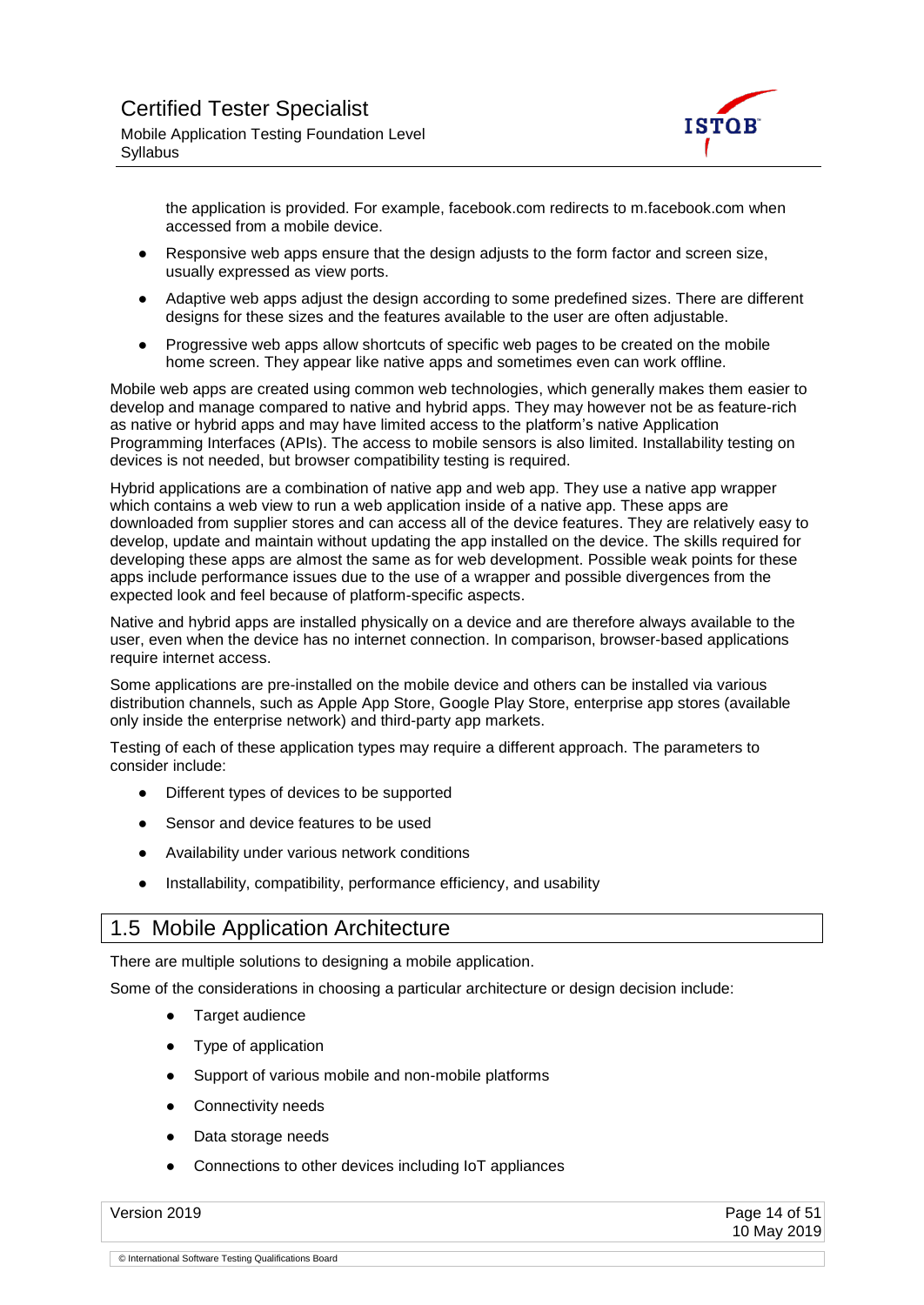

Architectural decisions include:

- Client-side architecture such as thin or fat client
- Server-side architecture such as single or multi-tier
- Connection type such as Wi-Fi, cellular data, Near Field Communication (NFC), Bluetooth
- Data synchronization methods such as store-and-forward, push and pull, synchronous and asynchronous communications

Thin client apps do not contain application code which is customized to the device and make minimal use of mobile operating system features. These apps typically use the web browser as the front-end and JavaScript as the language for implementing client-side logic.

Thick/fat client applications may have multiple layers of application code and may use mobile operating system features. These are typically Native or Hybrid applications.

The server-side architectures include the following possibilities:

- Single-tier architectures are monolithic and have all servers on the same machine. They are less scalable and harder to secure.
- Multi-tier architectures spread server-side components across various units. Two-tier architectures involve separate web and database servers, whereas three-tier architectures also include an application server. Multi-tier architectures allow separation of responsibilities, provide database specialization and provide better flexibility, scalability and security. However, they may be significantly more expensive to develop, manage and host compared to single-tier architectures.

There are various connection methods. A mobile device might be connected to the server via connection types such as Wi-Fi or via cellular data connections such as 2G, 3G, 4G, and 5G. Mobile applications typically operate in one of the following three modes:

- Never-connected apps work offline and don't need to be connected. A simple calculator is an example of such an app.
- Always-connected apps require a permanent network connection during operation. All mobile web applications fall into this category, although some can operate in a limited way when partially connected.
- Partially-connected apps require a connection for tasks such as data transfer but can operate for long periods of time without connection.

The synchronization of data between the client and the server can be conducted in the following modes:

- Continuous mode is where the data gets transferred as soon as it is submitted.
- Store-and-forward mode is where the data may be stored locally before being transferred, especially when no connectivity is available.

The data transfer can be performed in the following two approaches:

- Synchronous data transfer is performed when the calling function waits for the called function to complete before returning.
- Asynchronous data transfer is performed when the called server function returns immediately, processes the data in the background and calls back the calling client function once it completes the task. This give users more control. However, implementing

Version 2019 Page 15 of 51 10 May 2019 © International Software Testing Qualifications Board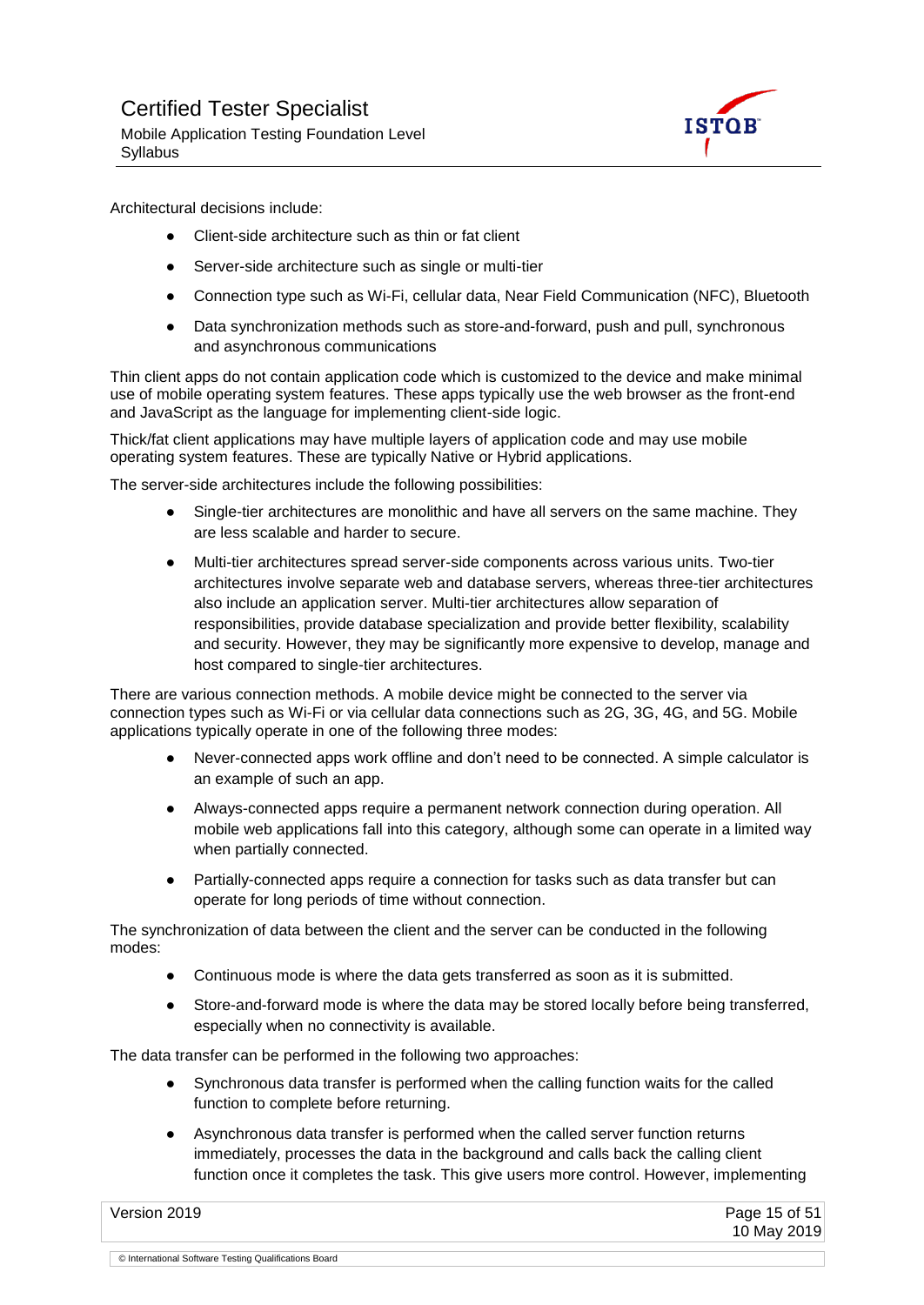

the handshake mechanism increases complexity concerning the availability of the client or the network when the server initiates the callback.

## <span id="page-15-0"></span>1.6 Test Strategy for Mobile Apps

Creating a test strategy for mobile devices requires the tester to take into account all the parameters listed so far in this chapter. In addition, the risks discussed in this section and the challenges described in section 1.7 must also be considered.

Typical risks are, for example:

- Without knowing the device proliferation data in a particular geographic location, one cannot choose the devices on which the app needs to be tested in a sustainable fashion.
- Without knowing the type of business model, one cannot test whether the application behavior is a good fit for that business model.

Creating a test strategy for mobile application testing additionally needs to consider the following specific risks and challenges:

- The variety of mobile devices with device-specific defects on some of them.
- The availability of devices in-house or via the use of external test labs.
- The introduction of new technologies, devices and/or platforms during the application life cycle.
- The installation and upgrade of the app itself via various channels, including preserving app data and preferences.
- Platform issues which might impact the application.
- Network coverage and its impact on the app in a global context.
- The ability to test using the networks of various service providers.
- The use of mobile emulators, simulators and/or real devices for specific test levels and types of test.

These challenges are described in greater detail in the section 1.7.

The test strategy takes risks and challenges into account. For example:

- The test strategy may specify the use of mobile emulators/simulators in the early stages of development, followed by real devices in later stages. There are certain types of tests that can be performed on the mobile emulators/simulators but not all types of tests. More on this is described in section 4.3.
- The test strategy may consider the challenge posed by a large number of different devices by adopting one of the following approaches:
	- o Single platform approach: Reduce scope to a single type of device, one OS version, one carrier and one network type.
	- o Multi-platform approach: Reduce scope to a representative selection of devices and OS used by a majority of customers in the target market, based on mobile traffic or other analytical data.

Version 2019 Page 16 of 51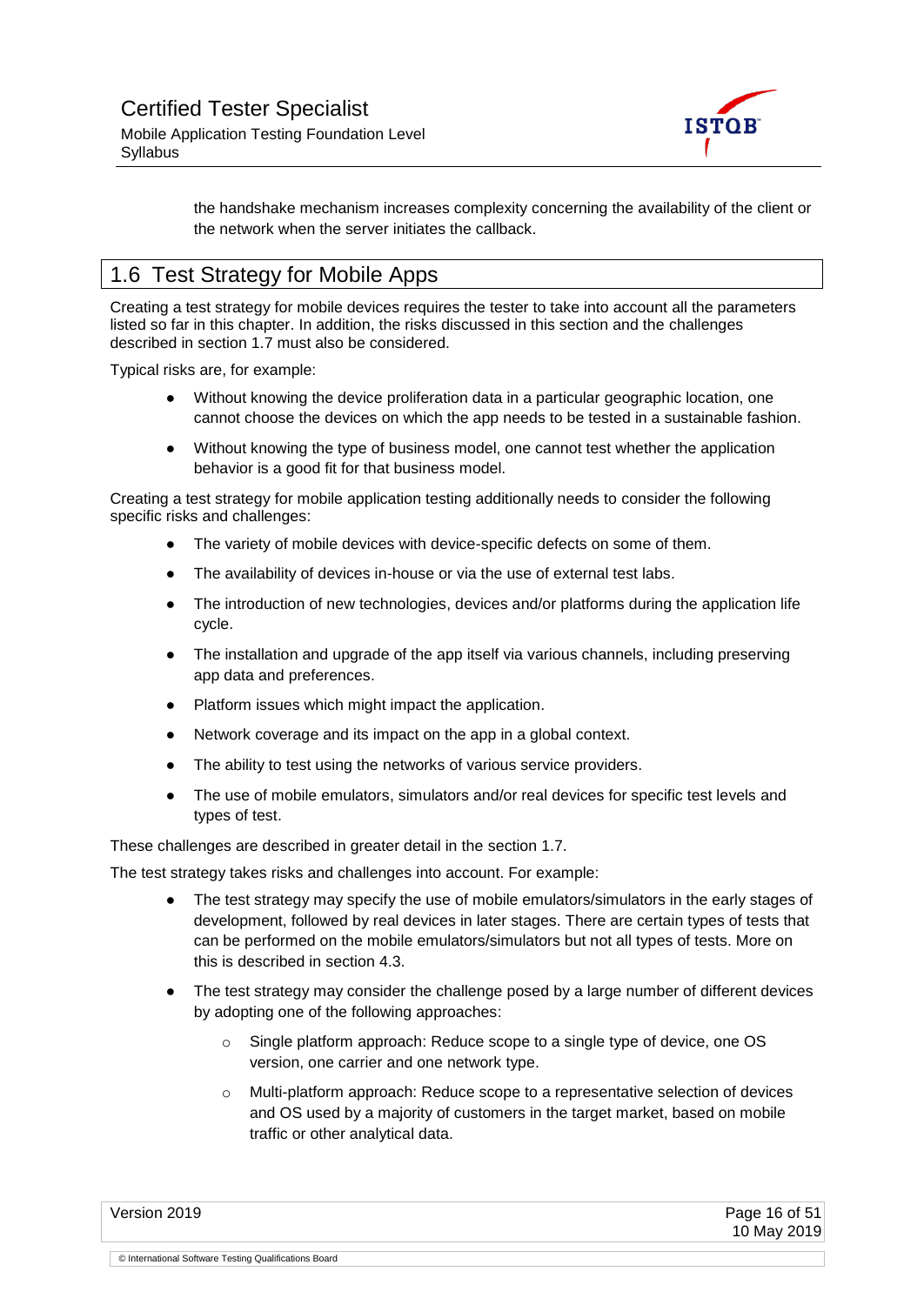

- o Maximum coverage approach: Cover all OS versions, devices, manufacturers, carriers and network types. This is basically exhaustive testing, which is usually not economically viable, especially when considering the multitude of devices and OS versions on the market.
- The test strategy may consider the challenge posed by the non-availability of devices, networks or real-life conditions by using external resources, such as:
	- $\circ$  Remote device access services. This is a way to access devices over the web which are not otherwise owned.
	- $\circ$  Crowd testing services. This is as a way to access a huge group of volunteers and their devices.
	- $\circ$  Personal networks such as friends and colleagues. This makes use of one's own private social network.
	- $\circ$  Bug hunting. This is gamified testing event using volunteers from the company or from the general public.

In addition to the test levels described in [ISTQB\_CTFL\_2018] the test strategy also considers the common types of testing used for mobile applications (see section 3.1) and any additional levels of testing required (see section 3.2).

## <span id="page-16-0"></span>1.7 Challenges of Mobile Application Testing

In the mobile world many additional challenges exist that are uncommon or uncritical in desktop or server software. Testers must be aware of these challenges and how they might impact the success of the application.

Typical challenges in the mobile world include:

- Multiple platforms and device fragmentation: Multiple OS types and versions, screen sizes and quality of display.
- Hardware differences in various devices: Various types of sensors and difficulty in simulating test conditions for constrained CPU and RAM resources.
- Variety of software development tools required by the platforms.
- Difference of user interface designs and user experience (UX) expectations from the platforms.
- Multiple network types and providers.
- Resource-starved devices.
- Various distribution channels for apps.
- Diverse users and user groups.
- Various app types with various connection methods.
- High feedback visibility resulting from bugs that have a high impact on users which may easily result in them publishing feedback on online market places.
- Market place publishing which requires additional approval cycles for publishing by market place owners such as Google Play or Apple App Store.

Version 2019 Page 17 of 51 10 May 2019 © International Software Testing Qualifications Board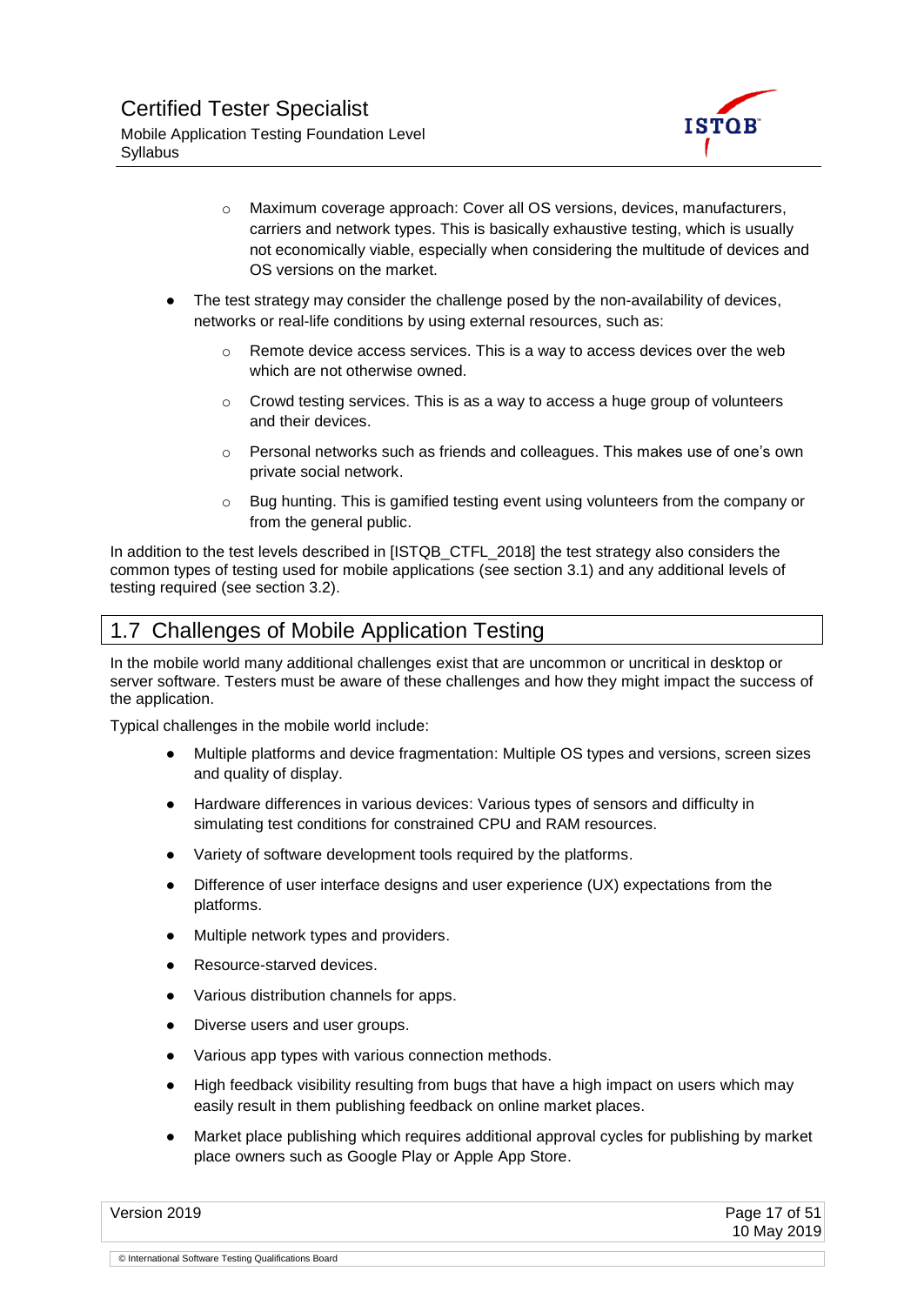

Unavailability of newly launched devices requiring the use of mobile emulators/simulators

The impact of these challenges includes:

- Large numbers of combinations to be tested.
- Large numbers of devices required for testing, which drives up the cost.
- The need for backward compatibility to run the application on older versions of the platform.
- New features being released in every version of underlying operating system.
- Guidelines to be considered for the various platforms.
- Resource-starved CPUs as well as limited amount of memory and storage space.
- Varying bandwidth and jitter of various networks.
- Changes in the available upload and download speeds based on data plans.

The following two examples illustrate typical challenges and their potential impact:

- Different devices have different types of sensors and tests need to account for these. Every new sensor added to the hardware may require additional backward compatibility testing.
- Some of the network challenges can be dealt with appropriately, even under varying network conditions, by using appropriate caching and prefetching strategies. However, this comes at a cost; a large number of open connections can impact the server-side performance as most apps keep the user logged-in on the server.

## <span id="page-17-0"></span>1.8 Risks in Mobile Application Testing

The challenges mentioned in section 1.7 can appear in isolation or in combination with others. This may result in additional risks for a mobile application.

A tester must be able to contribute to the product risk analysis. Common risk analysis and mitigation methods, as discussed in [ISTQB\_CTFL\_2018], chapter 5.5, can also be applied in the mobile context. In addition, the following mobile-specific risks and mitigation strategies exist:

| <b>Risk</b>                                                                              | Possible mitigation                                                                                             |
|------------------------------------------------------------------------------------------|-----------------------------------------------------------------------------------------------------------------|
| Market fragmentation                                                                     | Choose an appropriate selection of devices for test<br>execution, e.g., testing the most commonly used devices. |
| Cost of supporting multiple platforms                                                    | Perform analysis to understand most used platforms, thus<br>avoiding testing of those no longer in scope.       |
| Introduction of new technologies,<br>platforms and devices                               | Use pre-production versions of those technologies.                                                              |
| Lack of availability of devices for test<br>execution                                    | Apply remote device access services or crowd testing<br>services.                                               |
| Risks from the expected usage<br>patterns of mobile applications used<br>while on the go | Applying appropriate testing approaches such as field<br>testing                                                |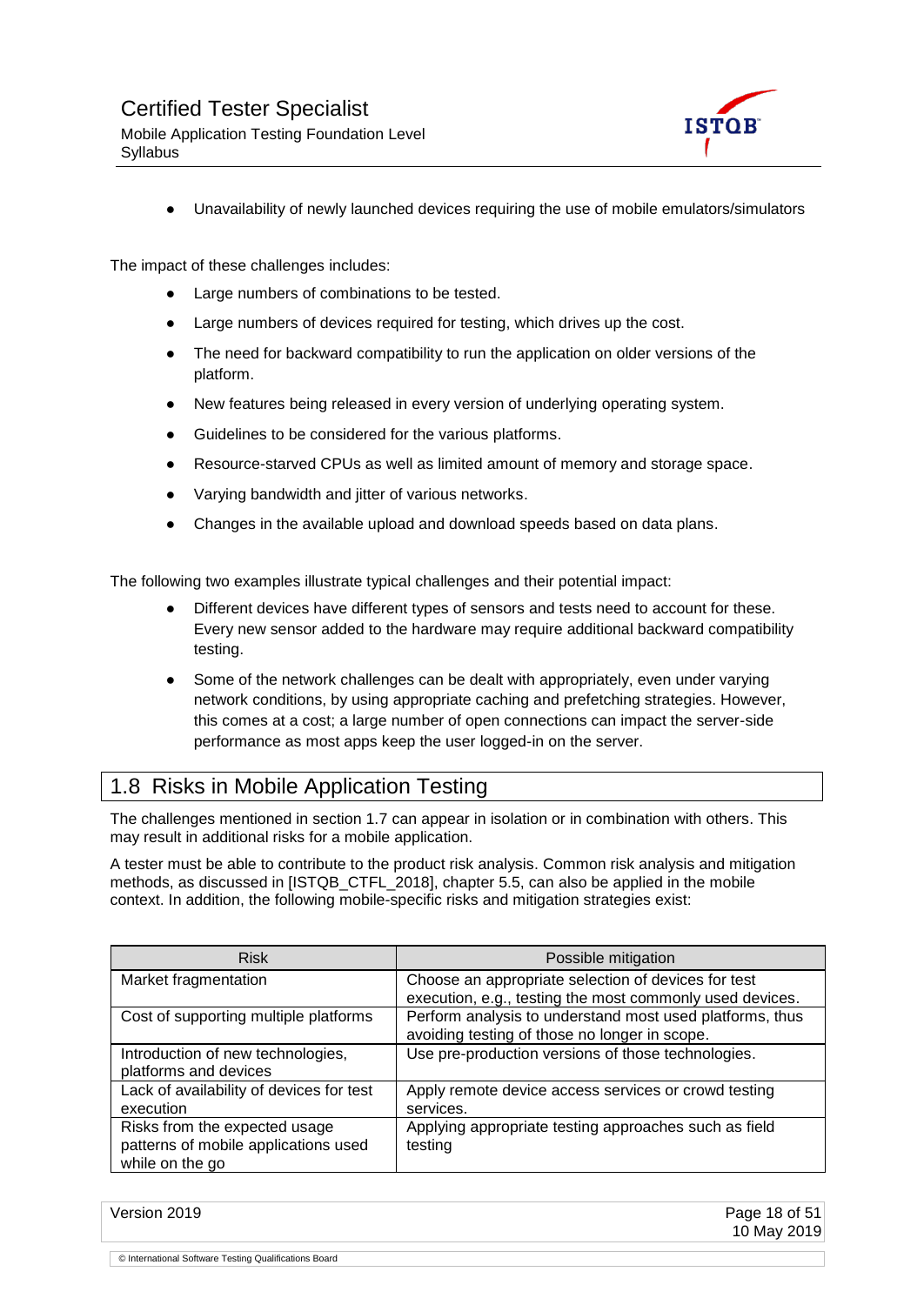

Mobile Application Testing Foundation Level **Syllabus** 

## <span id="page-18-0"></span>**2. Mobile Application Test Types – 265 mins**

#### **Keywords**

co-existence, compatibility, connectivity, cross-browser compatibility, interoperability, system under test (SUT), test type, usability

#### **Learning Objectives for Mobile Applications Test Types**

#### **2.1 Testing for Compatibility with Device Hardware**

- MAT-2.1.1 (K2) Describe device-specific features and hardware which should be considered for testing. HO-2.1.1 (H1) Test an app for several mobile device functionalities while the system under test (SUT) is in use to verify correct functioning of the SUT. MAT-2.1.2 (K3) Prepare tests for the app's compatibility with screen sizes, aspect ratio, and screen density. HO-2.1.2 (H3) Test an app on several mobile devices (virtual or physical) to show the impact of the resolution and screen size on the app's user interface. MAT-2.1.3 (K2) Describe how tests can show the potential effects of device overheating on the system under test. MAT-2.1.4 (K1) Recall different test types for testing of the various input sensors used in mobile devices. MAT-2.1.5 (K1) Recall tests to be run for various input methods. HO-2.1.5 (H0) Test an app for various types of inputs including keyboard-related tests with multiple installed keyboards, gesture-related tests and (optionally) camera-related tests. MAT-2.1.6 (K2) Describe how tests can reveal user interface issues when changing screen orientation. HO-2.1.6 (H3) Test an application to check the effect of orientation change on the functionality of the app, including data retention and correctness of the user interface. MAT-2.1.7 (K3) Prepare tests for an app using typical mobile device interrupts. HO-2.1.7 (H3) Test an app for several mobile device interrupts while the application is in use. MAT-2.1.8 (K3) Prepare tests for changing the access permissions to the device features requested by the app. HO-2.1.8 (H3) Test an app's permissions management by permitting and denying requested permissions and observing behavior when folders and sensor settings are denied at installation or changed after installation. MAT-2.1.9 (K3) Prepare tests to verify the impact of an app on a device's power consumption and the impact of its power state on the app. HO-2.1.9 (H3) Test an app under varying battery power levels to discover consumption data and establish performance under low and dead battery states. **2.2 Testing for App Interactions with Device Software** MAT-2.2.1 (K3) Prepare tests for the handling of notifications by the system under test. HO-2.2.1 (H2) Test the effect of receiving notifications when an app is in the foreground and the background. Test the effect of changing notification settings on the app's functionality. MAT-2.2.2 (K2) Describe how tests can verify correct functionality of quick-access links.
- HO-2.2.2 (H3) Test an app for shortcut/quick-access functionality.

- MAT-2.2.3 (K3) Prepare tests for the impact on an app of the user preference settings provided by an operating system.
- HO-2.2.3 (H3) Test a running app by changing the input value options for the preferences provided by the operating system.

| Version 2019 | Page 19 of 51 |
|--------------|---------------|
|              | 10 May 2019   |
|              |               |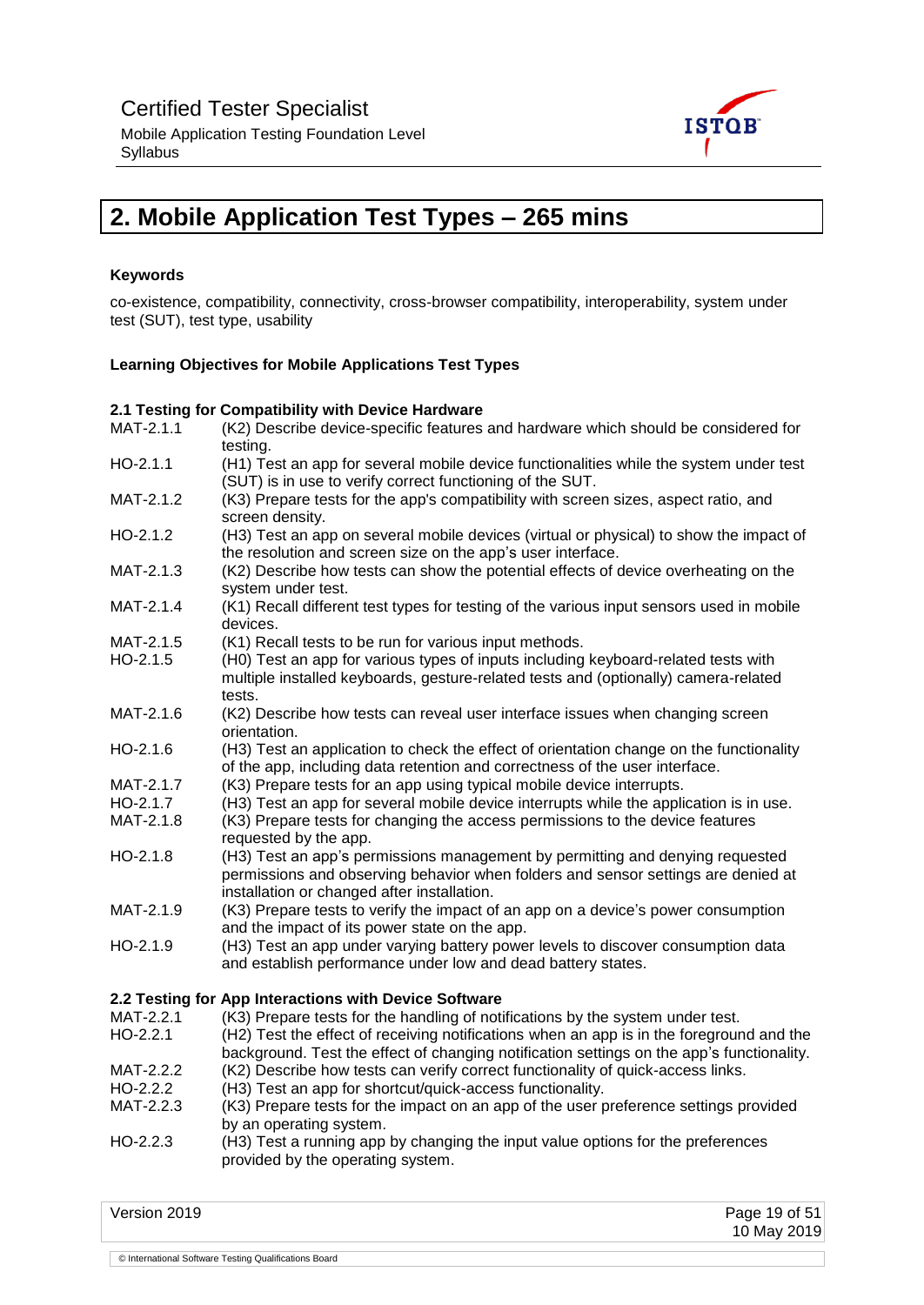<span id="page-19-2"></span>Mobile Application Testing Foundation Level **Syllabus** 



| MAT-2.2.4  | (K2) Distinguish between different tests required for native, web and hybrid<br>applications.                  |
|------------|----------------------------------------------------------------------------------------------------------------|
| $HO-2.2.4$ | (H0) (Optional) Identify the tests needed for apps, depending on the app type.                                 |
| MAT-2.2.5  | (K1) Recall tests required for apps which are available on multiple platforms or<br>operating system versions. |
| MAT-2.2.6  | (K1) Recall tests required for co-existence and interoperability with other apps.                              |
|            | 2.3 Testing for Various Connectivity Methods                                                                   |
| MAT-2.3.1  | (K2) Summarize the tests for connectivity testing, including those across networks,                            |

when using Bluetooth and when switching to flight mode. HO-2.3.1 (H0) (Optional) Conduct tests on an application which is transferring data to the server when the phone switches between Wi-Fi and cell-data connectivity based on their available signal strengths.

## <span id="page-19-0"></span>2.1 Testing for Compatibility with Device Hardware

#### <span id="page-19-1"></span>2.1.1 Testing for Device Features

Different types of devices with differing capabilities mean that compatibility testing has to be conducted on a large number of devices. This requires prioritization of target devices for testing. For prioritization market data, as discussed in section 1.1, is used to select a device portfolio most appropriate for the target market. The device portfolio selection usually is a compromise between market coverage, cost and risk.

Applications can be installed on different types of devices with the following features:

- Different methods for switching off
- Different ways to navigate
- Use of hard and soft keyboards
- Various hardware features such as:
	- o Radio
	- o USB
	- o Bluetooth
	- o Cameras
	- o Speakers
	- o Microphone
	- o Headphone access

None of these features should interfere negatively with the application's operations.

Device features have many variations and can differ even between different device models made by the same manufacturer. They are commonly used to differentiate between market segments and can change quickly over time. For example, it is currently quite common for devices in the high-end and mid-range to have fingerprint sensors, while devices in the low-end do not. This changes over time. A few years ago, fingerprint sensors were not included in any mobile device at all. Due to this changeability, the tester needs a clear understanding of the devices and the features expected by its users. The tester needs to create the device portfolio and design corresponding tests accordingly.

Generally, it is not enough to test if the application works correctly with the expected features. In addition, it is required to test that the app still works as expected if a certain feature is absent. For

| Version 2019                                          | Page 20 of 51 |
|-------------------------------------------------------|---------------|
|                                                       | 10 May 2019   |
| © International Software Testing Qualifications Board |               |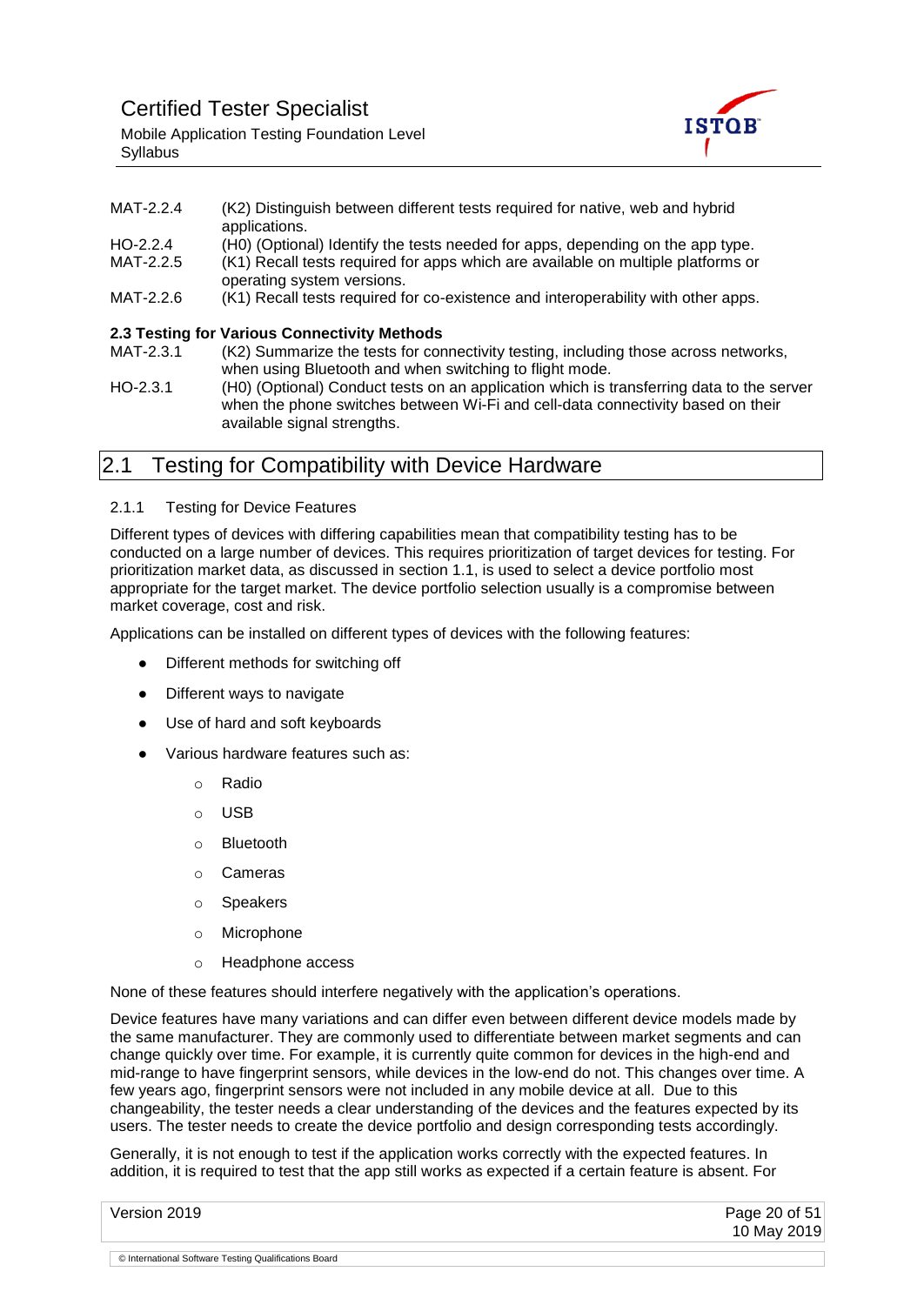

example, an app that supports the usage of front and rear camera should not crash if it is installed and executed on a device having multiple cameras, only one camera or no camera at all.

#### 2.1.2 Testing for Different Displays

Device displays can have various screen sizes, viewport sizes, aspect ratios and resolutions measured in pixels per inch (ppi) and dots per inch (dpi). Device fragmentation requires prioritization to be performed. Tests should be created that exercise the user interface on various devices with different screen sizes, resolutions and aspect ratios most common in the target market.

Testing for different displays needs to be carried out to check the following:

- The app scales all user interface elements according to current screen density and size.
- User interface elements do not overlap.
- Usability or touch issues do not occur.
- There is no problematic shrinkage of images because of high dpi/ppi.

#### <span id="page-20-0"></span>2.1.3 Testing for Device Temperature

Unlike desktop computers, mobile devices react differently to increases in device temperature.

Mobile devices could get overheated for a variety of reasons such as battery charging, intense workload, apps running in the background, continuous usage of cellular data, Wi-Fi or GPS.

Overheating can impact a device as it attempts to reduce heating and conserve battery levels. This may include a drop in the CPU frequency, the freeing up of memory, and the turning off parts of the system.

If this happens it can also impact the app functionality and therefore must be considered when planning testing. Tests must be designed to consume a lot of energy which leads to the generation of heat over a long uninterrupted period of time. The software under test must then show no unexpected behavior.

#### <span id="page-20-1"></span>2.1.4 Testing for Device Input Sensors

Mobile devices receive a variety of inputs types from sensors which use, for example, GPS, accelerometers, gyroscopes, and 3-axis magnetometers or which react to pressure, temperature, humidity, heartbeat, light or touchless inputs.

Testing for different device input sensors checks the following:

- The app works as intended for each of the sensors available. For example, the app needs to be tested for various types of motion such as circular motion and back and forth motion (as in walking).
- Features that react to external lighting react correctly under various lighting conditions.
- Sound inputs and outputs respond correctly in conjunction with soft and hard volume buttons, microphones, wired and wireless speakers, and in various ambient sound conditions.
- Location position is accurate under the following conditions:
	- o Switching GPS on and off.
	- o Different GPS signal quality.

© International Software Testing Qualifications Board

 $\circ$  Where the app needs a fall back to various other methods of location determination, including Wi-Fi, cell tower location or manual location entry.

| Version 2019 | Page 21 of 51 |
|--------------|---------------|
|              | 10 May 2019   |
|              |               |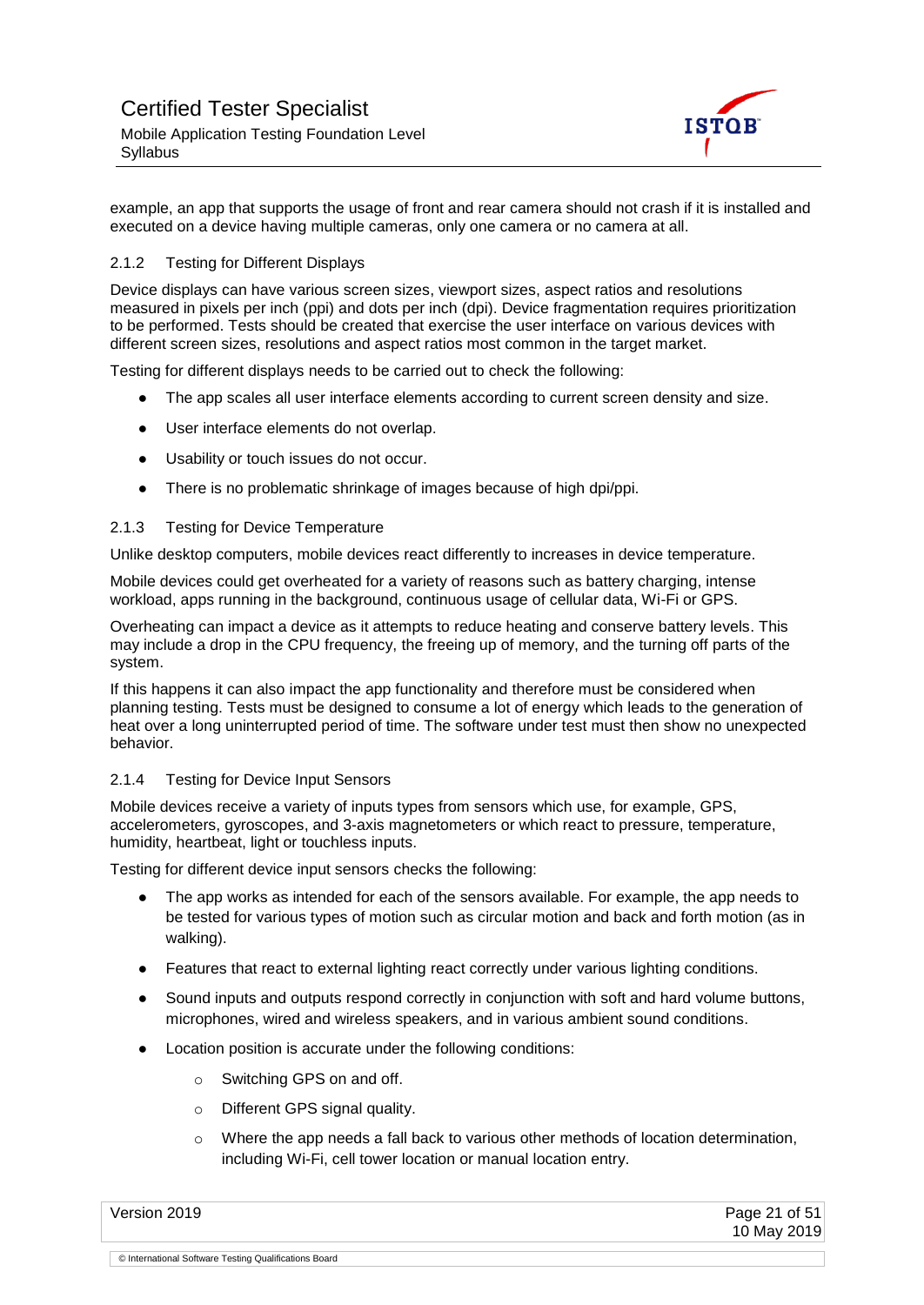

#### <span id="page-21-0"></span>2.1.5 Testing Various Input Methods

Testing for different device input methods checks the following:

- Given that mobile phones allow for a variety of soft keyboards to be installed, the app is able to work with at least those provided by major device manufacturers and those which are widely used.
- The app ensures that the keyboard pops up by default with appropriate layout and keys when required.
- When a user places one or more fingers on the touch screen, the application interprets that pattern as a particular gesture or command. Typical gestures include press/touch, double touch, multi-touch, swipe, tap, double tap, drag, and pinch open/close.
- Each screen of the app needs responds correctly to the gestures or other means of input as appropriate for that screen and ignores all non-supported gestures or inputs.
- Cameras used by apps are able to capture images and videos, scan barcodes, QR codes and documents, and measure distances.
- Where front and back cameras are available, the appropriate camera is turned on by default. For example, where a video chat requires the front camera to be switched on by default, apps need to be tested in cases where the app uses the camera input and where it does not. Additionally, tests must ensure the software under test works correctly if only one (front or rear) camera is present instead of two. This is especially true if the software under test uses one particular camera and it is this one that is missing.

#### <span id="page-21-1"></span>2.1.6 Testing for Screen Orientation Change

Motions sensors are used to detect changes in orientation and trigger a switch between landscape and portrait modes (and vice versa) with layout changes made in the user interface as necessary.

Tests after a change of screen orientation check the following:

- Correct usability and functional behavior when a switch to either portrait or landscape mode is performed.
- The app maintains its state.
- Input data fields retain already captured data.
- Output data fields display the same data while maintaining the current session.

Tests after a change of screen orientation change should not just focus on a single switch because rendering or state issues may not always show up after a single change. Tests should therefore be performed with several uninterrupted switches between portrait and landscape modes.

Tests that switches orientation several times in the various states of a user interface, with and without data, should be designed. The app should behave as expected, persisting the state without any loss or change of data.

#### <span id="page-21-2"></span>2.1.7 Testing for Typical Interrupts

Common types of device interrupts include voice calls, messages, charger switched on, low memory and other notifications. User-initiated interrupts result from actions such as app switching or setting the device into standby while the app is running

Tests for interrupts check the following:

| Version 2019                                          | Page 22 of $51$ |
|-------------------------------------------------------|-----------------|
|                                                       | 10 May 2019     |
| © International Software Testing Qualifications Board |                 |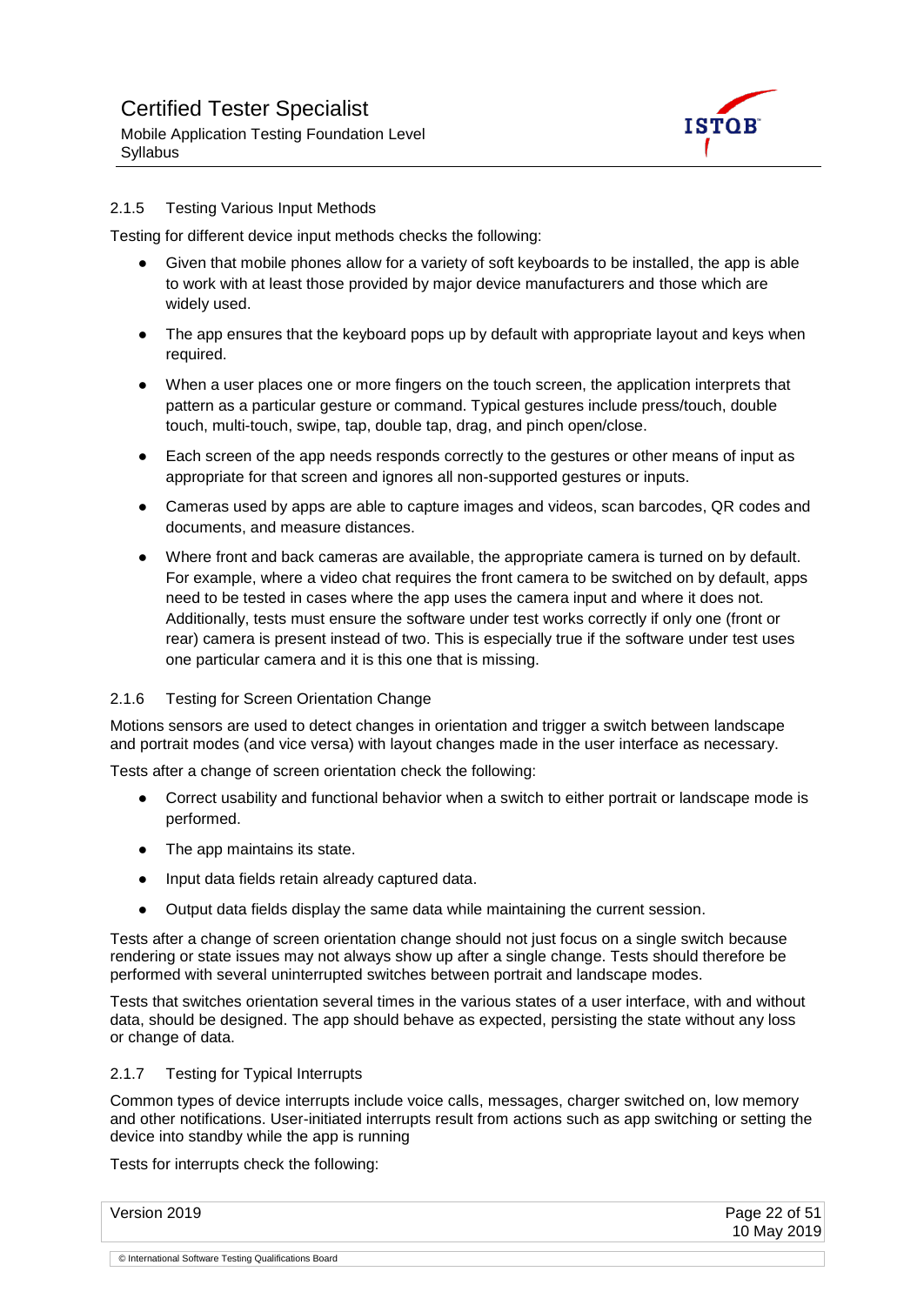

- <span id="page-22-4"></span>• The app handles the all of the interrupts mentioned above correctly without negative impact on app behavior.
- The app continues to function correctly, preserving its state, data and sessions regardless of which interrupt occurs.
- Where the device has a blocking "do-not-disturb" mode which suppresses notifications, the app must ensure that the various conditions are used correctly. These tests must also be performed when the "do-not-disturb" mode is turned off after having been active for a long period of time. This results in many notifications being received at once.
- Test should be designed for receiving interrupts during app usage to make sure that the interrupts do not have a negative impact. For example, answering a phone call while using the app and the user being returned to the state where he was at the time of the interrupt.

#### <span id="page-22-0"></span>2.1.8 Testing for Access Permissions to Device Features

Apps need access to various folders such as contacts and pictures and to sensors such as camera and microphone. When access is denied at installation or changed after installation it might impact the app behavior.

Tests for access permissions check the following:

- The app is able to work with reduced permissions; it asks the user to grant these permissions and does not fail in an unexplained manner.
- Permissions are only requested for the resources which are relevant to the app's functionality; no broad permissions for unrelated resources are allowed.
- The app functionality responds correctly if a permission is withdrawn or rejected during installation.
- Any request for permission issued by the app is correct and justified.

To test for access permissions a tester needs to know why the app needs each permission and how functionality should be impacted if the permission is withdrawn or rejected during installation. Test should be designed for rejecting permissions during installation as well as granting permissions after installation.

#### <span id="page-22-1"></span>2.1.9 Testing for Power Consumption and State

Tests for power consumption and state check the following:

- Battery power state and drainage-related defects.
- Data integrity under low power and dead battery conditions.
- Power consumption while the app is active and is under heavy and low use.
- Power consumption while the app is in the background.

These tests need to be planned carefully as these need to be run uninterrupted over an extended period of time. For example, the device may need to be left unattended with the app in the background or foreground but the device is not used. Tools such as log analyzers are needed to extract information about battery drain patterns.

## <span id="page-22-2"></span>2.2 Testing for App Interactions with Device Software

#### <span id="page-22-3"></span>2.2.1 Testing for Notifications

© International Software Testing Qualifications Board

There are various mechanisms used by the operating system to display notifications. Sometimes the operating system will either delay the display of the notifications or fail to display them at all in a bid to optimize power consumption. The following test conditions must be considered:

| Version 2019 | Page 23 of 51<br>10 May 2019 |
|--------------|------------------------------|
|              |                              |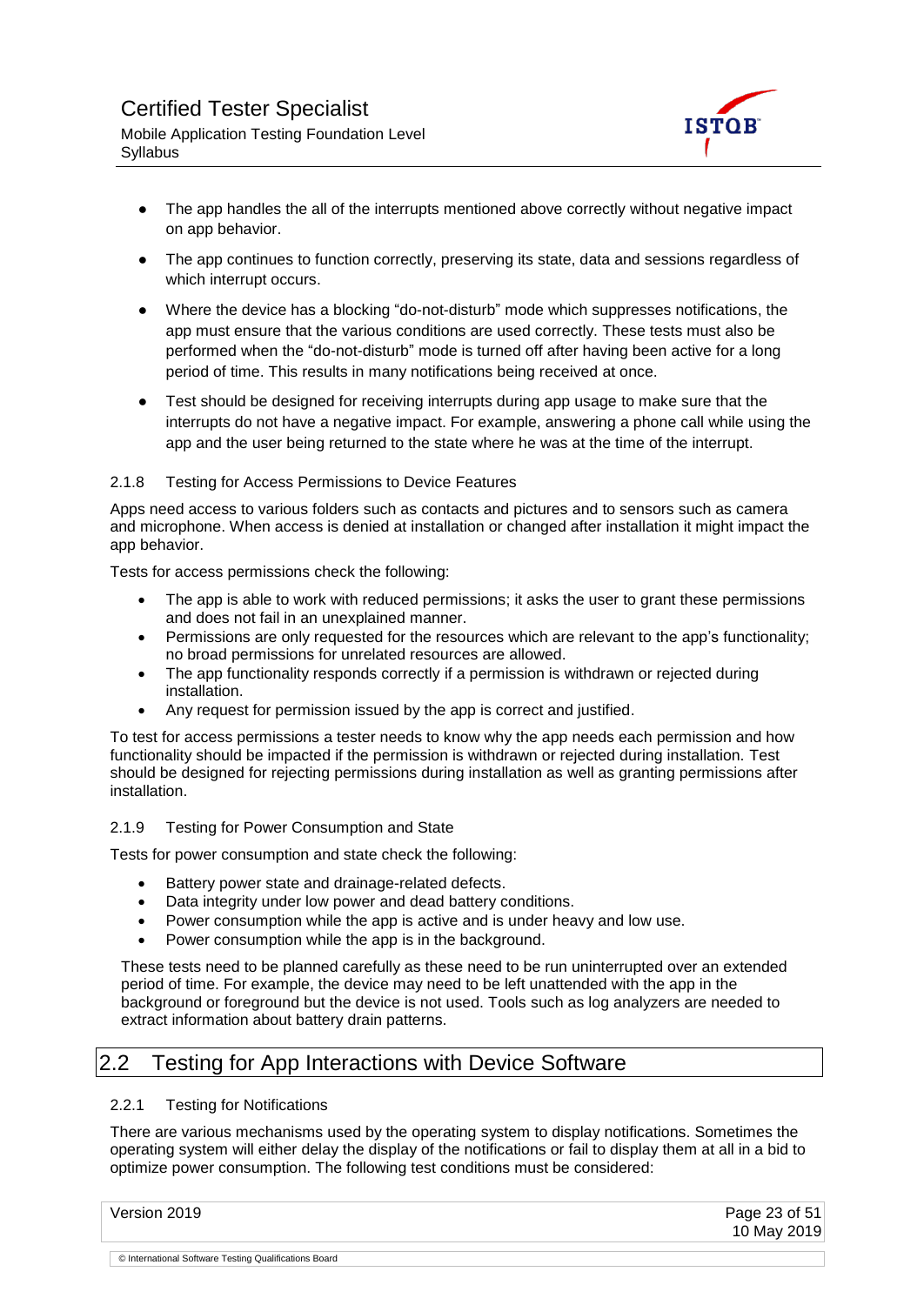

- <span id="page-23-2"></span>• The correct handling of notifications received when the app is in the foreground or background, especially under low battery conditions.
- If notifications allow direct interaction with the app content, (i.e., without opening the app itself), the user interaction must be provided by the app at a later time. If, for example, the user responds to a notification, then it must be possible to access that response from within the app at a later time.
- If notifications allow access to the app then the corresponding page of the app must be opened instead of the home screen when the notification contains a deep link to that page.

#### 2.2.2 Testing for Quick-access Links

Quick-access links such as app shortcuts in Android and Force-touch or 3d-touch for iOS may be provided by the software under test. These features perform a subset of the application functionality from the home screen without actually launching the entire app.

The following test conditions must be considered:

- Where some of the features are only available on a particular version of the operating system, the system under test must behave correctly if it is installed on versions of the operating system which either offer or do not offer such features.
- The actions performed in quick-access links are reflected correctly in the app when opened.

#### <span id="page-23-0"></span>2.2.3 Testing for User Preferences Provided by the Operating System

Any preferences (settings) provided to users by the operating system must be tested. It creates a negative experience for users if a certain preference setting is not respected by the app. For example, if the device is set to mute, the app should not play sounds.

The following test conditions must be considered:

- Users can amend typical preference options such as sound, brightness, network, power save mode, date and time, time zone, languages, access type and notifications.
- The apps adhere to the set preferences by behaving accordingly.

#### <span id="page-23-1"></span>2.2.4 Testing for Different Types of Apps

Specific tests may be performed depending on type of mobile app (see section 1.4). The following test conditions must be considered:

- For native apps:
	- o Device compatibility
	- o Utilization of device features
- For hybrid apps:
	- o Interaction of the app with the device native features
	- o Potential performance issues due to the abstraction layer
	- $\circ$  Usability (look and feel) compared to native apps on the platform in question
- For web apps:
	- $\circ$  Testing to determine cross-browser compatibility of the app to various common mobile browsers
	- o Functionality is not impacted due to various JavaScript engines
	- $\circ$  Utilization of OS features (e.g., date picker and opening appropriate keyboard)
	- $\circ$  Usability (look and feel) compared to native apps on the platform in question

Version 2019 Page 24 of 51 10 May 2019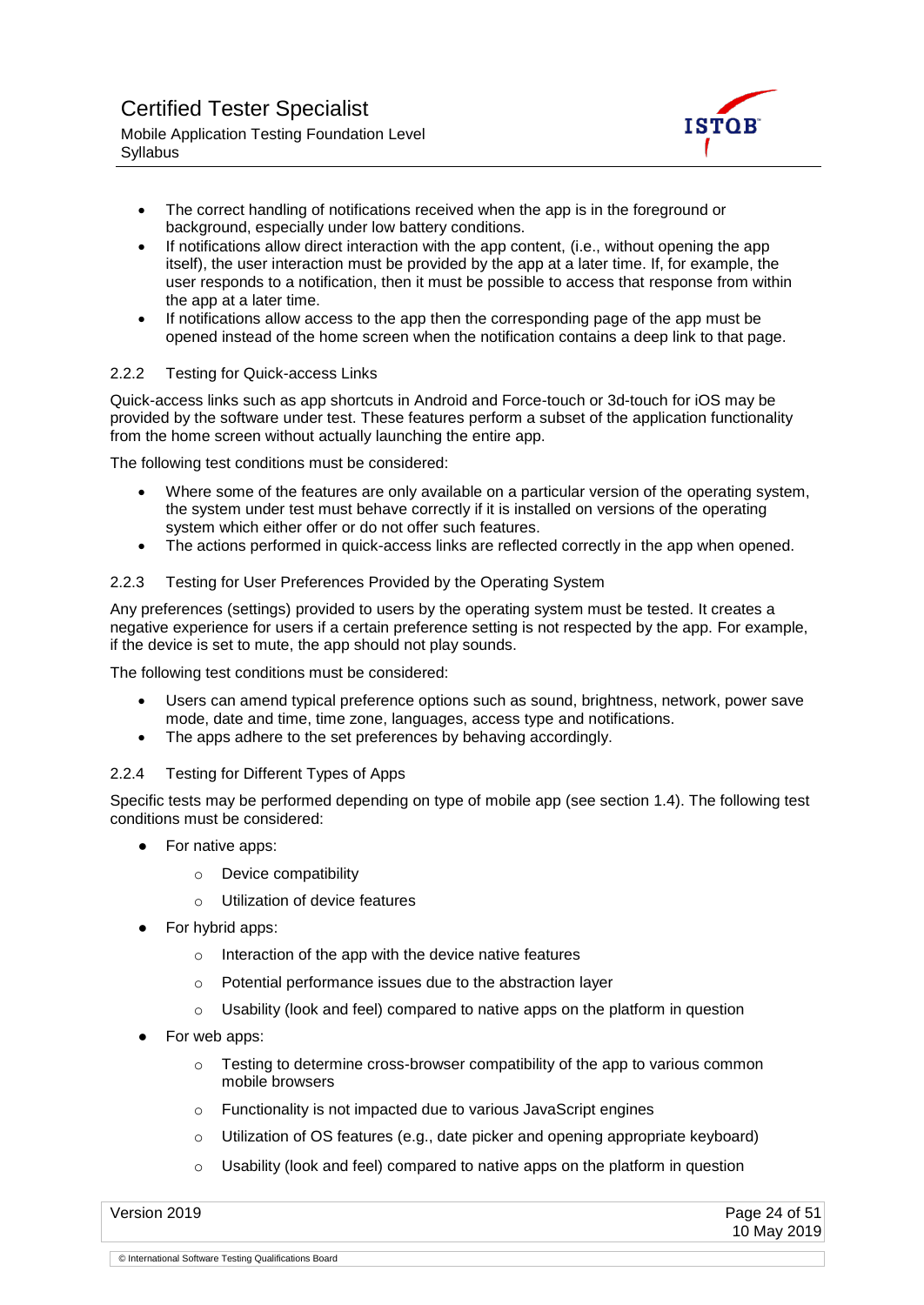

#### 2.2.5 Testing for Interoperability with Multiple Platforms and Operating System Versions

Software companies often support apps on multiple operating systems. Each mobile operating system has its own limitations which need to be taken into account when testing apps. Testers must be aware of the specifics of each platform tested to ensure the app works as intended whilst still conforming to the look and feel of the platform.

The following test conditions must be considered:

- Handling of interrupts, notifications and optimizations (e.g., for energy saving).
- Correct functionality where multi-platform applications share some code or have been created using cross-platform development frameworks. Note that if the applications do not share code, then it is like testing two different applications and everything needs to be tested.
- Testing for backward compatibility if a platform uses different operating system versions.
- Testing new or changed features made to platforms. For example, in Android the introduction of the Doze framework required testing on the various versions of the operating system which support this framework and those that don't.

#### <span id="page-24-0"></span>2.2.6 Testing for Interoperability and Co-existence with other Apps on the Device

It is quite common for apps to interact with each other when installed on a device. Typical examples are the contact and email apps.

The following test conditions must be considered:

© International Software Testing Qualifications Board

- Data transfer between the system under test and the utilized app is correct.
- There is no harm done to any user data stored within a utilized app.
- Conflicting behaviors. For example, an app might turn off GPS to save energy, while another app turns on GPS automatically.

With millions of apps in the market, co-existence cannot realistically be tested for all of them. Nevertheless, such potential issues should be considered and tested according to their risk.

### <span id="page-24-1"></span>2.3 Testing for Various Connectivity Methods

Mobile devices can use various methods to connect to networks (see section 1.5). These include cellular networks such as 2G, 3G, 4G and 5G, as well as Wi-Fi and other wireless connection types such as NFC or Bluetooth.

The following alternatives should be considered when performing tests for connectivity:

- Device emulators/simulators can simulate various network connections and some remote device access service providers include them within their features. Emulators/simulators are, however, of limited value.
- Setting up your own mobile network to support various connection types and then applying bandwidth manipulation. This is a very costly alternative.
- Field testing is potentially more cost-effective alternative, but is limited with regard to the reproduction of tests.

In real-world usage, connectivity methods differ. Users can be continuously connected using one particular mode, or they can switch between modes, such as from Wi-Fi to cellular (e.g., when a user leaves home while using the app). The user can switch between various Wi-Fi/cellular networks and versions, as well as between GSM cells. While on the move they may even hit dead spots with no network at all. Furthermore, the user can deliberately disconnect by, for example, switching to flight mode.

| Version 2019 | Page 25 of 51 |
|--------------|---------------|
|              | 10 May 2019   |
|              |               |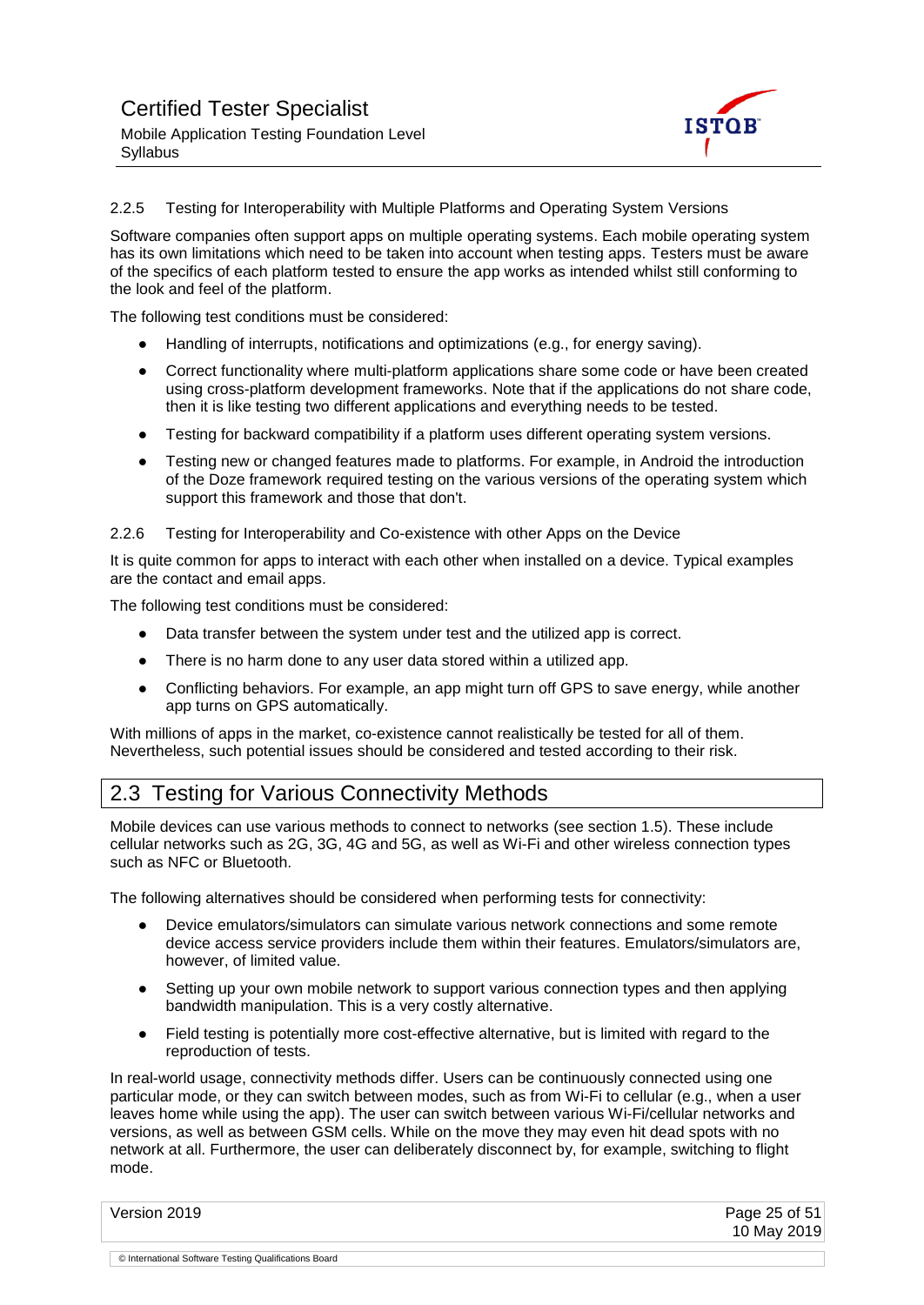

Connectivity testing must ensure that the following test conditions are considered:

- Correct app functionality with different connectivity modes.
- Switching between modes does not cause any unexpected behavior or data loss.
- Clear information is given to the user if functionality is restricted due to limited or no network connection or if bandwidth is low. The message should state the limitations and their reasons.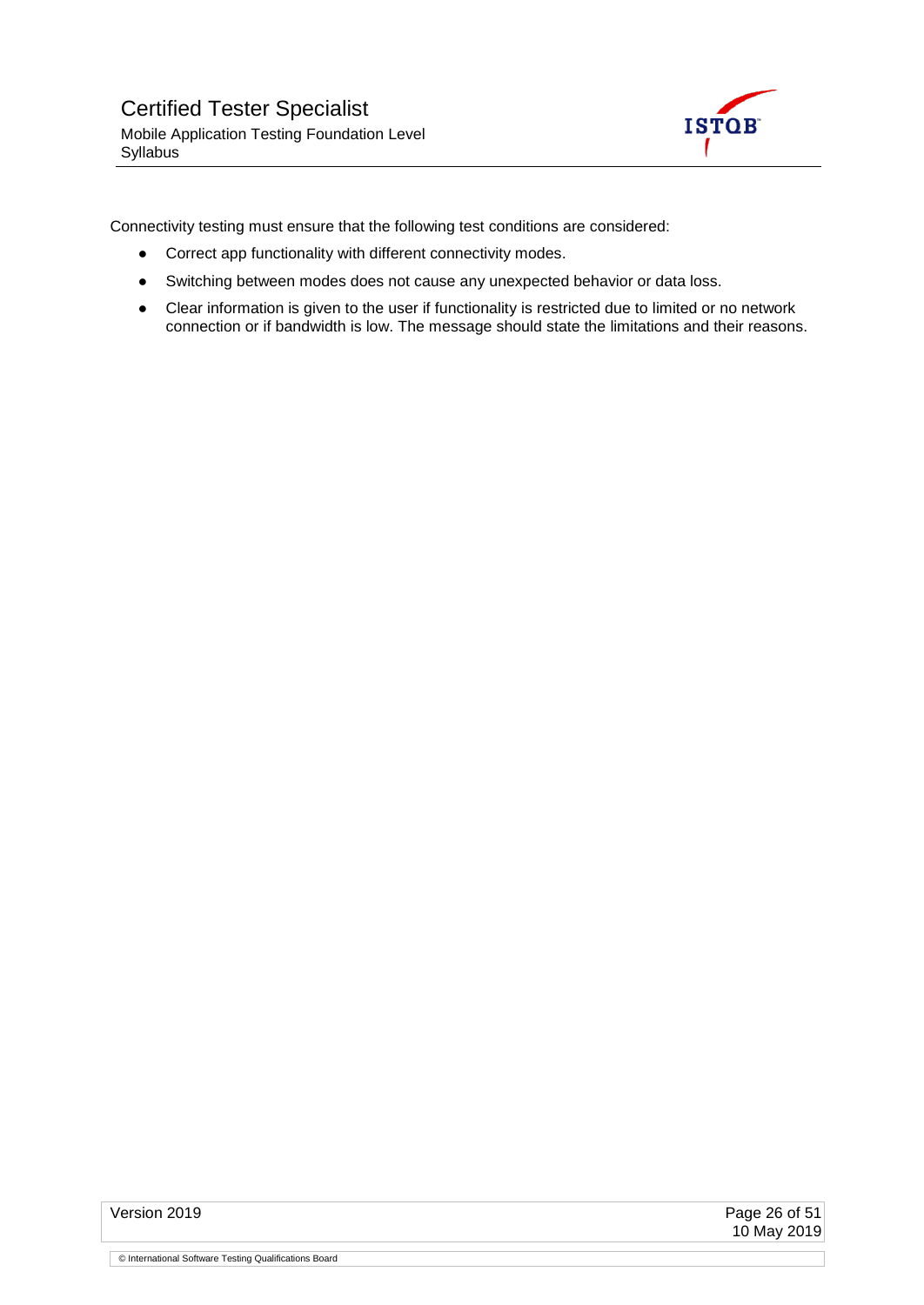

## <span id="page-26-1"></span><span id="page-26-0"></span>**3. Common Test Types and Test Process for Mobile Applications – 200 mins**

#### **Keywords**

abnormal end, accessibility, exploratory testing, field testing, heuristic, installability, performance efficiency, performance testing, post-release testing, security testing, session-based test management, stress testing, test level, test process, test pyramid, tour, usability lab, usability testing, code injection, post-release testing

#### **Learning Objectives for Common Test Types and Test Process for Mobile Applications**

#### **3.1 Common Test Types applicable for Mobile Applications**

| MAT-3.1.1  | (K3) Prepare installability tests for mobile apps.                                                                                                         |
|------------|------------------------------------------------------------------------------------------------------------------------------------------------------------|
| MAT-3.1.2  | (K3) Prepare stress tests for mobile apps.                                                                                                                 |
| MAT-3.1.3  | (K2) Give examples of security issues related to mobile apps.                                                                                              |
| MAT-3.1.4  | (K1) Recall time and resource behavior considerations for mobile apps.                                                                                     |
| MAT-3.1.5  | (K3) Prepare usability tests for mobile apps.                                                                                                              |
| $HO-3.1.5$ | (H2) Choose a tour, a mnemonic or a heuristic for usability testing an app using<br>session-based test management.                                         |
|            | Note: HO-3.1.5 and HO-3.3.1, HO-3.3.2 and HO-3.3.3 may be combined.                                                                                        |
| MAT-3.1.6  | (K1) Recognize the type of tests required for database testing of mobile apps.                                                                             |
| MAT-3.1.7  | (K2) Summarize the tests required for internationalization (globalization) and<br>localization testing of mobile apps.                                     |
| MAT-3.1.8  | (K2) Summarize the need for accessibility testing in mobile application testing.                                                                           |
|            | 3.2 Additional Test Levels applicable for Mobile Applications                                                                                              |
| MAT-3.2.1  | (K2) Describe the additional test levels, such as field testing, and the associated extra<br>activities required for effective mobile application testing. |
|            |                                                                                                                                                            |

MAT-3.2.2 (K2) Describe the tests required for carrying out application store approval for publishing apps.

#### **3.3 Experience-based Testing Techniques**

- MAT-3.3.1 (K1) Recall session-based test management, personas, and mnemonics in the context of exploratory mobile testing.
- HO-3.3.1 (H2) Choose a mnemonic (or part thereof) which is specific to mobile application testing for testing of an app using session-based test management. Note: HO-3.1.5 and HO-3.3.1, HO-3.3.2 and HO-3.3.3 can be performed together.
- MAT-3.3.2 (K2) Describe the usage of tours and heuristics as exploratory techniques for mobile application testing.
- HO-3.3.2 (H2) Choose a mobile specific heuristic to test mobile application.
- Note: HO-3.1.5 and HO-3.3.1, HO-3.3.2 and HO-3.3.3 can be combined.
- MAT-3.3.3 (K3) Make use of a mobile specific tour (such as the Feature tour) to test a mobile

app.

- HO-3.3.3 (H2) Choose a mobile specific tour to test a mobile application. Note: HO-3.1.5 and HO-3.3.1, HO-3.3.2 and HO-3.3.3 can be combined.
- 

#### **3.4 Mobile Test Process and Approaches**

- MAT-3.4.1 (K2) Match the test process, as described in [ISTQB\_CTFL\_2018], to the needs of mobile application testing.
- MAT-3.4.2 (K2) Describe the approaches to testing at each test level, specific to mobile application testing.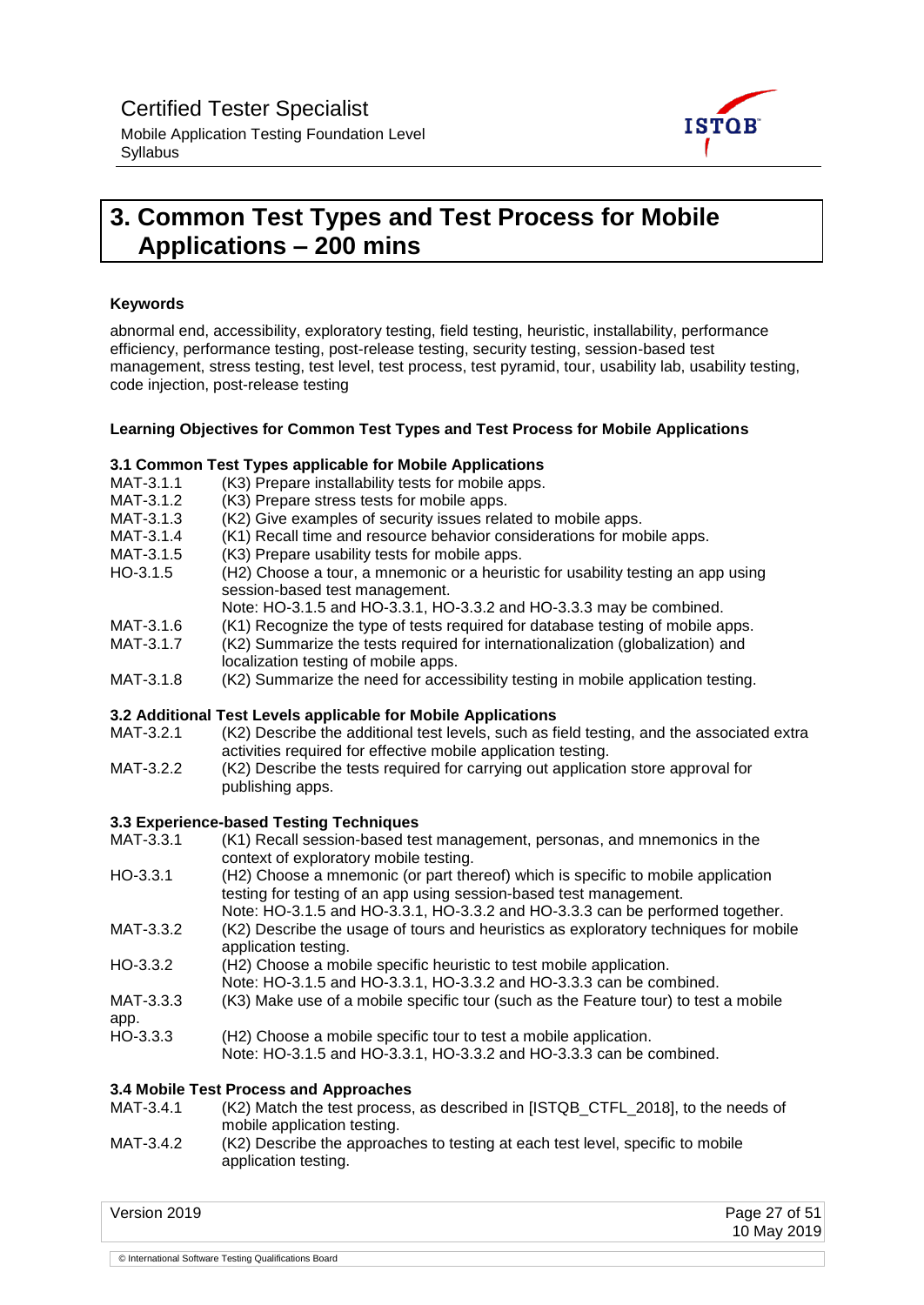



## <span id="page-27-0"></span>3.1 Common Test Types Applicable for Mobile Application

#### 3.1.1 Installability Testing

Testers need to focus on installation, update and de-installation of the app using the following approaches:

● Application stores

The installation process may be different depending on the users of the app. The users could install the app from market place stores such as the Google Play Store or Apple's App Store. The users of enterprise apps will be required to perform installation tests via a link, or a distribution service such as HockeyApp or App Center.

• Sideloading (copying and installing app)

Some operating systems provide the option of installing the application by copying it to a mobile device and installing it from the file.

● Desktop applications

Desktop applications such as Apple iTunes (for iOS) or Android App Installer are available for installing apps on the smartphone. The tester needs to download the app in this application and use a cable to install it from there to the smartphone. Most of these desktop applications also allow de-installation of the app.

Installation can be performed using the following methods:

- OTA (Over-the-Air) via Wi-Fi or Cellular Data
- Data cable

Some of the test conditions that can be considered include:

- Installation, de-installation and upgrade on internal and external memory (if supported).
- Re-installation of app when the "retain app data" option was chosen during the previous deinstallation.
- Re-installation of app when the "retain app data" option was not chosen during the previous de-installation.
- Cancelling or interrupting the installation or de-installation, for example, by shutting down the mobile device during the process or disconnecting from the internet.
- Resuming interrupted installation, de-installation and upgrade after cancelling or interrupting.
- Permissions-related testing. For example, some apps request permission to use the address book. This important test must verify app behavior if the user denies permission. For example, is there a corresponding message sent to the user?
- Update the app and verify that no data is lost.

Some apps require jailbroken (iOS) or rooted (Android) devices which give the user the administrative rights over the device. Most platform providers do not support jailbreaking/rooting as it may have legal consequences. An app not requiring jailbreaking/rooting may not need to be tested for the jailbreaking/rooting devices.

#### <span id="page-27-1"></span>3.1.2 Stress Testing

Stress testing is focused on determining the performance efficiency of the application when subjected to conditions beyond normal load. The stress test is this context is targeted only at the mobile device. Stress tests of the backend are described in the ISTQB® Performance Testing syllabus ([ISTQB\_CTFL\_PT\_2018]) so that further information can be referenced there as needed.

| Version 2019                                          | Page 28 of 51 |
|-------------------------------------------------------|---------------|
|                                                       | 10 May 2019   |
|                                                       |               |
| © International Software Testing Qualifications Board |               |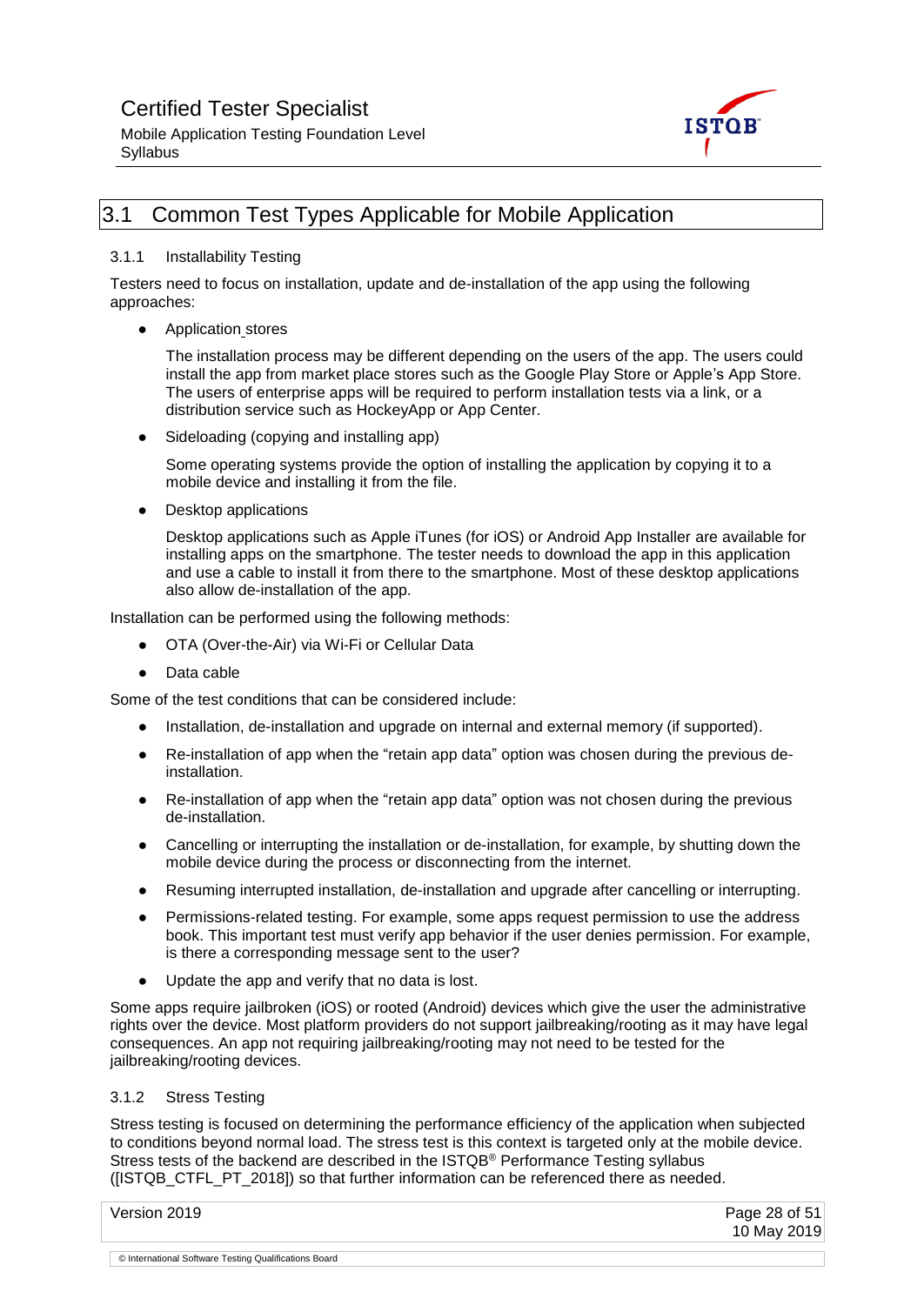

Some of the test conditions that can be considered for stress testing include:

- high CPU-usage
- out-of-memory
- low disk space
- battery stress
- failures
- poor bandwidth
- very high number of user interactions (real world network conditions may need to be simulated for this)

Some of these stressful conditions can be created using tools such as Monkey. This is a command line tool that runs over the ADB shell command line [URL3] or, if possible, manually, e.g., by using big files or other apps with high CPU-usage or memory consumption.

#### <span id="page-28-0"></span>3.1.3 Security Testing

Since security testing is a complex topic, the ISTQB® has a separate specialist syllabus on this subject [ISTQB\_CTAL\_SEC\_2016]. Principal security issues for mobile apps include:

- Access to sensitive data on the device.
- Unencrypted information transfer or unsafe storage.

Some of the test conditions that can be considered for security testing include:

- Testing inputs for code injection and overflow.
- Encryption of transferred data.
- Encryption of locally stored data.
- Deletion of temporary data after use or after an abnormal end.
- Clearing text in password fields.

Top 10 mobile related vulnerabilities from the Open Web Application Security Project (OWASP) should also be explored [URL2].

#### <span id="page-28-1"></span>3.1.4 Performance Testing

If the user installs the app and it does not appear fast enough (e.g., less than or equal to 3 seconds) it may get de-installed in favor of another alternative app. Time and resource consumption aspects are important success factors for an app and performance testing is carried out to measure these aspects.

Performance efficiency needs to be tested on the device itself in addition to interaction with the backend system and other mobile devices.

Performance testing of the whole system should be performed as defined in the test strategy and is not mobile specific. Please refer to the ISTQB® specialist syllabus on performance testing [ISTQB\_CTFL\_PT\_2018] for further details.

The performance test of the app itself should contain chronometry for the most important workflows. Some examples for the workflows of an online-banking app are: "Login", "Change address" or "Bank transfer with PIN and TAN". The tester should then compare this chronometry with similar apps.

Besides chronometric measures it is important to consider the perceived performance by the user. User experience can have a huge impact on how long the user is willing to wait for a certain function to complete.

| Version 2019                                          | Page 29 of 51 |
|-------------------------------------------------------|---------------|
|                                                       | 10 May 2019   |
| © International Software Testing Qualifications Board |               |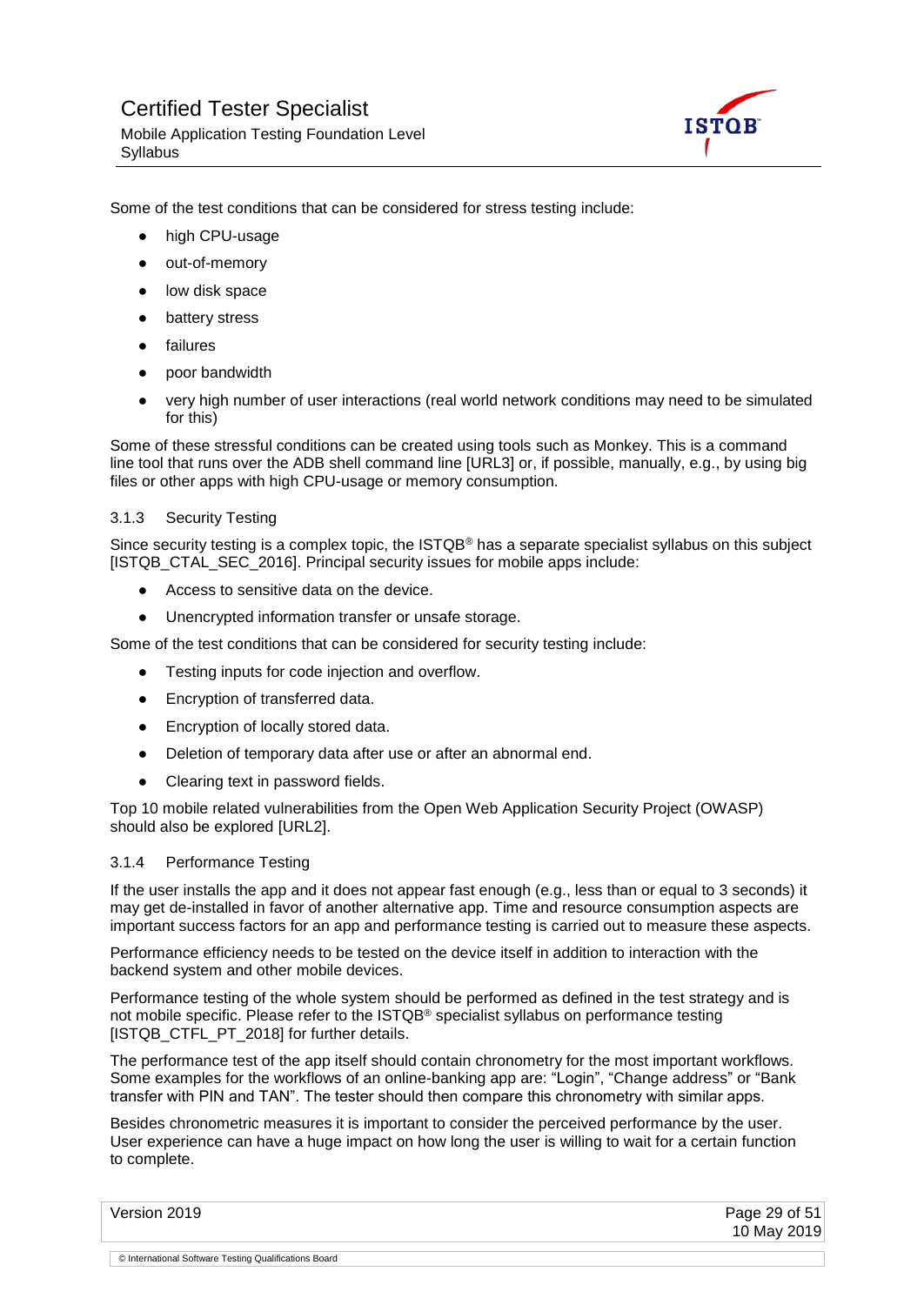

#### <span id="page-29-0"></span>3.1.5 Usability Testing

Usability is very important for mobile apps because data shows that a large number of users de-install their apps within a few minutes of installing because of poor usability or performance, see [URL4].

Due to this it is recommended that user experience (UX) design considers the look and feel of the platform which the app is to be used on. If the UX does not conform with the user's expectations for their platform of choice, it can have a strong negative impact. Thus, a tester should be aware of the look and feel on the platform used.

Usability tests can be conducted by a tester using various available heuristics and test tours. Considering personas is also a helpful support for usability testing. If required, a usability lab can also be used for this purpose.

In projects, findings identified during the usability test are mostly just findings and not defects. The tester must have the ability to explain the findings to the team, Product Owner or similar stakeholders. To achieve satisfactory usability, an app should:

- be self-explanatory and intuitive.
- allow user mistakes.
- be consistent in wording and behavior.
- abide by the design guidelines of the platforms.
- make needed information visible and reachable in each screen size and type.

Please refer to the ISTQB® specialist syllabus in usability testing [ISTQB\_FLUT\_2018] for further details.

#### <span id="page-29-1"></span>3.1.6 Database Testing

Many apps need to store data locally using various data storage mechanisms such as flat files or databases. Some of the test conditions to be considered for the database testing of mobile apps include:

- Validation of data storage issues:
	- o Synchronization
	- o Upload conflicts
	- o Data security
	- o Constraints on the data
	- o CRUD (Create/Read/Update/Delete) functionality
	- o Search
- Data integration testing for data provided by the device (e.g., contacts) or by third-party apps (e.g., pictures, videos and messages).
- Performance of storing the data on the device.

#### <span id="page-29-2"></span>3.1.7 Globalization and Localization Testing

Internationalization (I18N) /Globalization testing of the application includes testing an app for different locations, formats for dates, numbers and currency, and replacing actual strings with pseudo-strings.

Localization (L10N) testing includes the testing of an app with localized strings, images and workflows for a particular region. For example, Russian and German words could be much longer than those in other languages. Since mobile devices have different screen sizes and resolutions, limited screen sizes may lead to problems with translated strings. These issues should be checked as standard globalization/localization tests.

A very important aspect to be checked is the date format used, such as YEAR – MONTH – DAY or DAY – MONTH – YEAR.

| Version 2019                                          | Page 30 of $51$ |
|-------------------------------------------------------|-----------------|
|                                                       | 10 May 2019     |
| © International Software Testing Qualifications Board |                 |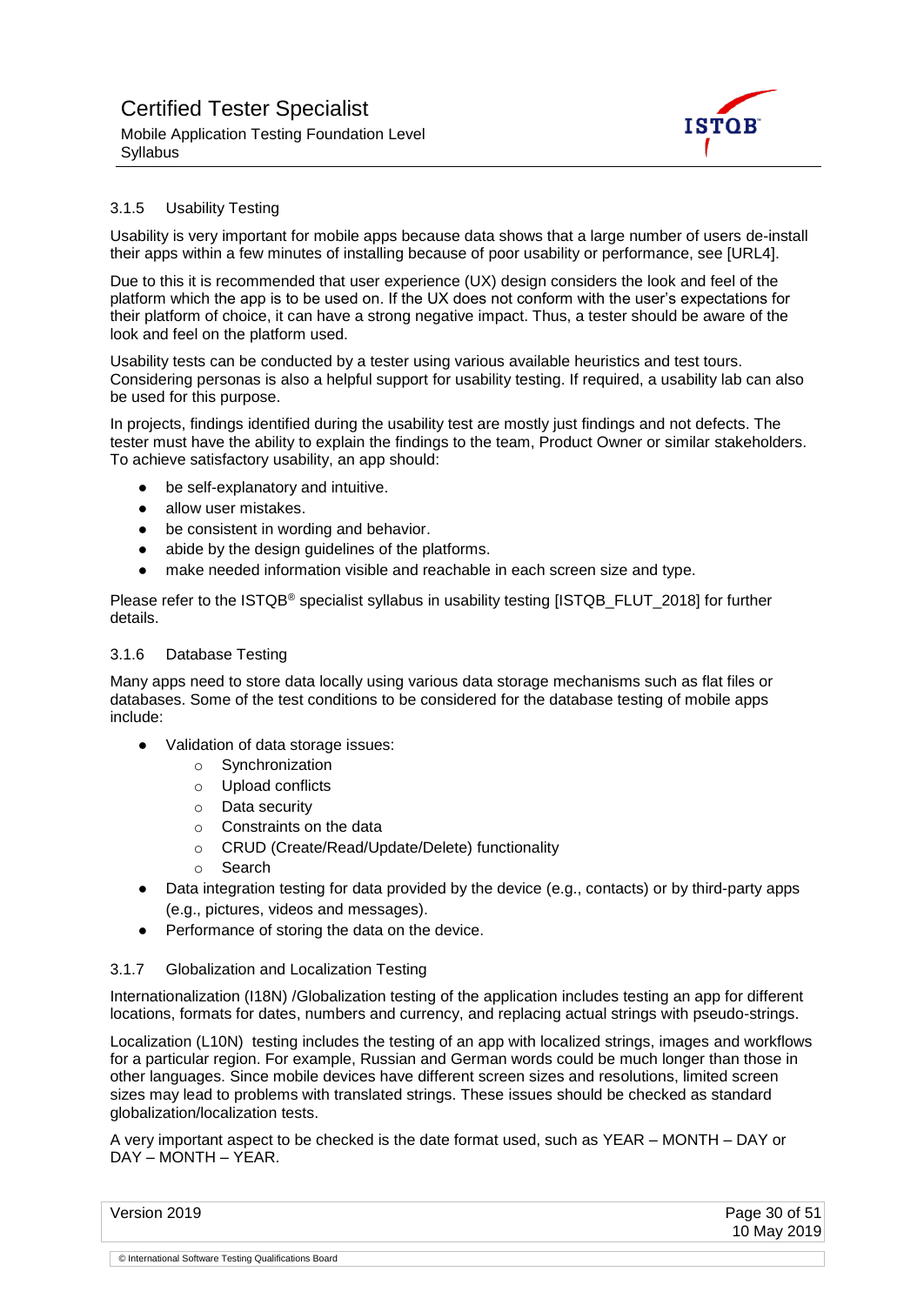

#### <span id="page-30-0"></span>3.1.8 Accessibility Testing

Accessibility testing is performed to determine the ease by which users with disabilities can use a component or system. For mobile apps this can be done using device accessibility settings and testing the app for each setting.

Accessibility guidelines are available from platform vendors and these should be used. For example, both Google [URL5] and Apple [URL6] have published accessibility guidelines for their respective platforms. Taking feedback from people who require accessibility is also helpful.

For mobile web an accessibility guide has been published by the W3C, which should be considered [URL7].

### <span id="page-30-1"></span>3.2 Additional Test Levels applicable for Mobile Applications

In addition to the usual levels of testing from component through to acceptance testing described in [ISTQB\_CTFL\_2018], there is also a need for additional test levels for mobile application testing.

#### <span id="page-30-2"></span>3.2.1 Field Testing

Some mobile applications need field testing to ensure that they function correctly in the expected usage scenario of real users. This could include testing on various networks and on different types of communication technologies such as Wi-Fi or cellular data.

Field tests should include the use of mobile towers, networks, Wi-Fi, and cellular data switching while the app is in use. Tests should be performed with varying download speeds and signal strengths, and include the handling of blind spots.

Field testing requires careful planning and the identification of all items required to perform the tests, such as appropriate device types, Wi-Fi, cellular data plans on various carriers and access to various modes of transport required to give adequate coverage. In addition, the routes and modes of transport, and the time of the day when the tests are to be executed need to be scheduled.

Usability of an app is another important aspect that needs to be covered while conducting field testing. Tests should incorporate environmental factors such as temperature and similar conditions related to usage scenario.

#### <span id="page-30-3"></span>3.2.2 Testing for Application Store Approval and Post-release Testing

Before an app is sent for publishing some checklist/based tests must be passed to assure the approval of the application stores. If the release is an upgrade, then upgrade related tests should also be run.

Checklists are typically based on guidelines, such as those specific to operating systems, for user interface design, and for using the libraries and APIs provided by application stores.

The approval process may take some time after submission. If any issues are found during the approval process, a new version may need to be submitted, which will require additional time to resolve. This situation requires careful consideration during project planning and testing.

A further level of testing is "post-release" testing. Testing at this level includes downloading and installing the application from application stores.

### <span id="page-30-4"></span>3.3 Experience-based Testing Techniques

#### <span id="page-30-5"></span>3.3.1 Personas and Mnemonics

Personas are fictional characters which represent real customers. They have motivations, expectations, problems, habits and goals and it helps to use them when real user behavior needs to be mimicked.

Version 2019 **Page 31 of 51** 10 May 2019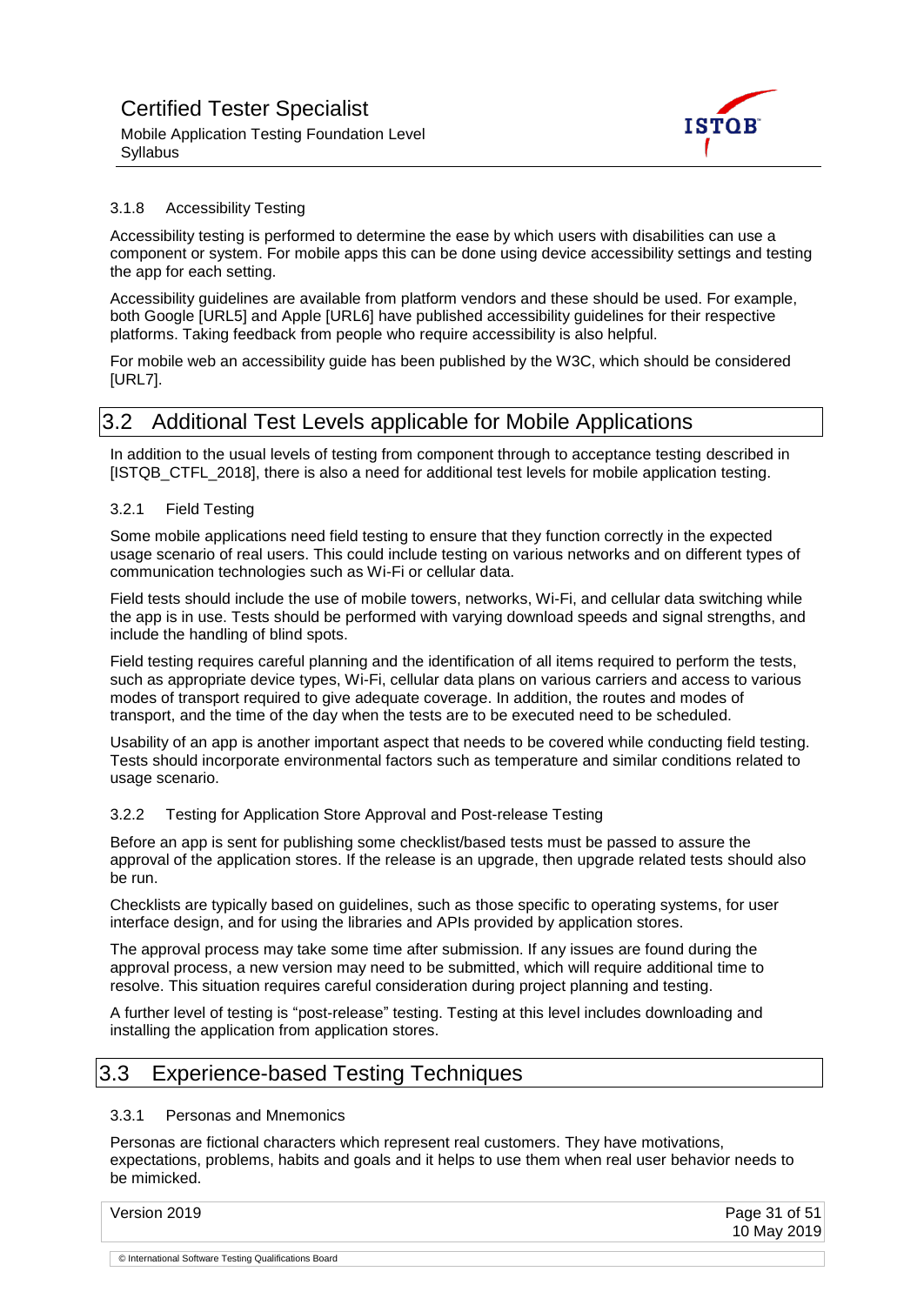

A persona could have a name, gender, age, income, an educational background, and a location. In a mobile context they may use other apps, check their mobile device x times an hour and can have other devices and personal traits.

A mnemonic is a memory aid to remember something. In the context of testing, every letter in a mnemonic stands for a technique, a testing method or a focal point for testing. An example of a mnemonic is SFiDPOT [URL8]. Letters in the mnemonic have the following meanings:

S – Structure (e.g., user interface elements, other application elements and their order and call hierarchy)

F – Function (e.g., desired features are working, available, and functioning according to the requirements etc.)

i - Input (e.g., all required inputs are available and processed as they should be, such as inputs from the keyboard, sensors, and camera)

D – Data (e.g., the data is stored (also on SD card), modified, added, and deleted as defined in the requirements)

P – Platform (e.g., the specific operating system functions are available depending on device settings, includes store for downloading the app)

O – Operations (e.g., the activities of the normal user are available, such as moving between mobile carrier networks and Wi-Fi)

T – Time (e.g., handling and display of time zones, time, and dates)

A mnemonic and heuristic specifically dealing with mobile is I SLICED UP FUN [URL9]. Letters in the mnemonic have the following meanings

- I Inputs
- S Store
- L Location
- I Interactions and interruptions
- C Communication
- E Ergonomics
- D Data
- U Usability
- P Platform
- F Function
- U User scenarios
- N Network
- <span id="page-31-0"></span>3.3.2 Heuristics

A heuristic approach is a "rule of thumb" approach to problem solving, learning and discovery that employs a practical method. This does not guarantee to be optimal or perfect, but can be considered as sufficient for achieving the immediate goals.

There are many heuristics for mobile testing. Most mnemonics can be used as heuristics, but not every heuristic is a mnemonic.

<span id="page-31-1"></span>3.3.3 Tours

| Version 2019                                          | Page 32 of 51 |
|-------------------------------------------------------|---------------|
|                                                       | 10 May 2019   |
| © International Software Testing Qualifications Board |               |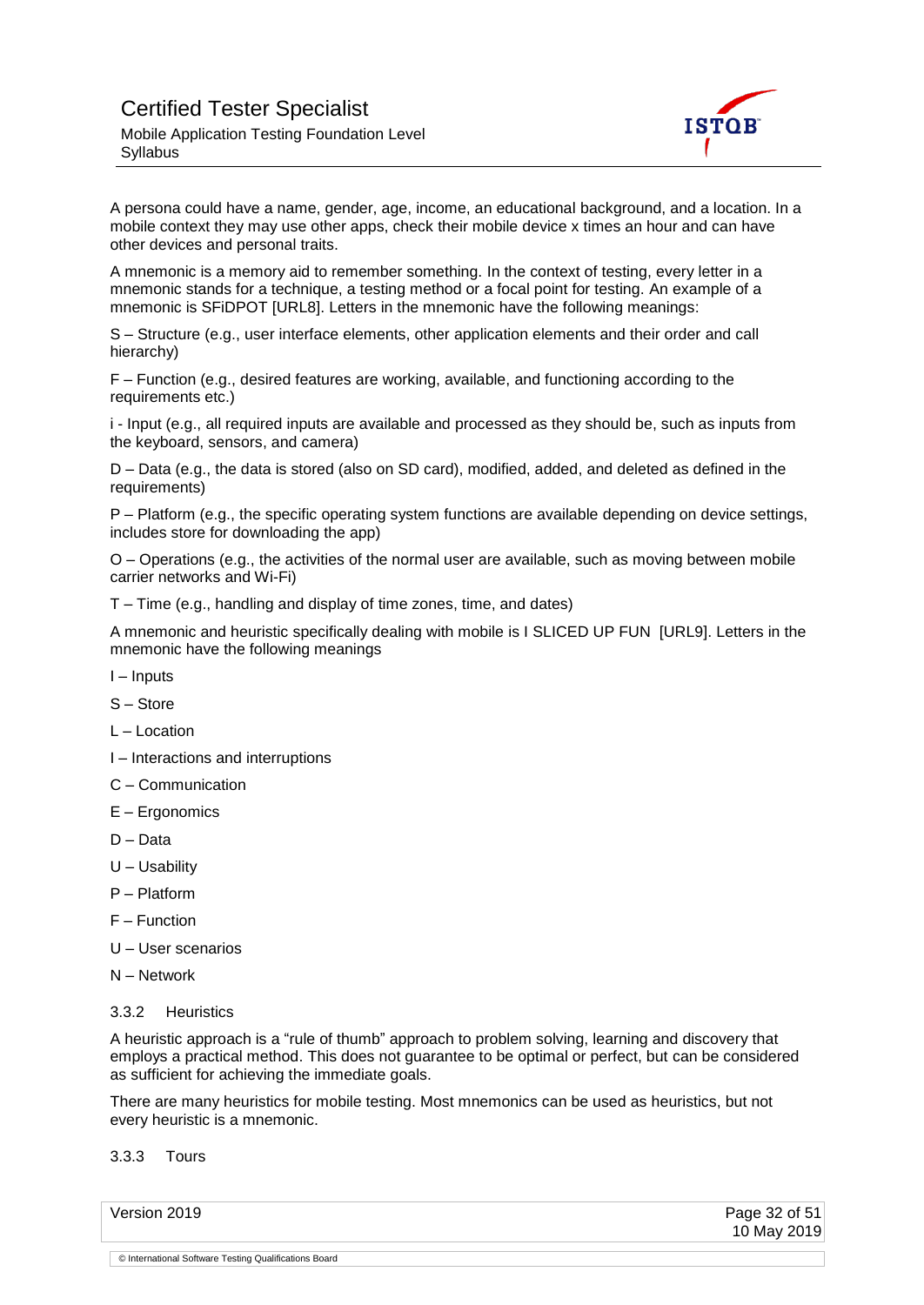

Tours are used in exploratory testing to enable an application to be explored from a specific point of view and focus. They can be performed to understand how an application works and to create models for the workflow. Tours provide an effective method for field testing.

An example of a tour is the Landmark tour where a user mimics the visits of a tourist in a city by going to well-known landmarks. The following table shows how visits made on the tour can be used as analogies for the steps to follow in mobile testing.

| Visits in the Landmark tour | Analogy for mobile testing                           |
|-----------------------------|------------------------------------------------------|
| The historical quarter      | Legacy code                                          |
| The business district       | Business logic of the app                            |
| Rush hour                   | App startup and shutdown                             |
| The tourist quarter         | Part of the app used by newcomers                    |
| The hotel quarter           | Parts of the app which are only active in sleep mode |

Combining session-based testing (see section 3.3.4) with tours, including the use of heuristics and mnemonics, helps in enhancing the effectiveness of mobile application testing.

The following table shows some good examples of tours for app testing and the areas they cover for giving testing ideas. Some of these are to be found in [Kohl17].

| Tour for app testing          | Subject covered                                                                |
|-------------------------------|--------------------------------------------------------------------------------|
| Supermodel                    | Look and feel and usability                                                    |
| Landmark                      | The most important features in the app                                         |
| Sabotage                      | <b>Robustness</b>                                                              |
| Feature                       | New features                                                                   |
| Scenario                      | Whole workflow in the app in combination with user stories                     |
| Connectivity                  | Connectivity used, such as Wi-Fi, GSM                                          |
| Location                      | Correct language, dates, numbers                                               |
| Light                         | Visibility in different lighting conditions, such as dark, outside, red light. |
| Low battery                   | Data losses in the app caused by of low energy levels.                         |
| Further tours for app testing | Subject covered in [Kohl17]                                                    |
| Gesture                       | Use all gestures wherever possible                                             |
| Orientation                   | Change orientation                                                             |
| Change your mind              | Go back                                                                        |
| Motion                        | Do various types of movements                                                  |
| Location                      | Move around                                                                    |
| Connectivity                  | Change connection types or locations by moving                                 |
| Comparison                    | Compare with other type of devices                                             |
| Consistency                   | Check consistency of screens, GUI                                              |

Version 2019 **Page 33 of 51** 10 May 2019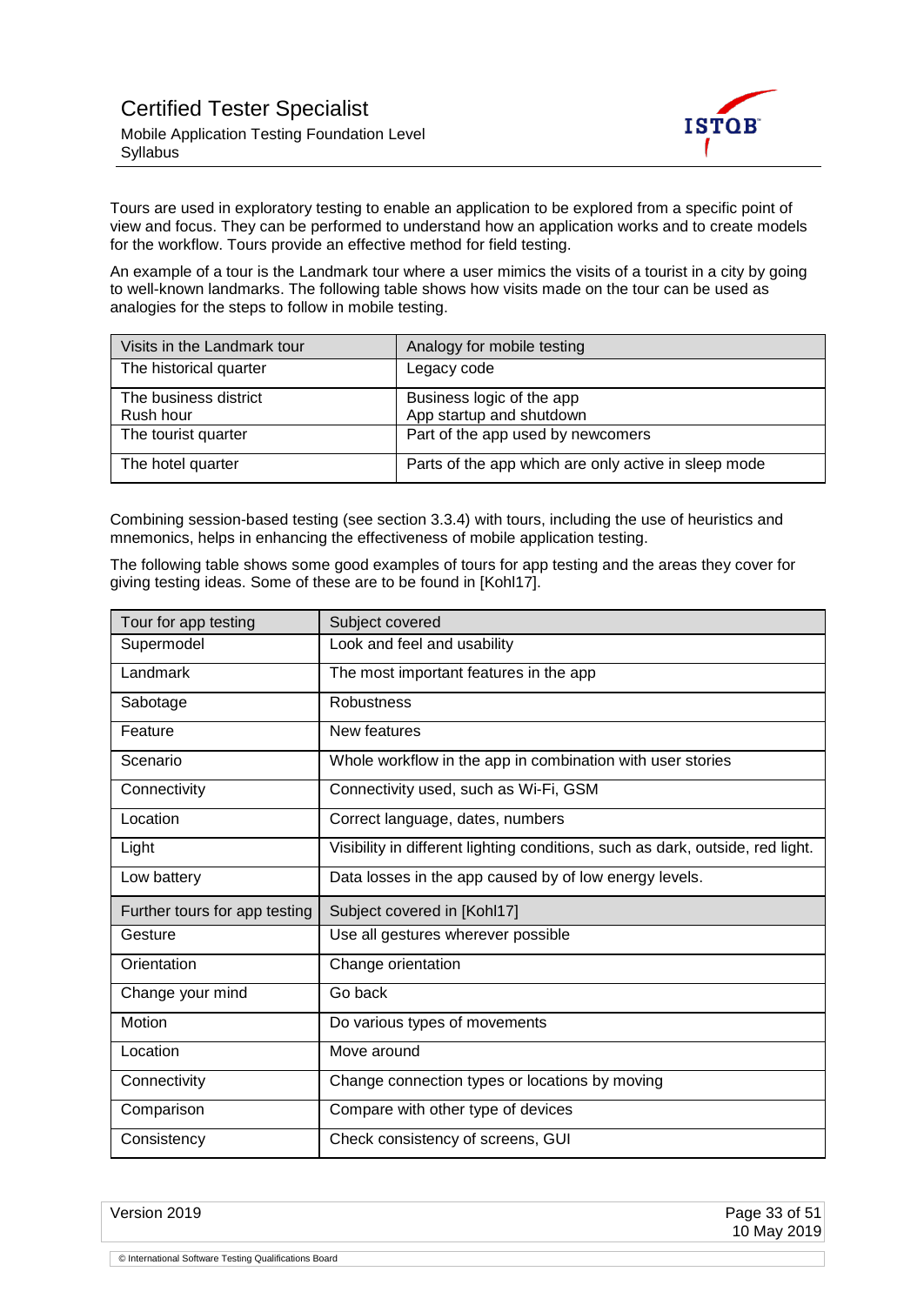

#### <span id="page-33-0"></span>3.3.4 Session-Based Test Management (SBTM)

Session-based test management (SBTM) enables exploratory testing to be managed in a time-boxed fashion. A session consists of three tasks:

- Session setup
- Test design and execution
- Issue investigation and reporting

SBTM typically uses a session sheet containing a test charter that provides test objectives. Additionally, the session sheet is used to document the test execution activities carried out.

Exploratory testing is an experience-based test technique which can be an effective approach for testing mobile applications. Experience-based test techniques are described in [ISTQB\_CTFL\_2018].

### <span id="page-33-1"></span>3.4 Mobile Test Process and Approaches

#### <span id="page-33-2"></span>3.4.1 Test Process

The main activities of the ISTQB® test process are described in [ISTQB\_CTFL\_2018] and are also applicable to mobile application testing.

There are additional aspects which are specific to mobile testing which should always be considered as part of the ISTQB® test process.

| Main group of activities<br>in the test process  | Typical areas to consider for mobile testing                                                                                                          | Syllabus reference      |
|--------------------------------------------------|-------------------------------------------------------------------------------------------------------------------------------------------------------|-------------------------|
| Test planning                                    | • Device combinations that need to be<br>tested.                                                                                                      |                         |
|                                                  | • Use of mobile emulators and mobile<br>simulators as part of the test environment.                                                                   | $\bullet$ Section 4.3   |
|                                                  | • Special challenges in mobile app testing.                                                                                                           | $\bullet$ Section 1.7   |
|                                                  | • Test types specifically required for mobile<br>application testing.                                                                                 | • Section 3.2           |
| Analysis and design                              | • App Stores Approval testing.                                                                                                                        | $\bullet$ Section 3.2.2 |
|                                                  | • Field testing.                                                                                                                                      | $\bullet$ Section 3.2.1 |
|                                                  | • Device compatibility.                                                                                                                               |                         |
|                                                  | • Kind of labs to be used.                                                                                                                            |                         |
|                                                  | • Test types specifically required for mobile                                                                                                         | • Section 3.2           |
|                                                  | application testing.                                                                                                                                  |                         |
| Test Implementation and                          | • Field testing.                                                                                                                                      | • Section 3.2.1         |
| <b>Test Execution</b>                            | . Download and installability post-release<br>testing.                                                                                                | • Section 3.1.1         |
|                                                  | • Experience-based techniques.                                                                                                                        | [ISTQB_CTFL_2018]       |
| Test Implementation and<br><b>Test Execution</b> | • Tests are based on platform-guidelines for<br>the user interface and the application<br>stores.<br>• Tests based on guidelines will typically be    |                         |
|                                                  | run by the platform providers for their<br>application store approval process.                                                                        |                         |
|                                                  | • It is recommended to run these as<br>application provider before handing over<br>to the platform providers in order to avoid<br>possible rejection. |                         |

| Version 2019                                          | Page 34 of 51 |
|-------------------------------------------------------|---------------|
|                                                       | 10 May 2019   |
|                                                       |               |
| © International Software Testing Qualifications Board |               |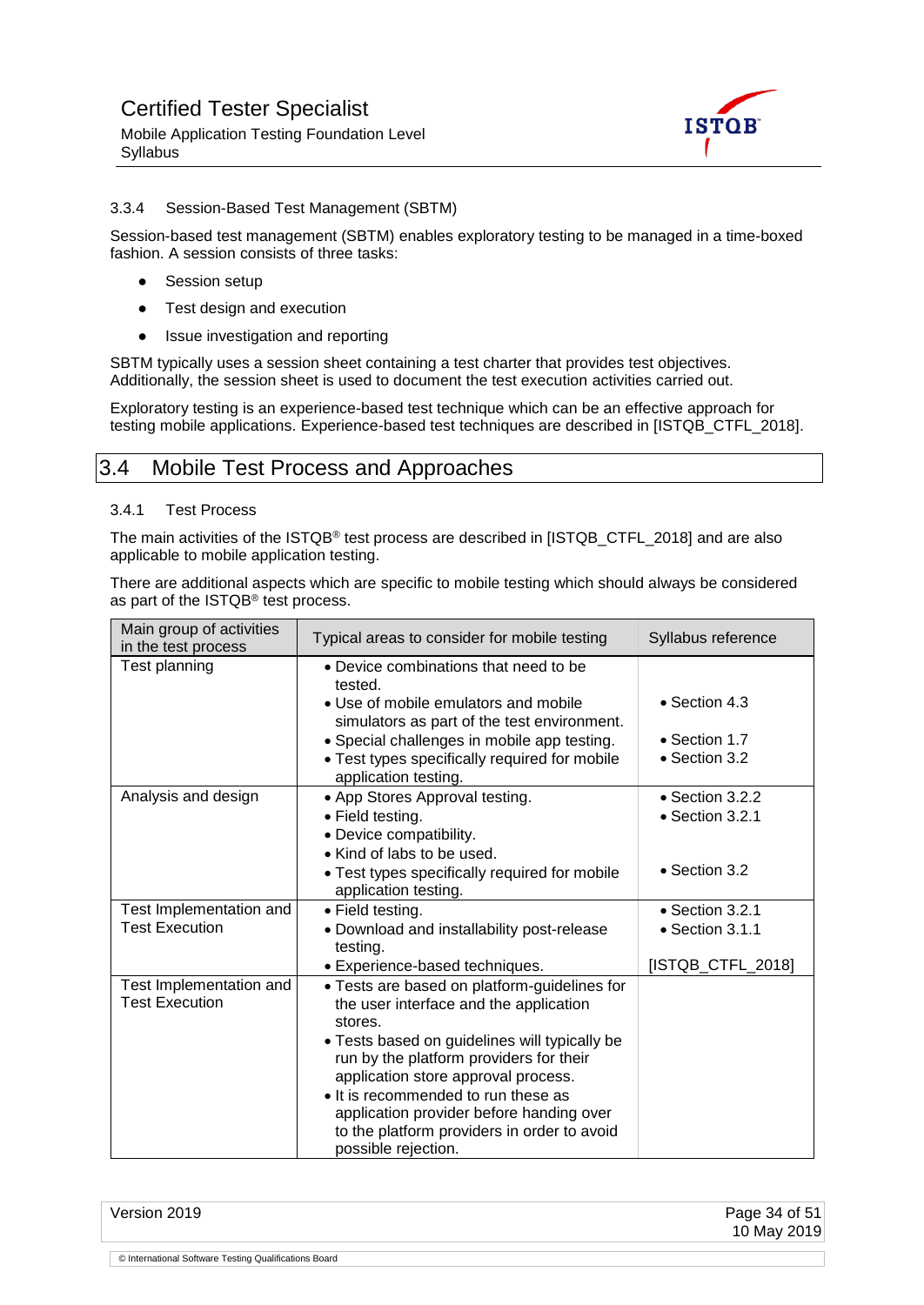

#### <span id="page-34-0"></span>3.4.2 Test Approaches

Mobile application testing includes activities to be performed by developers as well as testers.

Determining the appropriate depth of testing per test level, (i.e., component test, integration test, system test, field test, application store approval, post-release and user acceptance testing) are important for delivering good quality products. The depth of testing needed per test level depends on many factors, such as app architecture, app complexity and intended user audience.

Mobile development platforms provide a variety tools to support testing at the various levels. Understanding the tools and how they can be applied at a given level are very important. For example, a mobile simulator and/or mobile emulator can be used at the component testing level if there is a need to take advantage of the platform-provided framework and instrumentation APIs. In addition, mobile simulators and/or mobile emulators can be used at the system testing level when actual devices are not available. This enables testing for functionality, limited aspects of usability as well as the user interface.

Furthermore, early implementation can serve as a key point to ensure that the devices are setup correctly and all the prerequisites for the execution will be met on time.

Unit and integration tests are also important, as well as manual testing, (especially in the field-testing stage). It is very common for mobile apps to flip the Test Pyramid [Knott15]. This means that there can be many manual tests.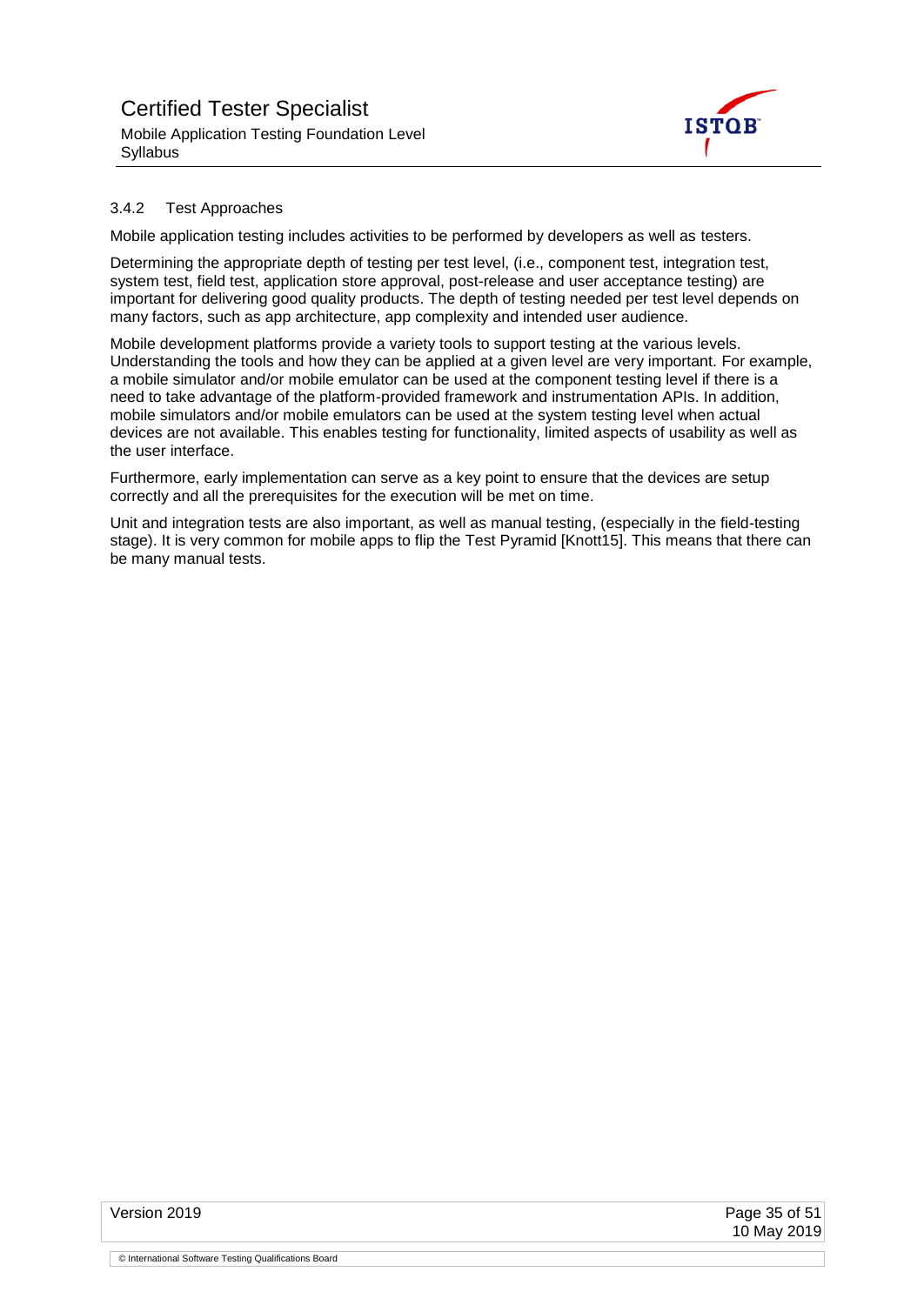

## <span id="page-35-0"></span>**4. Mobile Application Platforms, Tools and Environment – 80 mins**

#### **Keywords**

field testing, proximity-based testing, remote test lab, emulator, simulator

#### **Learning Objectives for Mobile Applications Platforms, Tools and Environment**

#### **4.1 Development Platforms for Mobile Applications**

MAT-4.1.1 (K1) Recall the development environments used for mobile application development.

#### **4.2 Common Development Platform Tools**

- MAT-4.2.1 (K1) Recall some of the common tools supplied as part of application development platforms.
- HO-4.2.1 (H1) Use tools from the software development kit to take screenshots, extract a log and simulate incoming events.

#### **4.3 Emulators & Simulators**

MAT-4.3.1 (K2) Understand the differences between emulators and simulators. MAT-4.3.2 (K2) Describe the use of emulators and simulators for mobile application testing. HO-4.3.2 (H1) Create and run a simulated/emulated device, install an app and execute some tests on it.

## **4.4 Setting up a Test Lab**

(K2) Distinguish between various approaches to set up a test lab.

### <span id="page-35-1"></span>4.1 Development Platforms for Mobile Applications

Integrated development environments (IDEs) are available on the market for various mobile app developments. These IDEs have various tools that help in designing, coding, compiling, installing, deinstalling, monitoring, emulating, logging and testing apps.

For example, Android Studio may be used for Android app development and for iOS app development Xcode may be used. These differ from normal IDEs by the added support they offer for the mobile platforms.

Some cross-platform development frameworks are also available which helps in the development of mobile applications. These run on multiple platforms and do not specifically require coding.

### <span id="page-35-2"></span>4.2 Common Development Platform Tools

Software development kits usually provide various utilities which are helpful in developing and testing applications. These utilities span a wide range of purposes, such as taking screenshots, extracting logs, sending random events and notifications to the device, monitoring various parameters such as memory and CPU utilization, and creating virtual devices.

Some examples of such tools are Android Virtual Device (AVD) Manager, Android Debug Bridge (ADB), and Android Device Monitor for Android and Instruments for iOS.

Version 2019 Page 36 of 51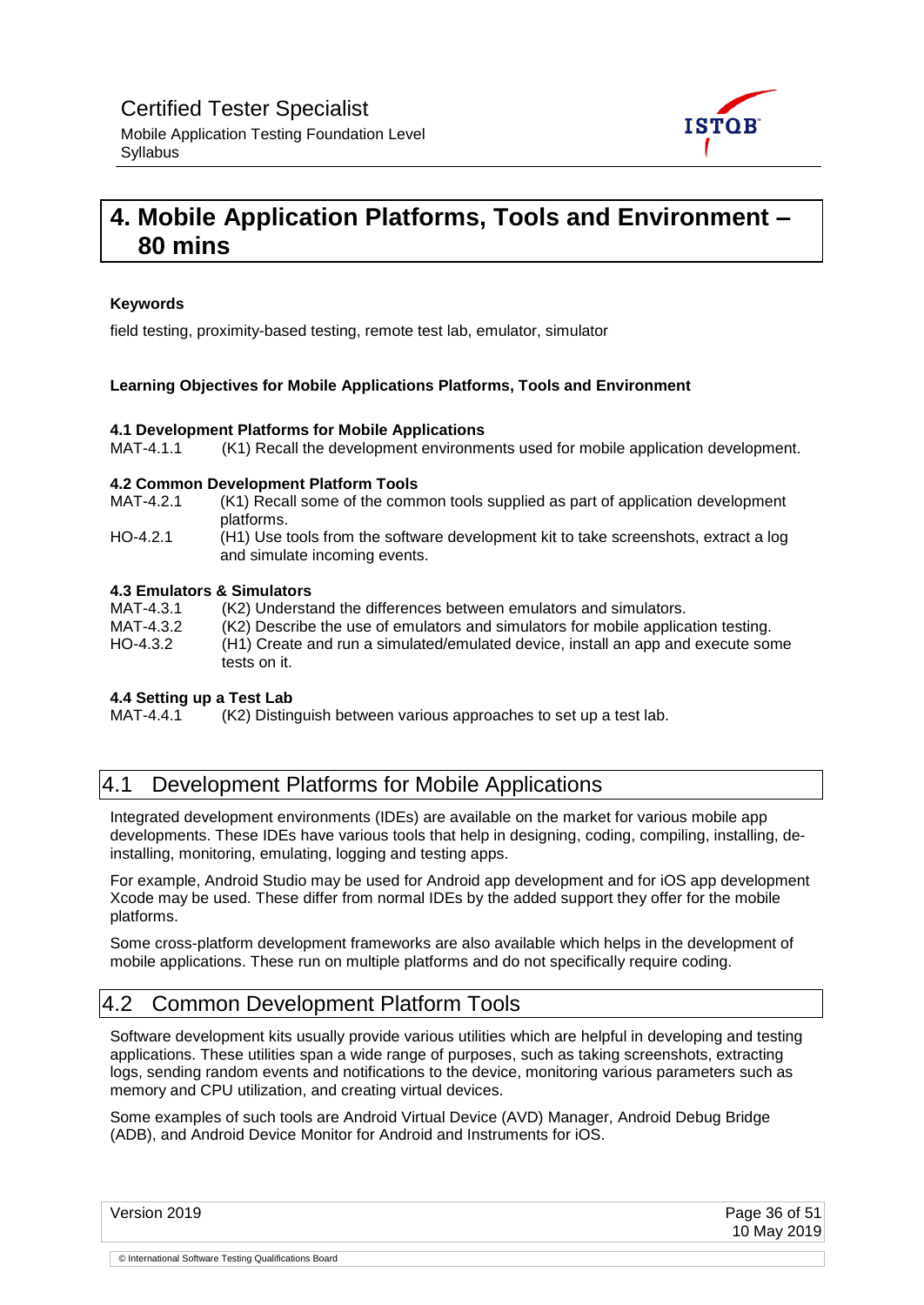Mobile Application Testing Foundation Level **Syllabus** 



## <span id="page-36-0"></span>4.3 Emulators & Simulators

#### <span id="page-36-1"></span>4.3.1 Overview of Emulators & Simulators

In the context of this syllabus, the terms emulator and simulator refer to mobile emulator or mobile simulator. The terms simulator and emulator are sometimes used interchangeably but incorrectly. For definitions please refer to the glossary in chapter 8.

A simulator models the runtime environment, whereas an emulator models the hardware and utilizes the same runtime environment as the physical hardware. Applications tested on a simulator are compiled into a dedicated version, which works in the simulator but not on a real device. Thus, it is independent of the real OS.

By contrast, applications compiled to be deployed and tested on an emulator are compiled into the actual byte-code that could be also used by the real device.

Simulators and emulators are very useful in the early stage of development as these typically integrate with development environments and allow quick deployment, testing, and monitoring of applications.

Simulators are sometimes also used as replacement for real devices in testing. However, this is even more limited than the usage of emulators, as the application tested on a simulator differs at byte-code level from the application that will be distributed.

Emulators are also used to reduce the cost of test environments by replacing real devices for some of the testing. An emulator cannot fully replace a device because the emulator may behave in a different manner than the mobile device it tries to mimic. In addition, some features may not be supported such as (multi)touch, accelerometer, and others. This is partly caused by limitations of the platform used to run the emulator.

#### <span id="page-36-2"></span>4.3.2 Using Emulators and Simulators

Using emulators and simulators for mobile testing can be helpful for various reasons.

Each mobile operating system development environment typically comes with its own bundled emulator and simulator. Third party emulators and simulators are also available.

A tester may use whichever emulator or simulator suits their purpose. Using the emulator or simulator requires launching them, installing the necessary app on them and then testing the app as if it were on the actual device.

Usually emulators and simulators allow the setting of various usage parameters. These settings might include network emulation at different speeds, signal strengths and packet losses, changing the orientation, generating interrupts, and GPS location data. Some of these settings can be very useful because they can be difficult or costly to replicate with real devices, such as global GPS positions or signal strengths.

Connecting to the emulators for the purpose of installation might require using command line tools such as for Android Debug Bridge (ADB) for Android or connecting from within the integrated development environment as with Xcode or Android Studio.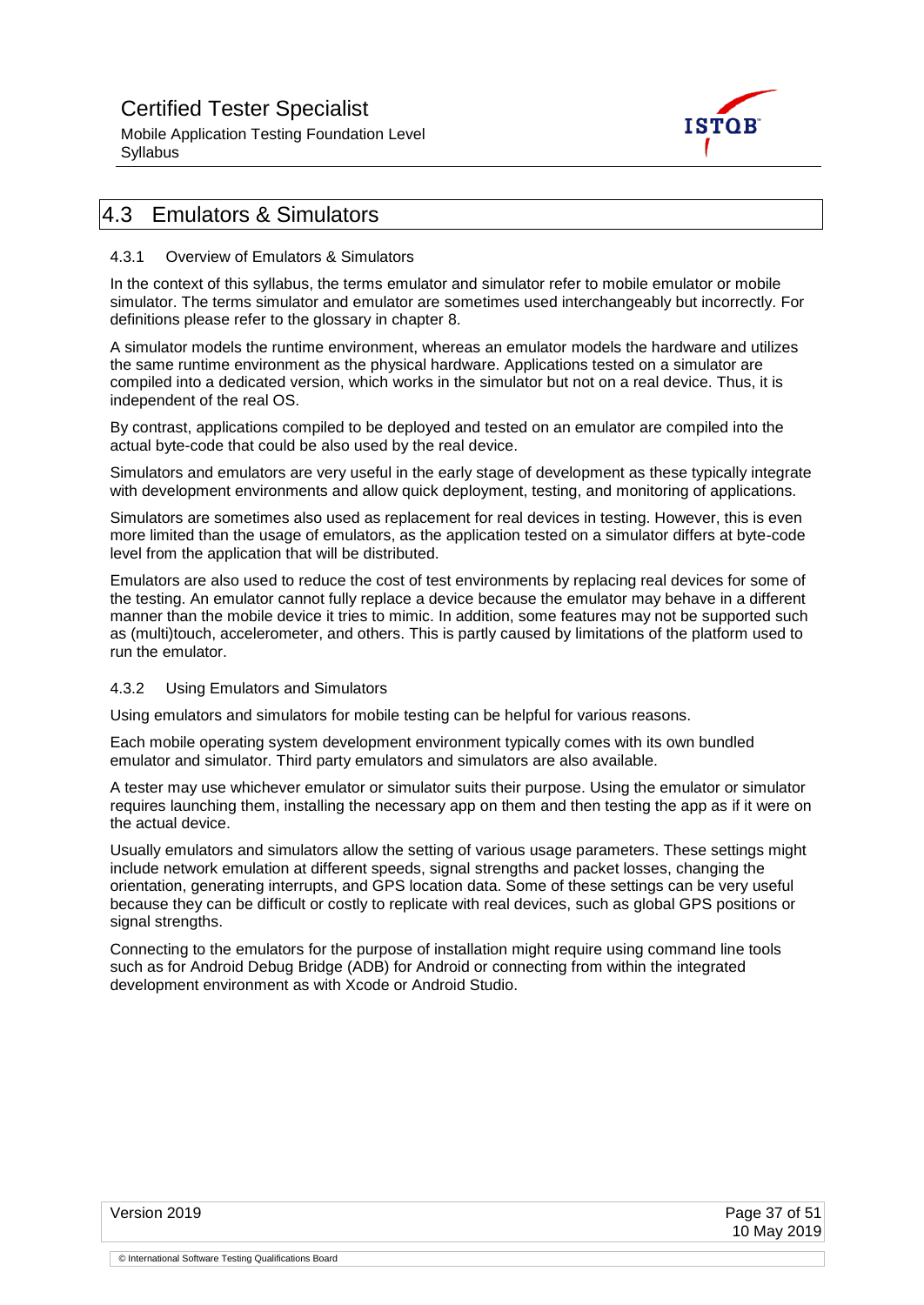Mobile Application Testing Foundation Level **Syllabus** 



## <span id="page-37-0"></span>4.4 Setting up a Test Lab

The following approaches are used to set up a mobile test lab:

#### **On-premise lab**

With an on-premise lab all the devices, emulators and simulators are located on site. Device selection can be done on the basis of various factors such as rank of the device (as found in Google or other analytics), operating system and versions, screen dimensions and density, availability and cost, special features, and importance in targeted audience.

On-premise lab advantages include the availability of devices for specific proximity-based testing and sensor specific aspects such as battery, touch, and enhanced security.

Setting up this type of lab may require large budgets depending on the devices to be procured and maintained. Additional challenges include timely availability and difficulties with testing in different locations and environments.

#### **Remote test lab**

These labs are important and helpful for testing when devices or networks are not physically available on site. Remote device access (RDA) allows access via a network connection to various devices hosted in the provider's data center. Each potential RDA provider needs to be evaluated for compliance with the requirements, especially for security.

Some remote labs provide the following additional features:

- Dedicated physical device versions (e.g., Samsung mobile devices lab).
- Generic devices for a particular operating system and version only.
- Robotic arms for performing touch and gesture related operations.
- Virtual private network (VPN) connections to give access to the device.
- Cellular connections with various cellular network providers.
- Automation tools and services.

Some of the factors to be kept in mind when using remote test labs include slow device responsiveness and limited options for interacting with devices such as multi-touch and gestures. This can be cost-effective for sporadic use, but is generally more expensive if used for extended periods of time for a wide range of devices.

Other factors include on-demand platform availability compared to the need to obtain access to missing devices in the local lab and scalability of the lab, as it can grow and shrink as the project evolves.

Test scenarios that include sensors such as NFC/Bluetooth or battery consumption are often hard to test in the cloud. However, the different geographical locations of remote labs may help with tests that need network and GPS connections.

A test lab can utilize either one or a combination of the two approaches, depending on the type of tests that need to be performed.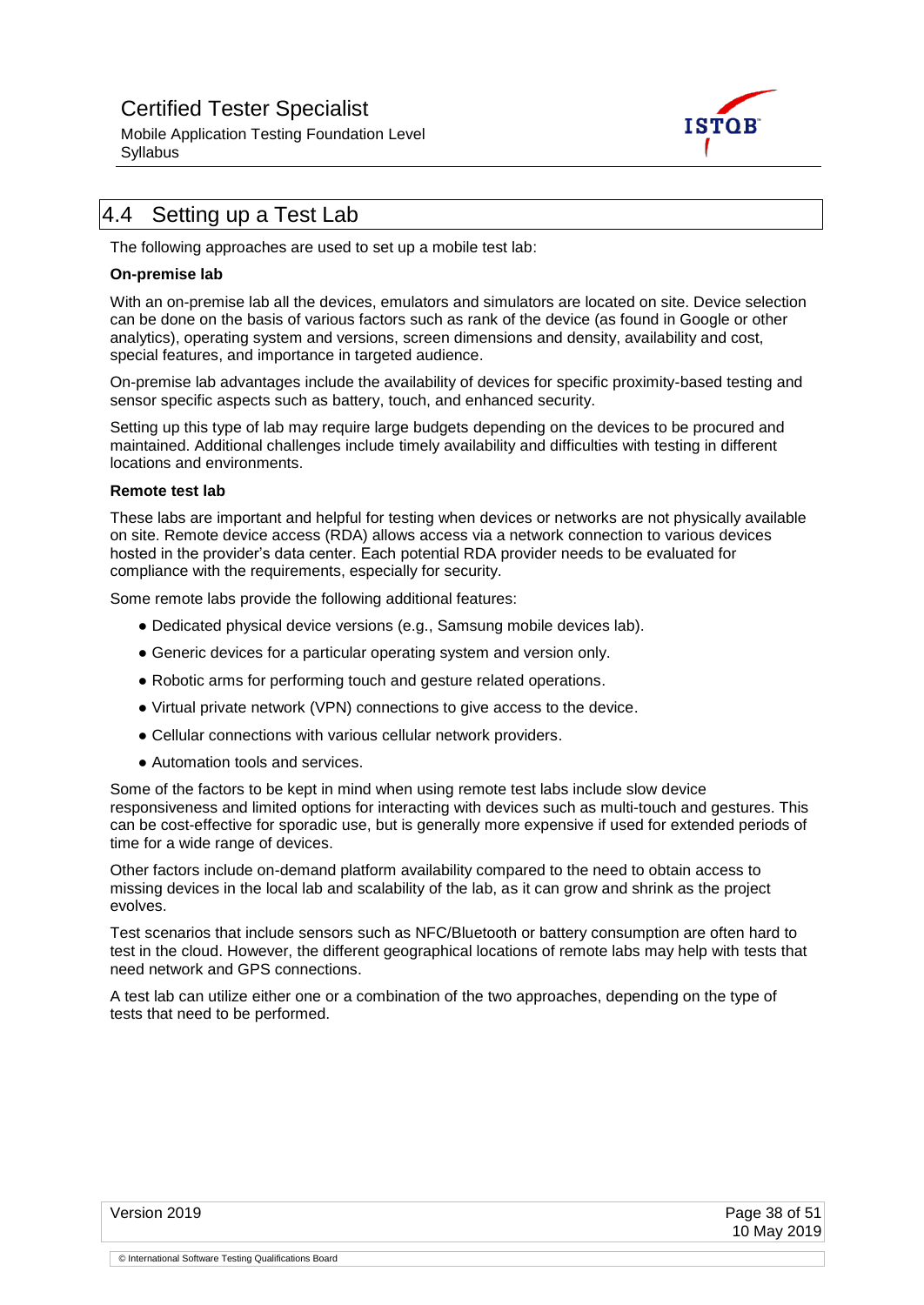

## <span id="page-38-0"></span>**5. Automating the Test Execution – 55 mins**

#### **Keywords**

Application programming interface (API), user-agent-based testing, device-based testing, test report

#### **Learning Objectives for Automating the Test Execution**

#### **5.1 Automation Approaches**

MAT-5.1.1 (K2) Distinguish between common automation approaches and frameworks for mobile application testing.

#### **5.2 Automation Methods**

MAT-5.2.1 (K2) Describe various automation methods for testing mobile apps.

#### **5.3 Automation Tools Evaluation**

MAT-5.3.1 (K1) Recall the various parameters to be considered during the evaluation of mobile testing automation tools.

#### **5.4 Approaches for setting up an Automation Test Lab**

MAT-5.4.1 (K2) Distinguish between common approaches of creating test labs with advantages and disadvantages with respect to test automation.

### <span id="page-38-1"></span>5.1 Automation Approaches

Various automation approaches and frameworks exist that can be used in mobile application testing. The choice of approach will partly be determined by the type of application.

Two common test automation approaches used are:

- User-agent-based testing
- Device-based testing

User-agent-based testing utilizes the user-agent identifier string sent by the browser to spoof a particular browser on a particular device. This approach can be used for executing mobile web applications. Device-based testing on the other hand involves running the application under test directly on the device. This approach can be used for all types of mobile applications.

The application type can also determine the test automation framework that would be suitable for that application. Mobile web can be tested using the usual web application automation tools on the desktop, whilst native apps might need specific tools. Platform providers may also provide automation tools dedicated for the platform.

Automation approaches used for conventional applications are often applicable to mobile applications as well. These include capture/playback, data-driven, keyword-driven and behavior-driven testing as described in the ISTQB® Foundation Level syllabus [ISTQB\_CTFL\_2018] and in the ISTQB® Advanced Level Specialist Test Automation Engineer syllabus [ISTQB\_CTAL\_TAE\_2016].

Key capabilities that a mobile application testing framework should typically include are:

- **Object identification**
- Object operations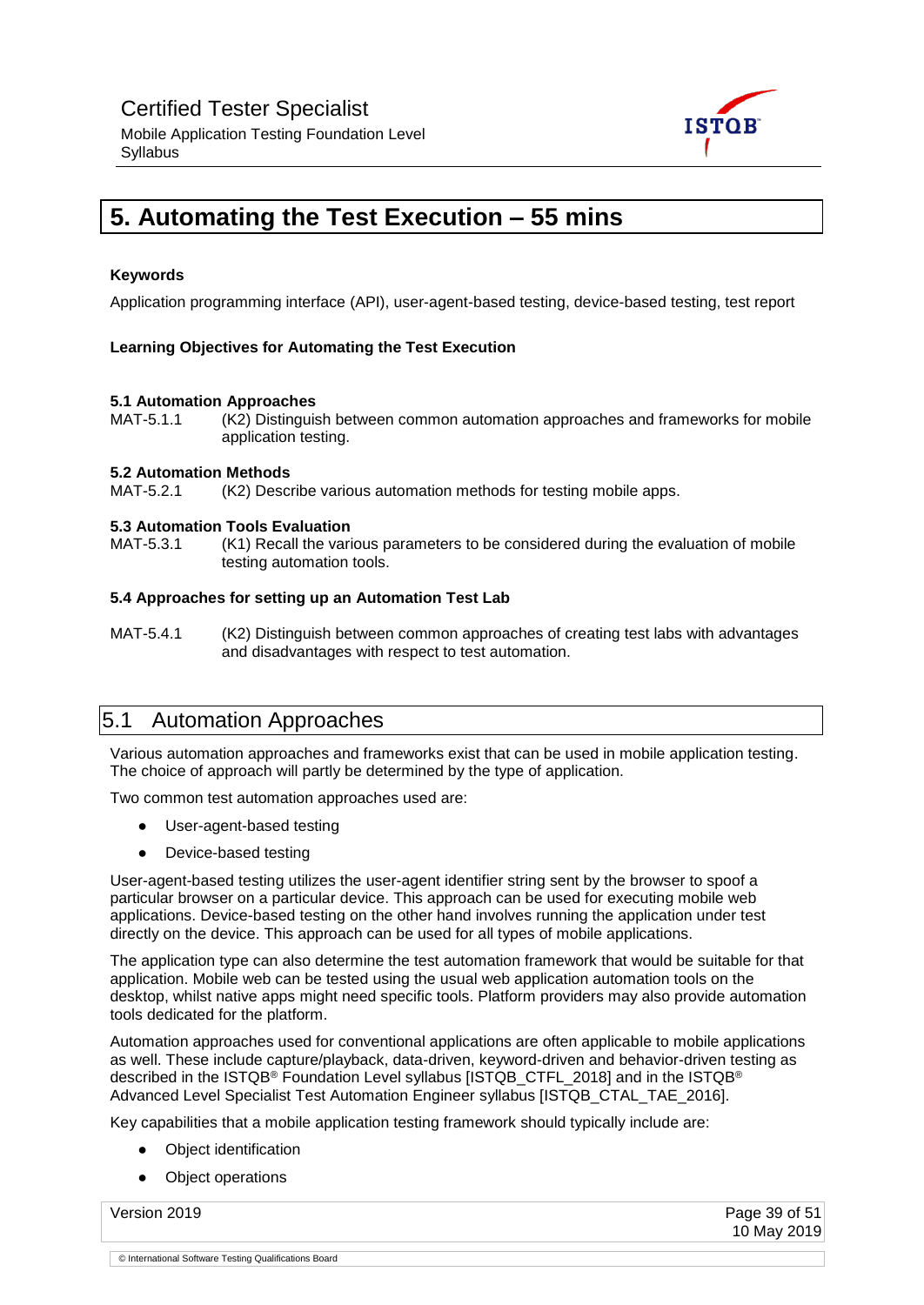Mobile Application Testing Foundation Level **Syllabus** 



- Test reports
- Application programming interfaces and extendable capabilities
- Adequate documentation
- Integrations with other tools
- Independent of test development practice

### <span id="page-39-0"></span>5.2 Automation Methods

To develop automated tests, the tester needs to understand the automation script recording or creation mechanism, and how to access and interact with the application's graphical objects such as buttons, list boxes, and input fields.

Several methods exist for identifying a graphical object used for the mobile test automation. These include image recognition, OCR/text recognition, and object recognition (web or native, depending on the app type).

A Mobile Application Tester needs to not only practice the graphical object detection and identification, but also to understand which object identification method will be the most capable in enabling successful tests to be run on a large variety of mobile devices, in parallel and continuously.

| Item of Comparison     | <b>Object Identification</b>                                                                                                                                                                                                                         | Image/OCR Comparison                                                                                    |
|------------------------|------------------------------------------------------------------------------------------------------------------------------------------------------------------------------------------------------------------------------------------------------|---------------------------------------------------------------------------------------------------------|
| Reliability            | As long as the identifier is constant<br>the screen layout can be changed.<br>The risk is that objects can be<br>identified and interacted with in the<br>code while being hidden from the<br>user. This may lead to false negative<br>test results. | Images can be scaled according to<br>screen size, but tests will fail as soon<br>as the layout changes. |
| User experience        | Usually manual scripting is required,<br>at least to improve recorded scripts<br>for readability and maintainability.                                                                                                                                | Full GUI-based testing without the need<br>for scripting.                                               |
| <b>Execution speed</b> | Tends to be faster than Image/OCR<br>comparison, especially when using<br>native tools provided by the system<br>manufacturer.                                                                                                                       | Tends to be slower due to the need to<br>compare the screen pixel by pixel with<br>a baseline image.    |
| Maintenance            | Depends on the quality of the test<br>scripts.                                                                                                                                                                                                       | Mainly in providing changed baseline<br>images.                                                         |
| Authoring challenge    | Knowledge required of the scripting<br>language and of software design<br>methods to build a sustainable<br>automation solution.                                                                                                                     | Generation of baseline images,<br>especially when app changes often.                                    |

Key differences between the script creation methods are:

## <span id="page-39-1"></span>5.3 Automation Tools Evaluation

To be successful in creating test automation solutions, the test automation teams need to choose an appropriate set of tools. Understanding the key differences of the available tools and their suitability for the project requirements needs to be considered (see also [ISTQB\_CTAL\_TAE\_2016]).

The evaluation parameters for test automation tools can be broken into two categories:

- Organizational fit
- **Technical fit**

Version 2019 Page 40 of 51 10 May 2019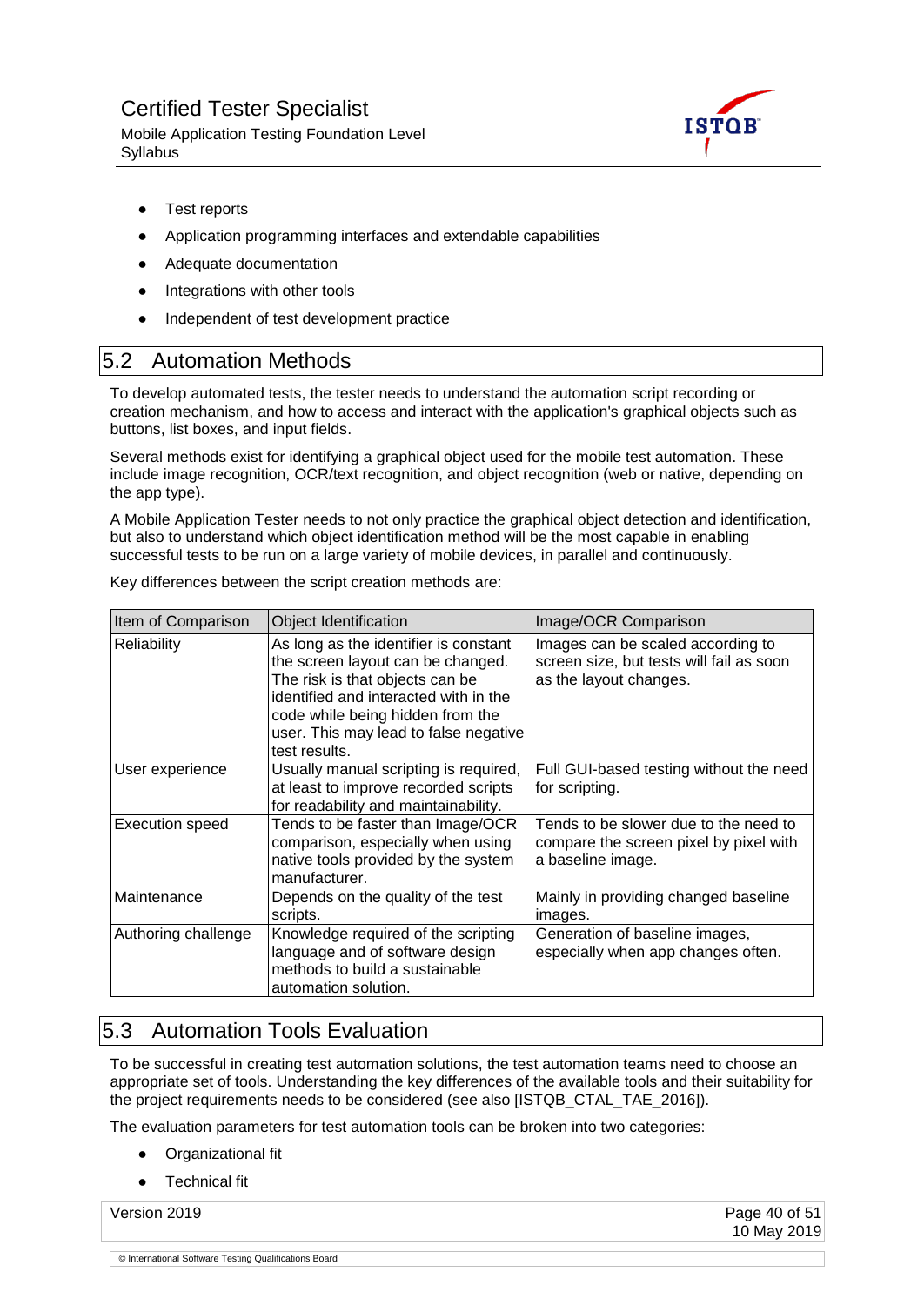

Organizational fit parameters are described in chapter 6.2 of the ISTQB® Foundation Level syllabus [ISTQB\_CTFL\_2018].

Technical fit parameters include the following:

- Test automation requirements and complexities such as the use of new features like FaceID, fingerprint and chatbots by the app.
- Test environment requirements, such as varying network conditions, import or creating test data, and server-side virtualization.
- Test reporting and feedback loop capabilities.
- The ability of the framework to manage and drive execution on a large scale either locally or in a test lab in the cloud.
- Integration of the test framework with other tools used in the organization.
- Support and documentation availability for current and future upgrades.

### <span id="page-40-0"></span>5.4 Approaches for setting up an Automation Test Lab

When performing mobile application testing, developers and testers have choices around the device test lab they would use to target their test automation against.

- On-premise device test lab
- Remote device test lab

Various combinations of these approaches can be applied. Their principal characteristics are described and compared in section 4.4.

On-premise device test labs are generally difficult and time consuming to maintain. Having devices locally in parallel with emulators and simulators would best serve the early development and testing phases of the mobile app.

When reaching a more advanced stage of the app development, teams need to perform full regression test, functional tests, and non-functional tests. These tests are best executed on a full device lab. This is where a remote device test lab is managed, continuously updated, and maintained in the cloud. Such remote device test labs complement an on-premise device test lab and ensure that sufficient combinations of device and operating system are available and up to date. By making use of commonly available remote device test labs, teams get access to a larger set of supported capabilities including richer test reports and advanced test automation capabilities.

Lastly, when executing at scale through a test automation framework or through a continuous integration job (CI), stability of the overall test lab is key for test efficiency and reliability. Such labs are typically designed to ensure that devices and operating systems are always available and stable.

Remote device test labs are not always necessary in the later development stages of the app. Well designed and maintained on-premise device test labs can be as good as or better than any remote device test lab.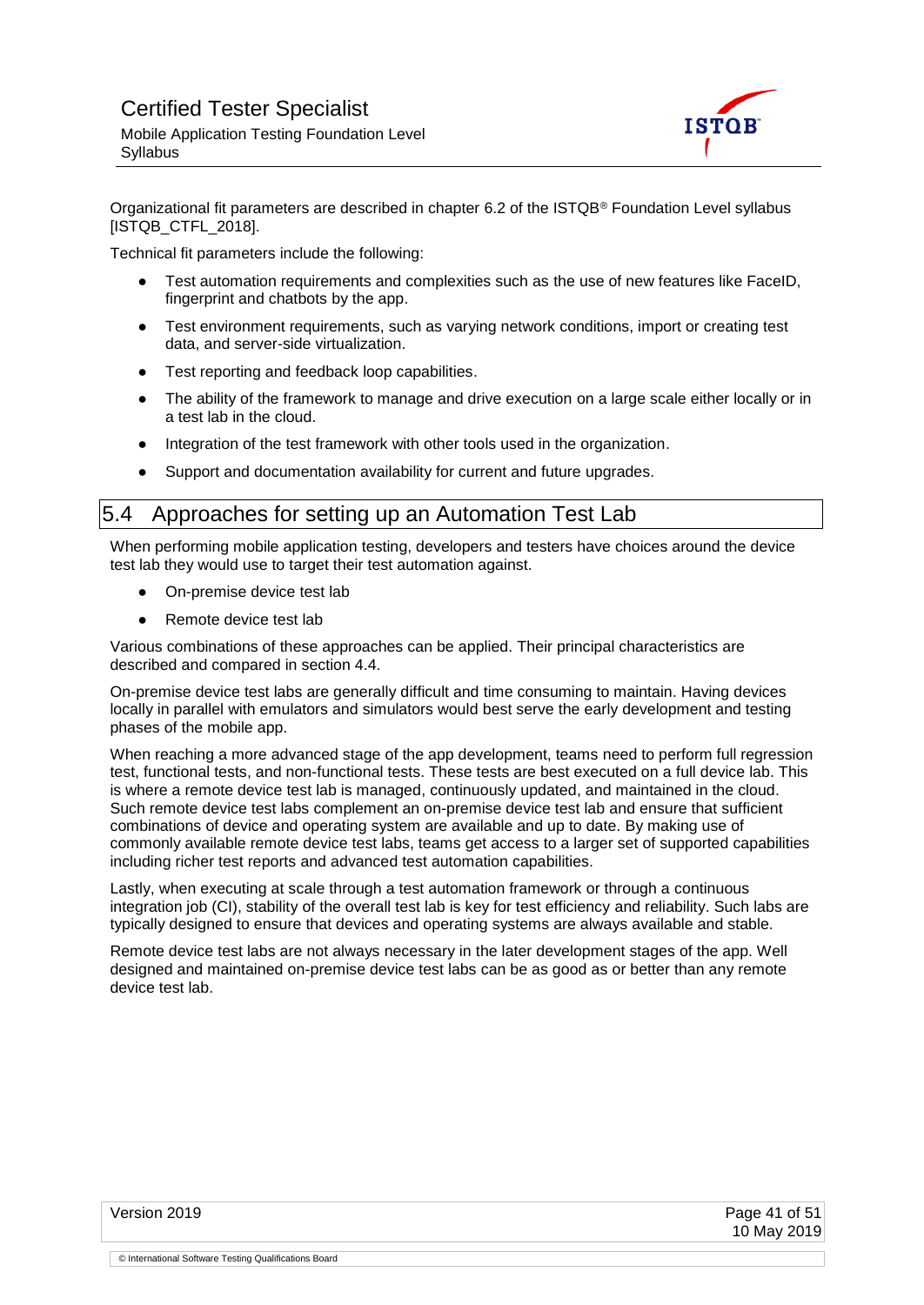Mobile Application Testing Foundation Level **Syllabus** 



## <span id="page-41-0"></span>**6. References**

## <span id="page-41-1"></span>6.1 ISTQB® Documents

- [ISTQB\_CTFL\_2018]: ISTQB® Certified Tester – Foundation Level Syllabus – Version 2018
- [ISTQB\_FLAT\_2014]: ISTQB® Certified Tester – Foundation Level Extension Syllabus – Agile Tester – Version 2014
- [ISTQB\_FLUT\_2018]: ISTQB® Certified Tester – Foundation Level Specialist Syllabus – Usability Testing – Version 2018
- [ISTQB\_CTFL\_PT\_2018]: ISTQB® Certified Tester – Foundation Level Specialist Syllabus – Performance Testing – Version 2018
- [ISTQB\_CTAL\_SEC\_2016]: ISTQB® Certified Tester – Advanced Level Specialist Syllabus – Security Testing – Version 2016
- [ISTQB\_CTAL\_TAE\_2016]: ISTQB<sup>®</sup> Certified Tester Advanced Level Specialist Syllabus -Test Automation Engineer - Version 2016
- [ISTQB\_GLOSSARY]: ISTQB®'s Glossary of Terms used in Software Testing, Version 3.2

## <span id="page-41-2"></span>6.2 Referenced Books

- [Knott15] Knott, D., "Hands-On Mobile App Testing", Addison-Wesley Professional, 2015, ISBN 978-3-86490-379-3
- [Kohl17] Kohl, J. , "Tap into mobile application testing", leanpub.com, 2017, ISBN 978-0-9959823-2-1

## <span id="page-41-3"></span>6.3 Further Books and Articles

- Boris Beizer, "Black-box Testing", John Wiley & Sons, 1995, ISBN 0-471-12094-4
- Rex Black, "Agile Testing Foundations", BCS Learning & Development Ltd: Swindon UK, 2017, ISBN 978-1-78017-33-68
- Rex Black, "Managing the Testing Process"(3e), John Wiley & Sons: New York NY, 2009, ISBN 978-0-470-40415-7
- Hans Buwalda, "Integrated Test Design and Automation", Addison-Wesley Longman, 2001, ISBN 0-201-73725-6
- Lee Copeland, "A Practitioner's Guide to Software Test Design", Artech House, 2003, ISBN 1-58053-791-X
- Rick David Craig, Stefan P. Jaskiel, "Systematic Software Testing", Artech House, 2002, ISBN 1-580-53508-9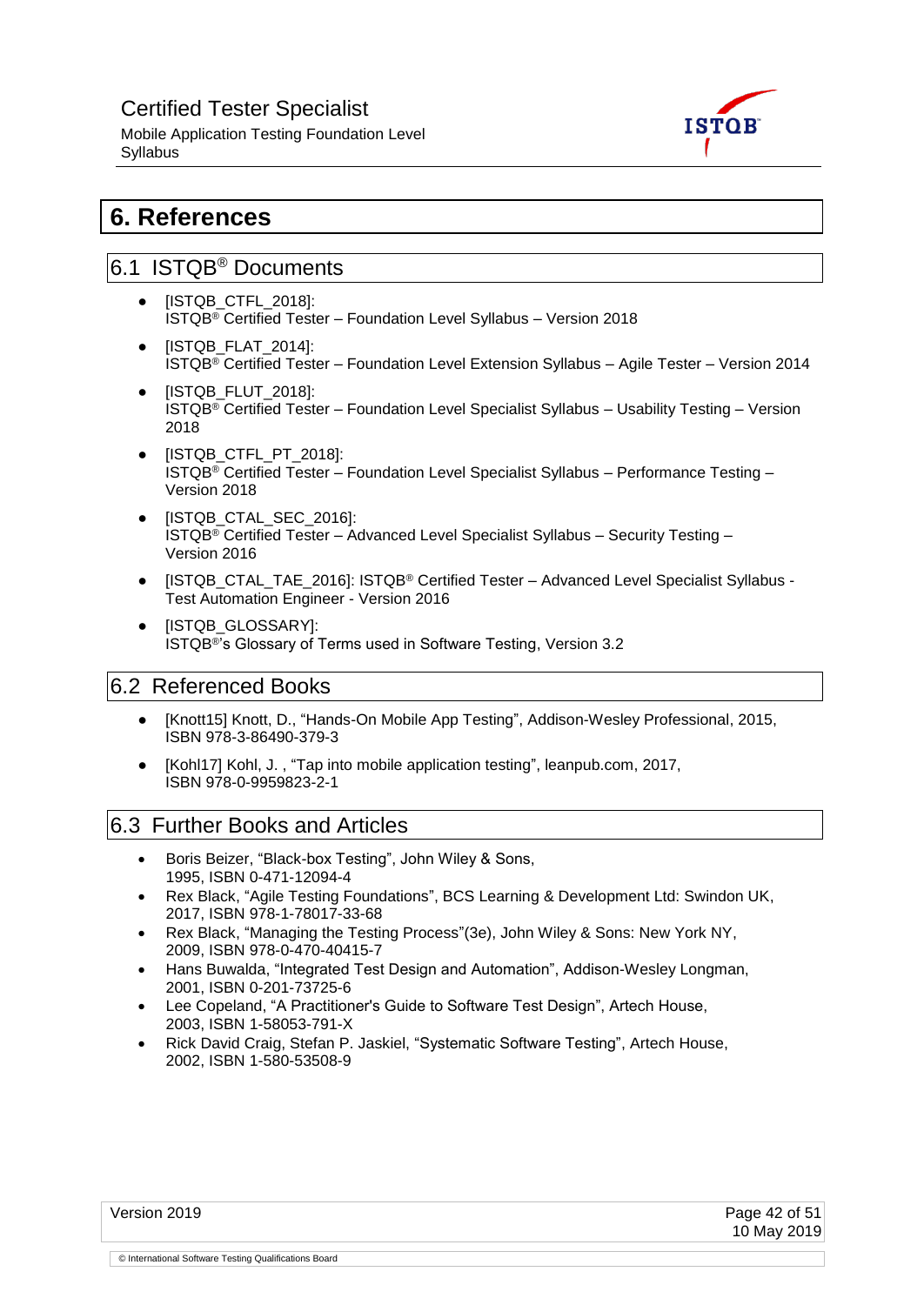Mobile Application Testing Foundation Level Syllabus



## <span id="page-42-0"></span>6.4 Links (Web/Internet)

Disclaimer: All Links working as of 5 January 2019

- [URL1]<http://gs.statcounter.com/>
- [URL2] [www.owasp.org](http://www.owasp.org/)
- [URL3]<https://developer.android.com/studio/test/monkey>
- [URL4] [https://www.google.de/amp/s/techcrunch.com/2016/05/31/nearly-1-in-4-people](https://www.google.de/amp/s/techcrunch.com/2016/05/31/nearly-1-in-4-people-abandon-mobile-apps-after-only-one-use/amp/)[abandon-mobile-apps-after-only-one-use/amp/](https://www.google.de/amp/s/techcrunch.com/2016/05/31/nearly-1-in-4-people-abandon-mobile-apps-after-only-one-use/amp/)
- [URL5]<https://www.google.com/accessibility/>
- [URL6]<https://www.apple.com/uk/accessibility/>
- [URL7]<https://www.w3.org/WAI/standards-guidelines/mobile/>
- [URL8]<https://www.slideshare.net/karennjohnson/kn-johnson-2012-heuristics-mnemonics>
- [URL9]<http://www.kohl.ca/articles/ISLICEDUPFUN.pdf>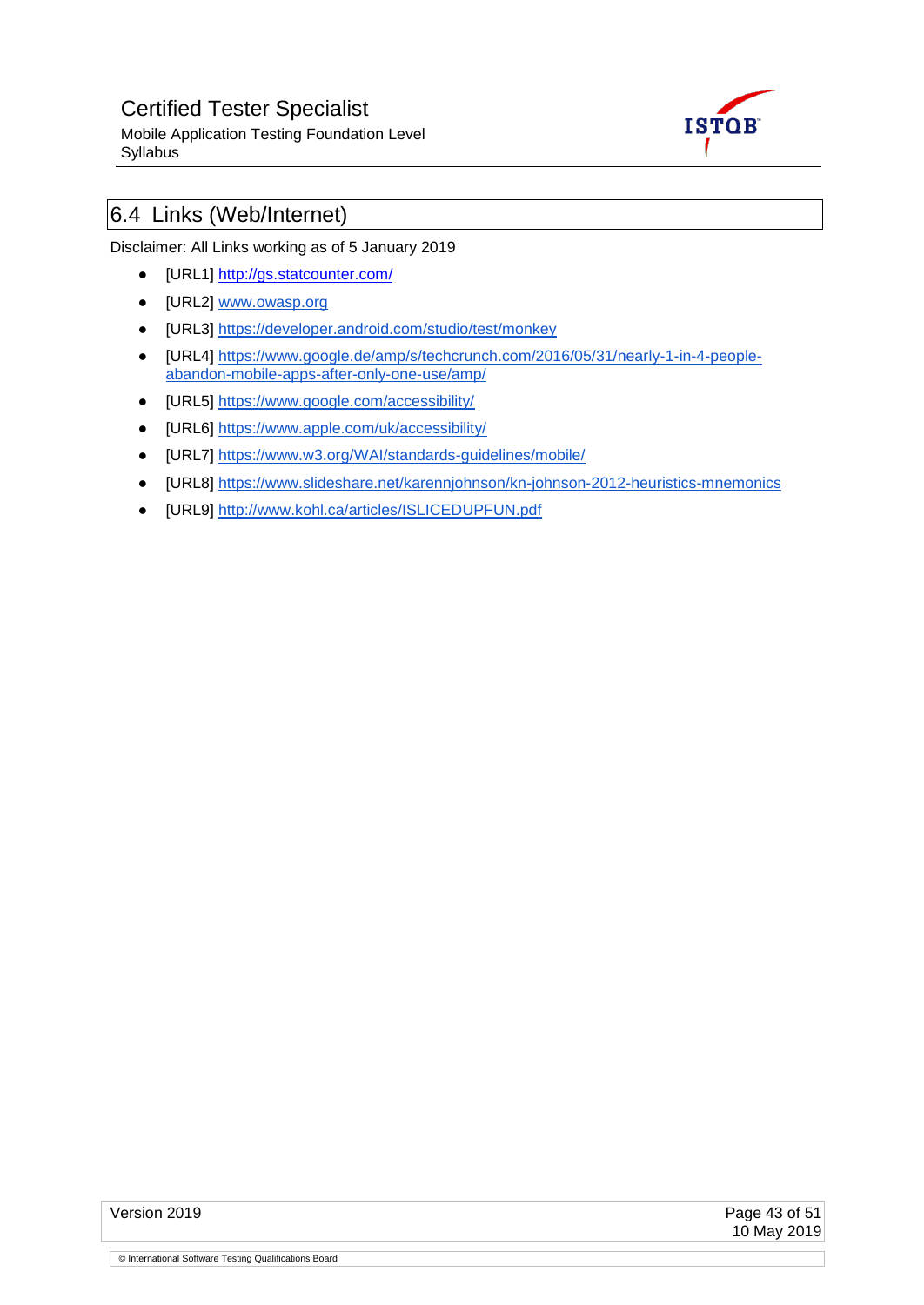

## <span id="page-43-0"></span>**7. Appendix A – Learning Objectives/Cognitive Level of Knowledge**

The following learning objectives are defined as applying to this syllabus. Each topic in the syllabus will be examined according to the learning objective for it.

## <span id="page-43-1"></span>7.1 Level 1: Remember (K1)

The candidate will recognize, remember and recall a term or concept.

Keywords: Identify, remember, retrieve, recall, recognize, know

Examples:

Syllabus

Can recognize the definition of "failure" as:

- "Non-delivery of service to an end user or any other stakeholder" or
- "Deviation of the component or system from its expected delivery, service or result"

## <span id="page-43-2"></span>7.2 Level 2: Understand (K2)

The candidate can select the reasons or explanations for statements related to the topic, and can summarize, compare, classify, categorize and give examples for the testing concept.

Keywords: Summarize, generalize, abstract, classify, compare, map, contrast, exemplify, interpret, translate, represent, infer, conclude, categorize, construct models

Examples:

Can explain the reason why test analysis and design should occur as early as possible:

- To find defects when they are cheaper to remove
- To find the most important defects first

Can explain the similarities and differences between integration and system testing:

- Similarities: the test objects for both integration testing and system testing include more than one component, and both integration testing and system testing can include non-functional test types
- Differences: integration testing concentrates on interfaces and interactions, and system testing concentrates on whole-system aspects, such as end-to-end processing

## <span id="page-43-3"></span>7.3 Level 3: Apply (K3)

© International Software Testing Qualifications Board

The candidate can select the correct application of a concept or technique and apply it to a given context.

Keywords: Implement, execute, use, follow a procedure, apply a procedure

Examples:

- Can identify boundary values for valid and invalid partitions
- Can select test cases from a given state transition diagram in order to cover all transitions

Reference (for the cognitive levels of learning objectives):

Anderson, L. W. and Krathwohl, D. R. (eds) (2001) A Taxonomy for Learning, Teaching, and Assessing: A Revision of Bloom's Taxonomy of Educational Objectives, Allyn& Bacon: Boston MA

| Version 2019 | Page 44 of 51 |
|--------------|---------------|
|              | 10 May 2019   |
|              |               |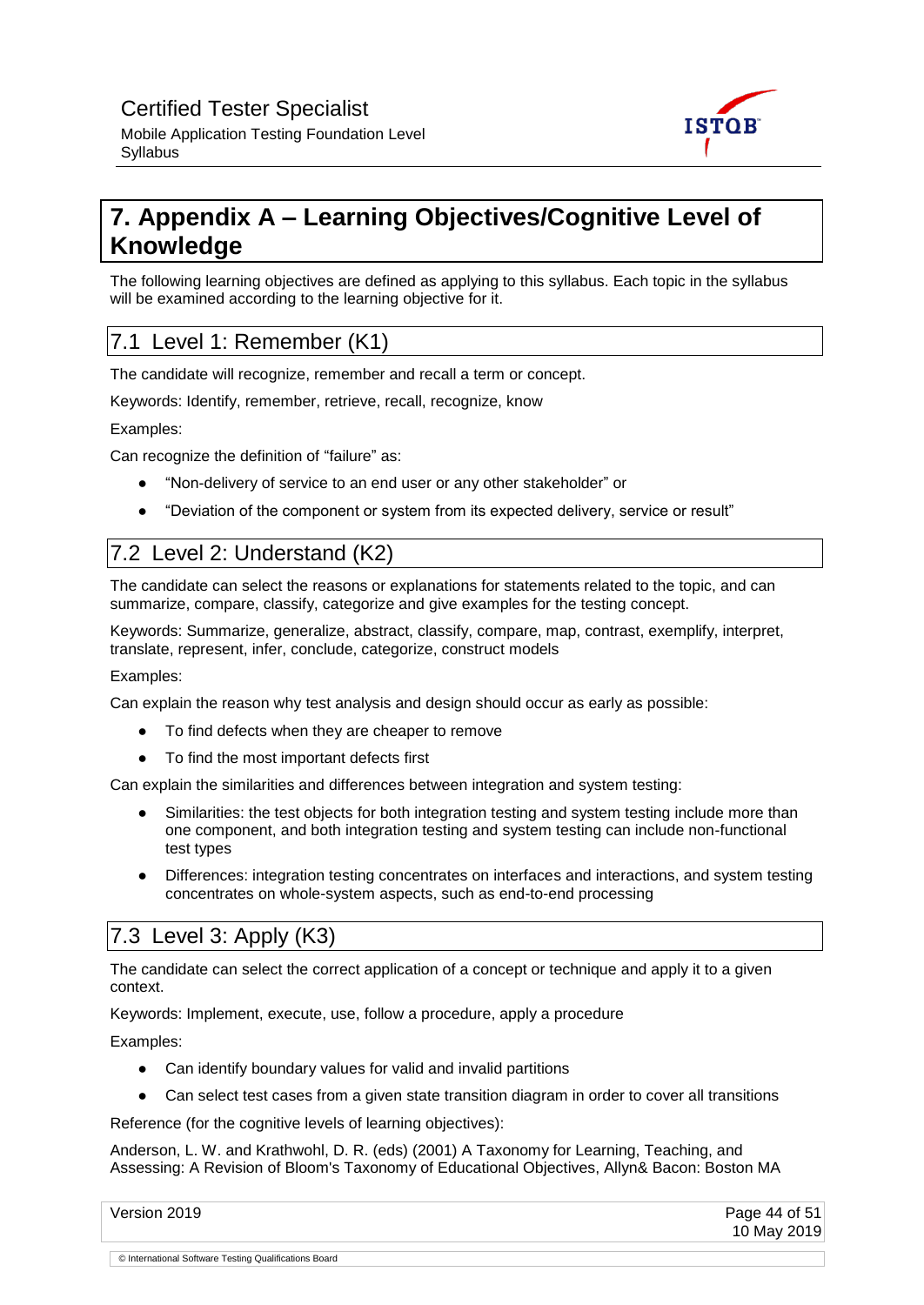

## <span id="page-44-0"></span>**8. Appendix B – Glossary of Domain-Specific Terms**

| <b>Glossary Term</b>                    | <b>Definition</b>                                                                                                                                                               |
|-----------------------------------------|---------------------------------------------------------------------------------------------------------------------------------------------------------------------------------|
| 2G                                      | 2nd generation of mobile wireless telecommunication technology.                                                                                                                 |
| 3d-touch                                | See "Force Touch"                                                                                                                                                               |
| 3G                                      | 3rd generation of mobile wireless telecommunication technology.                                                                                                                 |
| 4G                                      | 4th generation of mobile wireless telecommunication technology.                                                                                                                 |
| 5G                                      | 5th generation of mobile wireless telecommunication technology.                                                                                                                 |
| <b>ADB</b>                              | Android Debug Bridge (ADB) - command-line tool that allows<br>communication with a device.                                                                                      |
| advertisement-based apps                | An app monetization model where the development organizations<br>earn money by advertisements shown within the app.                                                             |
| Android Device Monitor (ADM)            | A standalone tool that provides a user interface for Android app<br>debugging and analysis tools.                                                                               |
| <b>Android Studio</b>                   | The official integrated developer environment (IDE) for Android.<br>Android Studio provides tools for building apps on every type of<br>Android device.                         |
| app shortcut                            | A shortcut to a specific set of actions defined in an application by<br>application developers on Android 7.1 or higher.                                                        |
| application store                       | An application distribution platform where developers can upload<br>their applications and users can search for applications to download<br>and install them on their platform. |
| aspect ratio                            | The ratio of width to height of a display or image.                                                                                                                             |
| asynchronous communication              | A type of communication in which data can be transmitted<br>intermittently rather than in a steady stream.                                                                      |
| <b>AVD</b>                              | Acronym for Android Virtual Device.                                                                                                                                             |
| backend system                          | A server system that provides functionality for other systems.                                                                                                                  |
| background app                          | An app that is running in the background.                                                                                                                                       |
| backward compatibility                  | The capability of an app to work on previous versions of platforms.                                                                                                             |
| barcode                                 | An optical, machine-readable representation of data.                                                                                                                            |
| basic phone                             | A mobile phone with minimal feature such as making calls, storing<br>phone numbers, sending SMS, clock, and alarm.                                                              |
| blind spot                              | A location without wireless telecommunication network.                                                                                                                          |
| blocking/do-not-disturb mode            | An operational mode of mobile devices that can be activated by the<br>user to suppress certain features - common notifications and voice<br>calls.                              |
| Bluetooth                               | A near-range wireless communication technology.                                                                                                                                 |
| byte-code                               | An instruction set designed for efficient execution by a software<br>interpreter. Also called portable code or p-code.                                                          |
| cellular data                           | Data transferred over a cellular network.                                                                                                                                       |
| cellular network                        | A cellular network is a network created of multiple independent but<br>connected cells.                                                                                         |
| companion device                        | A computer device designed to work in cooperation with a<br>dependent smart device.                                                                                             |
| CPU frequency                           | The processor clock rate.                                                                                                                                                       |
| cross-platform development<br>framework | A framework to develop an app for various platforms using the same<br>code base.                                                                                                |
| <b>CRUD</b>                             | Mnemonic for Create/Read/Update/Delete which is applied to data.                                                                                                                |
| data integrity                          | The accuracy and consistency of data over its entire life-cycle,<br>including storage, processing, and retrieval.                                                               |

Version 2019 Page 45 of 51 10 May 2019 © International Software Testing Qualifications Board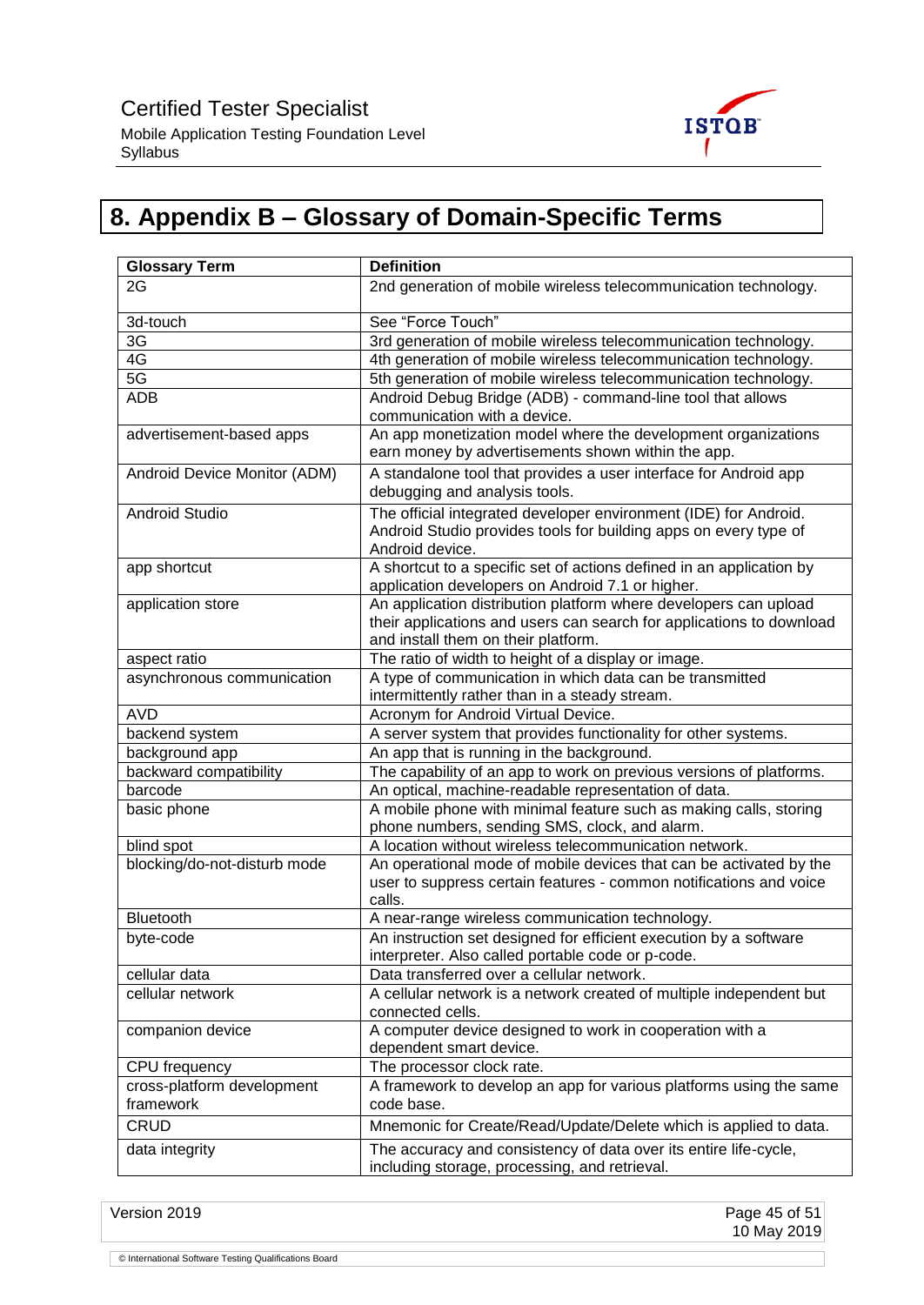Mobile Application Testing Foundation Level Syllabus



| <b>Glossary Term</b> | <b>Definition</b>                                                                                                                                                                                                                                                                                                                                                            |
|----------------------|------------------------------------------------------------------------------------------------------------------------------------------------------------------------------------------------------------------------------------------------------------------------------------------------------------------------------------------------------------------------------|
| data synchronization | The process of bringing data into the same state across two or more<br>sources.                                                                                                                                                                                                                                                                                              |
| data validation      | The evaluation if the data is correct, accurate, consistent and useful.                                                                                                                                                                                                                                                                                                      |
| dead spot            | See "blind spot".                                                                                                                                                                                                                                                                                                                                                            |
| device fragmentation | The diversity of available device, their unique hardware                                                                                                                                                                                                                                                                                                                     |
|                      | configuration, and the impact thereof on the apps and user<br>experience.                                                                                                                                                                                                                                                                                                    |
| DPI/PPI              | Acronym for Dots/pixels per inch - a number expressing the density<br>of a display, either in dots or pixels.                                                                                                                                                                                                                                                                |
| emulator             | A software application that mimics the behavior of hardware.                                                                                                                                                                                                                                                                                                                 |
| enterprise app       | An application created to be used internally within an organization<br>and not intended for public use.                                                                                                                                                                                                                                                                      |
| external memory      | An additional memory that is added to the device via a standard<br>interface. Currently SD-Cards are most common for mobile phones.                                                                                                                                                                                                                                          |
| fat client           | In client/server applications, a client which has been designed to<br>handle some or most of the data processing.                                                                                                                                                                                                                                                            |
| feature phone        | A class of mobile phones which provides more functions than a<br>basic phone, e.g., a browser, but does not provide the full<br>functionality of a smartphone.                                                                                                                                                                                                               |
| flat file            | A file having no internal hierarchy.                                                                                                                                                                                                                                                                                                                                         |
| flight mode          | A special operation mode for mobile devices where the radio<br>transmitters are deactivated to prevent interference with flight<br>operation/communication systems.                                                                                                                                                                                                          |
| Force touch          | A technology developed by Apple Inc. that enables trackpads and<br>touchscreens to distinguish between different amounts of force being<br>applied to their surfaces.                                                                                                                                                                                                        |
| foreground app       | An app that is run in the foreground of the device for direct user<br>interaction.                                                                                                                                                                                                                                                                                           |
| freemium app         | A business model in which users pay nothing to download the app<br>and are offered optional in-app purchases.                                                                                                                                                                                                                                                                |
| gesture              | A certain interaction pattern, such as a pinch or swipe, to activate<br>defined functions of the device. For example, a pinch is commonly<br>used to zoom in an out on the smart device screen.                                                                                                                                                                              |
| globalization        | See internationalization.                                                                                                                                                                                                                                                                                                                                                    |
| <b>GPS</b>           | Acronym for Global Positioning System - around the globe a network<br>of satellites sends out time signals. By including the signal of at least<br>3 satellites a receiver can calculate its relative position to the<br>satellites via triangulation.                                                                                                                       |
| <b>GSM</b>           | Acronym for GSM (Global System for Mobile Communications,<br>originally Groupe Spécial Mobile) is a standard developed by the<br>European Telecommunications Standards Institute (ETSI) to<br>describe the protocols for second-generation digital cellular networks<br>used by mobile devices. Currently the most common standard for<br>mobile communication in the world. |
| <b>GSM</b> cell      | A part of a GSM network that can be identified by its unique cell ID                                                                                                                                                                                                                                                                                                         |
| hybrid app           | An application combining native and web technologies. Usually a<br>hybrid app uses a native frame to be installed on the device to<br>interact with device libraries and alike. Additionally, content is shown<br>which is received from a web server.                                                                                                                       |
| <b>I18N</b>          | Numeronym (number-based word) for Internationalization.                                                                                                                                                                                                                                                                                                                      |

Version 2019 Page 46 of 51 10 May 2019 © International Software Testing Qualifications Board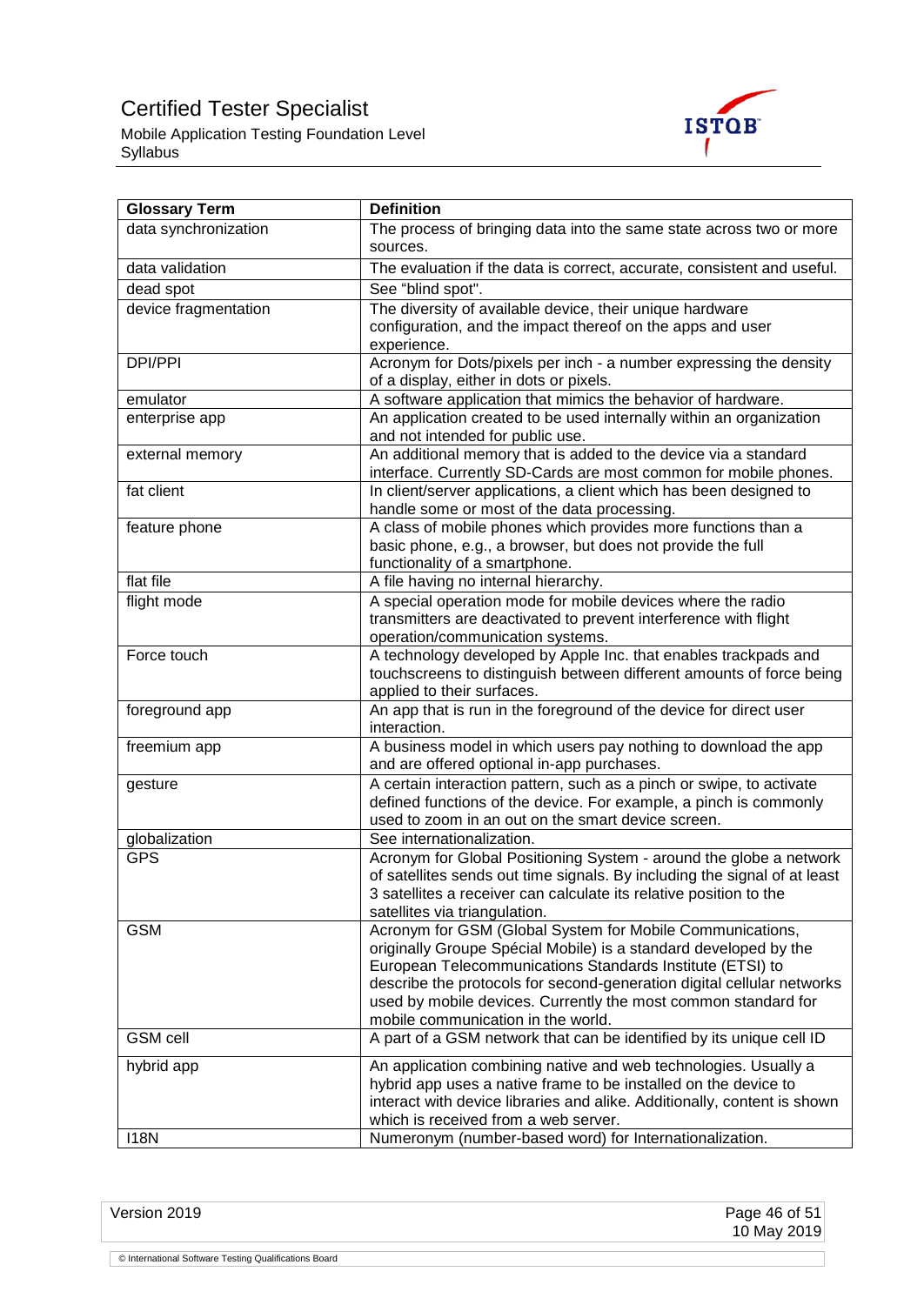Mobile Application Testing Foundation Level Syllabus



| <b>Glossary Term</b>                        | <b>Definition</b>                                                                                                                                                                                                                          |
|---------------------------------------------|--------------------------------------------------------------------------------------------------------------------------------------------------------------------------------------------------------------------------------------------|
| <b>IDE</b>                                  | Integrated development environment -                                                                                                                                                                                                       |
|                                             | A software application that provides comprehensive facilities to                                                                                                                                                                           |
|                                             | computer programmers for software development.                                                                                                                                                                                             |
| in-app purchase                             | Extra content and features available directly from an app.                                                                                                                                                                                 |
| instruments                                 | A performance analysis and testing tool included as part of the<br>Xcode tool set.                                                                                                                                                         |
| internal memory                             | A memory that is included in the device hardware.                                                                                                                                                                                          |
| internationalization                        | The process of preparing an application to accommodate for various<br>localized versions.                                                                                                                                                  |
| interrupt                                   | An event which occurs during another event.                                                                                                                                                                                                |
| <b>IoT</b> appliance                        | Internet of Things. A device or, for example, a sensor of interest<br>connected to the internet.                                                                                                                                           |
| jailbreaking                                | A privilege escalation for the purpose of removing software                                                                                                                                                                                |
|                                             | restrictions imposed by an operating system. Term usually used on<br>iOS. Similar to rooting an Android.                                                                                                                                   |
| <b>L10N</b>                                 | Numeronym for localization.                                                                                                                                                                                                                |
| landscape mode                              | The device orientation in which the display width is larger than the<br>height.                                                                                                                                                            |
| library                                     | A collection of non-volatile resources used by computer programs<br>i.e., functions of the application.                                                                                                                                    |
| localization                                | The process of adjusting an app or product to a certain region by<br>actions such as translation and format-adjustments.                                                                                                                   |
| look and feel                               | Visual and emotional impression of something.                                                                                                                                                                                              |
| Mnemonic                                    | A memory aid.                                                                                                                                                                                                                              |
| <b>Mobile Application Mobile</b><br>Testing | Testing mobile apps.                                                                                                                                                                                                                       |
| mobile device type                          | A classification of mobile devices by their basic features. Common<br>classes include basic phone, feature phone, smartphone, phablet,<br>tablet, and wearable.                                                                            |
| mobile emulator                             | Virtual representation of a hardware platform. For example, the<br>Android emulator is virtual hardware that runs a real android OS<br>image. The very same OS image could be deployed to hardware<br>and will work, as it is the real OS. |
| mobile OS                                   | An operating system especially designed for mobile devices.                                                                                                                                                                                |
| mobile platform                             | An ecosystem around a mobile operating system, usually including<br>development tools, the operating system itself and an application<br>distribution channel.                                                                             |
| mobile space                                | An encapsulating term that includes anything in regard to mobile<br>device technology, from the market and its players to the devices<br>and apps.                                                                                         |
| mobile simulator                            | A virtual runtime environment. For example, the iOS simulator<br>pretends to be iOS but actually is not a real iOS.                                                                                                                        |
| multi-platform applications                 | Applications designed and developed to run on multiple platforms<br>using the same code base for all platforms.                                                                                                                            |
| multi-tier                                  | A backend application design approach where 2 or more servers<br>provide specialized functionalities.                                                                                                                                      |
| multi-touch                                 | A type of interaction with a device using various touch events in<br>parallel.                                                                                                                                                             |
| native app                                  | An application especially developed for a certain platform, usually<br>using platform APIs and platform-provided development tools.                                                                                                        |

Version 2019 Page 47 of 51

10 May 2019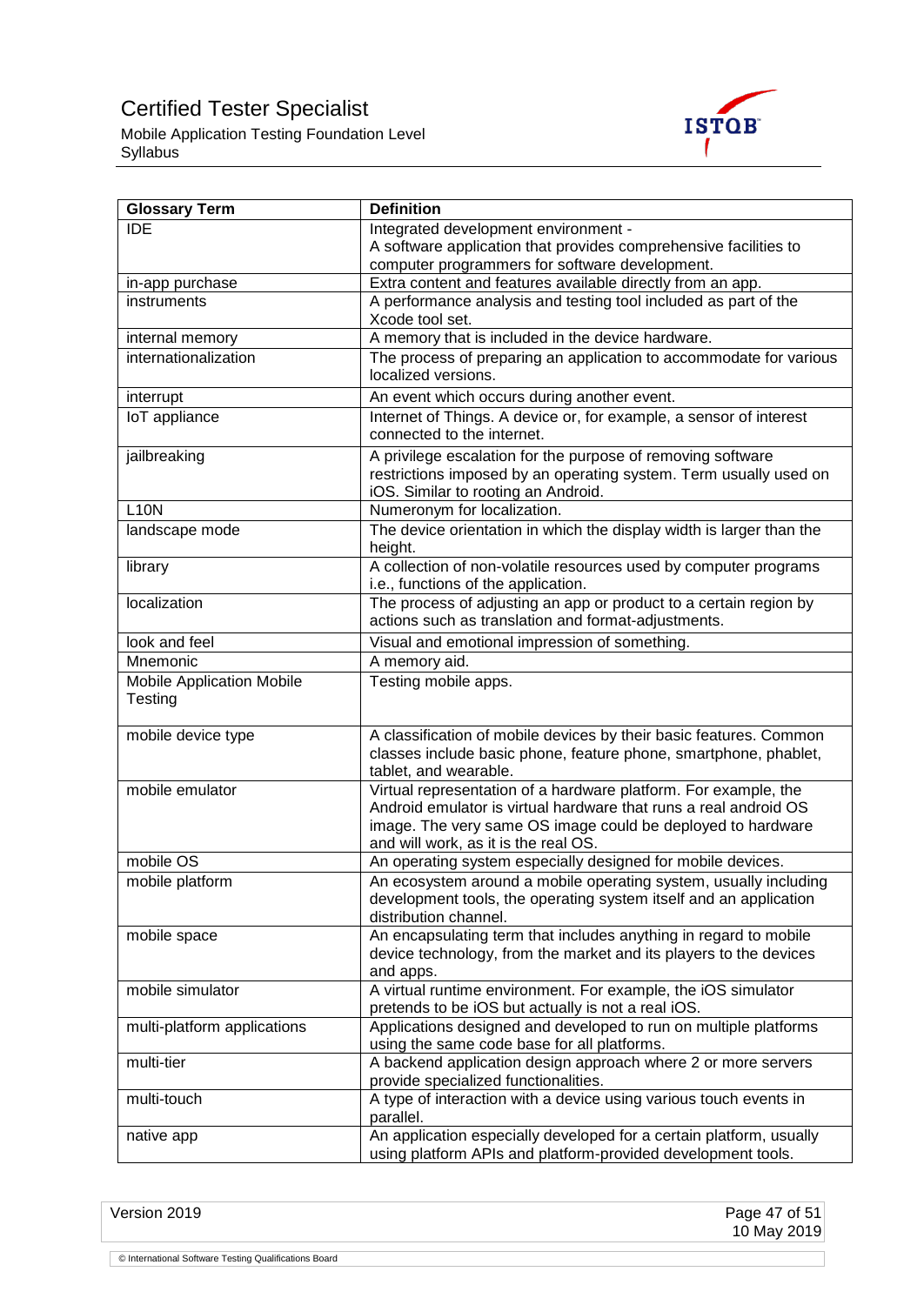Mobile Application Testing Foundation Level Syllabus



| <b>Glossary Term</b>           | <b>Definition</b>                                                                                                                                                                               |
|--------------------------------|-------------------------------------------------------------------------------------------------------------------------------------------------------------------------------------------------|
| <b>NFC</b>                     | Near Field Communication - a close range radio communication                                                                                                                                    |
|                                | technology.                                                                                                                                                                                     |
| notification                   | An announcement sent out by the device.                                                                                                                                                         |
| <b>OCR</b>                     | Optical Character Recognition. The recognition of images of text<br>contained in an electronic picture and its conversion to machine-<br>encoded text.                                          |
| on-premise lab                 | A lab that is physically located at the same place as the user of the<br>lab.                                                                                                                   |
| orientation                    | The placement of an object in the mobile commonly used to express<br>the way the device is used. It can either be landscape or portrait.                                                        |
| <b>OTA</b>                     | Over the air. Data transmission via radio signals, commonly used to<br>refer to app installation to a device directly from a source not<br>connected via cable.                                 |
| overflow                       | A situation where the incoming data exceeds what can be<br>accommodated.                                                                                                                        |
| paid app                       | An app that is monetized by selling it in app stores.                                                                                                                                           |
| Persona                        | A model/archetype for a certain user group.                                                                                                                                                     |
| portrait mode                  | A device orientation in which the display height is larger than the<br>width.                                                                                                                   |
| power consumption              | The amount of energy consumed.                                                                                                                                                                  |
| power save mode                | An operational mode of mobile devices that can be activated by the                                                                                                                              |
|                                | user or the device itself to conserve energy.                                                                                                                                                   |
| power state                    | A user defined or predefined profile in regard to power consumption<br>that can activated on a mobile device.                                                                                   |
| preferences                    | The general device or application configuration parameters that can<br>be changed by the user.                                                                                                  |
| pre-installed app              | A mobile application that is installed by the device manufacturer.<br>Usually the user is not able to de-install these applications.                                                            |
| QR code                        | QR code (abbreviated from Quick Response Code) is the trademark<br>for a type of matrix barcode (or two-dimensional barcode).                                                                   |
| remote device access           | Interacting with a device physically located at a different location<br>than its user, usually over the internet.                                                                               |
| retain app data                | User-generated data and or content of the app is retained on the<br>device when the application is de-installed in order to be accessible<br>by other apps or when the same app is reinstalled. |
| rooting                        | The process of gaining root access to the device operating system.<br>Term is usually used on the Android platform. Similar to jailbreaking<br>on iOS.                                          |
| run-time environment           | Implementation of the execution model. Also known as runtime<br>system.                                                                                                                         |
| screen real-estate             | The amount of space provided by the display.                                                                                                                                                    |
| software development kit (SDK) | A set of tools and libraries to develop software for a certain platform.                                                                                                                        |
| sensitive data                 | Data that needs special protection, such as passwords and personal<br>data.                                                                                                                     |
| sensor                         | A device, module, or subsystem whose purpose is to detect events<br>or changes in its environment and send the information to other<br>electronics, frequently a computer processor.            |
| session                        | A time-boxed event.                                                                                                                                                                             |
| session sheet                  | A document to scope and record a test session.                                                                                                                                                  |
| side-loading                   | The loading/installing of an application via a means other than an<br>application store.                                                                                                        |

Version 2019 Page 48 of 51 10 May 2019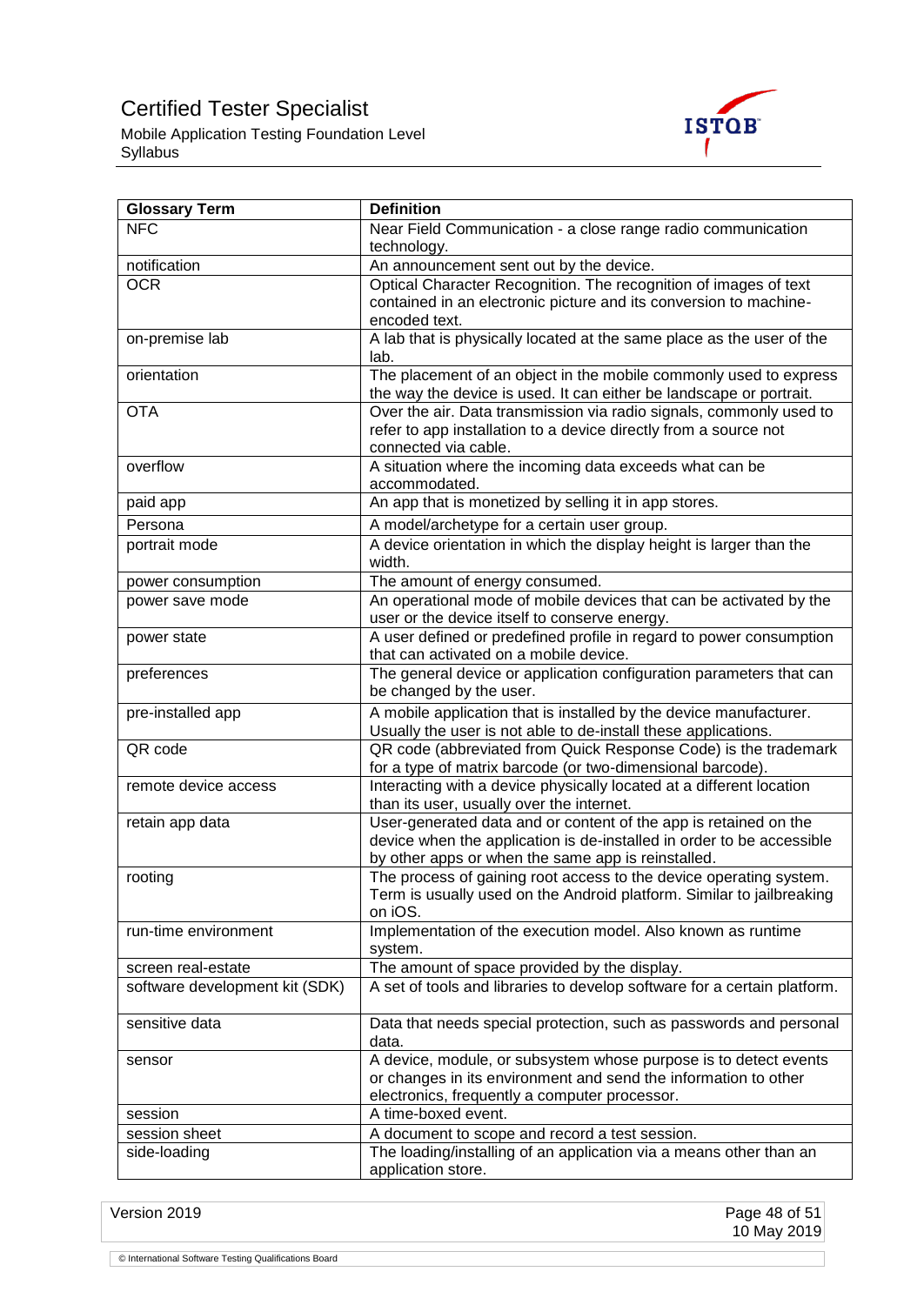Mobile Application Testing Foundation Level Syllabus



| <b>Glossary Term</b>          | <b>Definition</b>                                                                                                                                                                                                                       |
|-------------------------------|-----------------------------------------------------------------------------------------------------------------------------------------------------------------------------------------------------------------------------------------|
| single-tier                   | A backend application design approach in which a single server<br>provides all needed services for an application.                                                                                                                      |
| smartphone                    | A handheld personal computer with a mobile operating system and<br>an integrated mobile broadband cellular network connection for<br>voice, SMS (Short message service; often referred to as text), and<br>internet data communication. |
| soft keyboard                 | A virtual keyboard realized in software, presented to the user on a<br>display.                                                                                                                                                         |
| store-and-forward             | A data synchronization approach where the data is stored locally<br>and forwarded to the server when there is an appropriate network<br>connection.                                                                                     |
| synchronous communication     | A data transfer method in which data flows are sent (upstream) and<br>received (downstream) at the same speed and is spaced by timing<br>signals.                                                                                       |
| tablet                        | A type of mobile device, commonly used for devices with screens of<br>7"and larger.                                                                                                                                                     |
| thin client                   | In client/server applications, a client designed to be especially small<br>so that the bulk of the data processing occurs on the server.                                                                                                |
| third-party marketplace       | An app distribution platform not operated by a platform provider.                                                                                                                                                                       |
| transaction-based apps        | An application in which the user pays per transaction.                                                                                                                                                                                  |
| upload conflict               | An error trying to upload a file which is already present at the upload<br>destination.                                                                                                                                                 |
| viewport size                 | A virtual screen size used by the browser to adjust the layout to the<br>screen.                                                                                                                                                        |
| Virtual Private Network (VPN) | An encrypted private channel via a public network.                                                                                                                                                                                      |
| wearable                      | A computer device worn on the body such as a watch or glasses.                                                                                                                                                                          |
| web app                       | An application hosted on the internet used via a browser.                                                                                                                                                                               |
| Xcode                         | An integrated development environment provided by Apple to<br>develop OSX and iOS applications.                                                                                                                                         |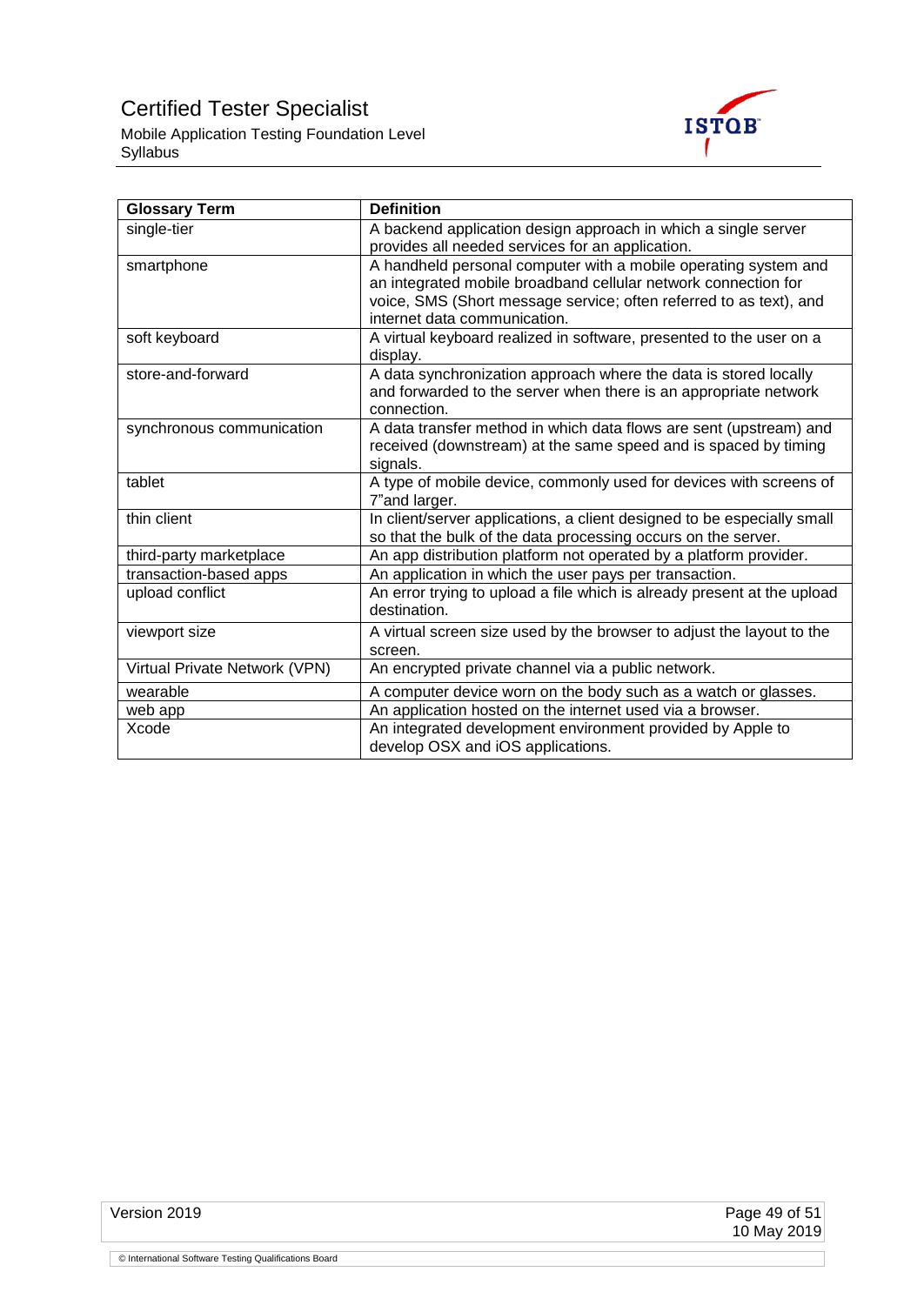Mobile Application Testing Foundation Level Syllabus

## <span id="page-49-0"></span>**9. Index**

2G, 44 3d-touch, 44 3G, 44 4G, 44 5G, 44 abnormal end, 26 accessibility, 26 accessibility testing, 30 ADB, 44 ADM, 44 advertisement-based appl, 12 advertisement-based application, 44 always-connected apps, 15 Android Device Monitor, 44 Android Studio, 44 app shortcut, 44 application programming interface, 38 application store approval, 30 aspect ratio, 44 asynchronous communication, 44 asynchronous data transfer, 15 AVD, 44 backend system, 44 background app, 44 backward compatibility, 44 basic phone, 13, 44 blind spot, 44 blocking mode, 44 Bluetooth, 44 browser.based app, 13 byte-code, 44 cellular data, 44 cellular network, 44 code injection, 26 co-existence, 19, 25 companion device, 44 compatibility, 19 connectivity, 19, 25 continuous mode, 15 CPU frequency, 44 cross-browser compatibility, 19 CRUD, 29, 44 data integrity, 44 data synchronization, 45 data validation, 45 database testing, 29 dead spot, 45 device features, 20 device fragmentation, 45 device-based testing, 38 displays, 21



dpi, 45 emulator, 36, 45 enterprise app, 12, 45 exam, 9 exploratory testing, 26, 33 external memory, 45 fat client, 15, 45 feature phone, 13, 45 fee-based app, 12 field testing, 25, 26, 30 flat file, 45 flight mode, 45 force touch, 45 foreground app, 45 free app, 12 freemium app, 12, 45 gesture, 45 globalization, 29, 45 GPS, 45 GSM, 45 GSM cell, 45 guidelines, 30 hands-on objectives, 9 heuristic, 31 hybrid app, 14, 24, 45 I18N, 45 IDE, 46 in-app purchase, 46 installability, 26, 27 instruments, 46 internal memory, 46 internationalization, 29, 46 interoperability, 19, 24 interrupts, 22, 46 IoT appliance, 13, 46 jailbreaking, 46 L10N, 46 landscape mode, 46 learning objectives, 9 library, 46 localization, 29, 46 look and feel, 46 mnemonic, 31, 46 mobile application testing, 46 mobile device type, 46 mobile emulator, 46 mobile OS, 46 mobile platform, 46 mobile simulator, 46 mobile space, 46

multi-platform applications, 46

Version 2019 Page 50 of 51 10 May 2019